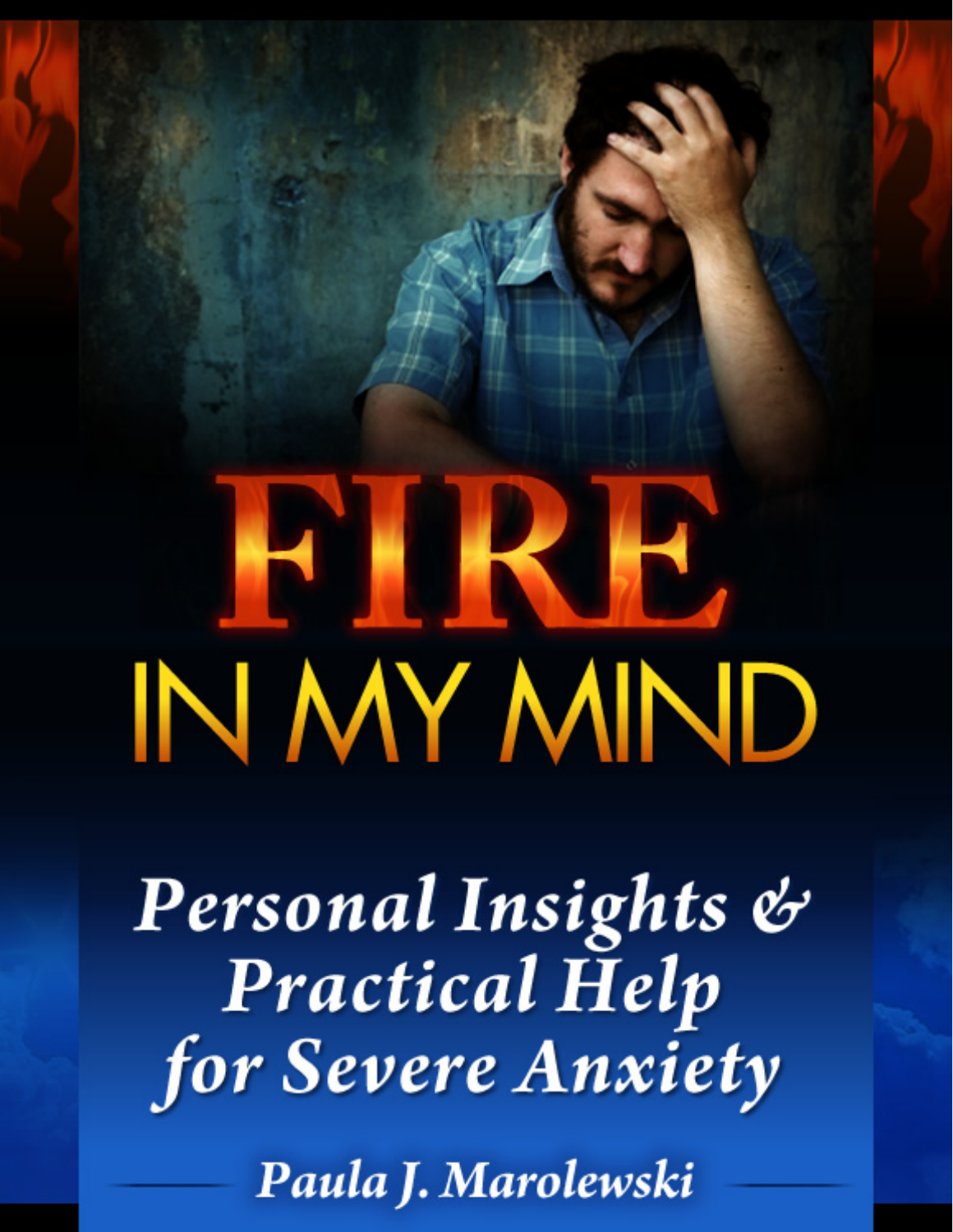

# Fire in My Mind Personal Insights & Practical Help for Severe Anxiety

Paula J. Marolewski

**WARNING:** This eBook is for your personal use only. You may **NOT** Give Away, Share Or Resell This Intellectual Property In Any Way

Copyright © 2009, Paula J. Marolewski. All rights reserved. No part of this book may be reprinted, reproduced, or distributed in electronic, print, web, or other format without express written permission of the author.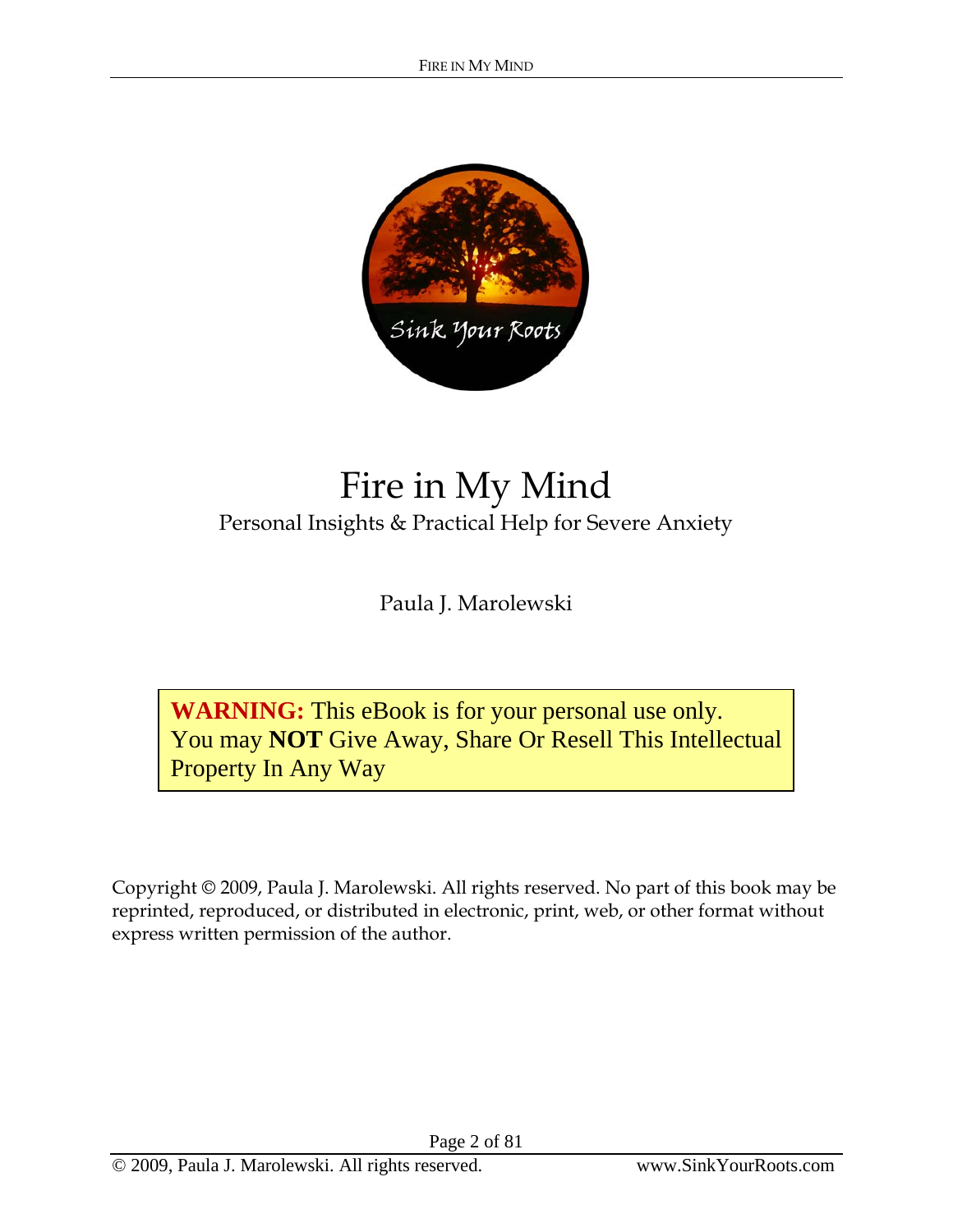# Dedication

## To Carole Murphy

whose wise and insightful counseling guided me on my journey to wholeness.

Page 3 of 81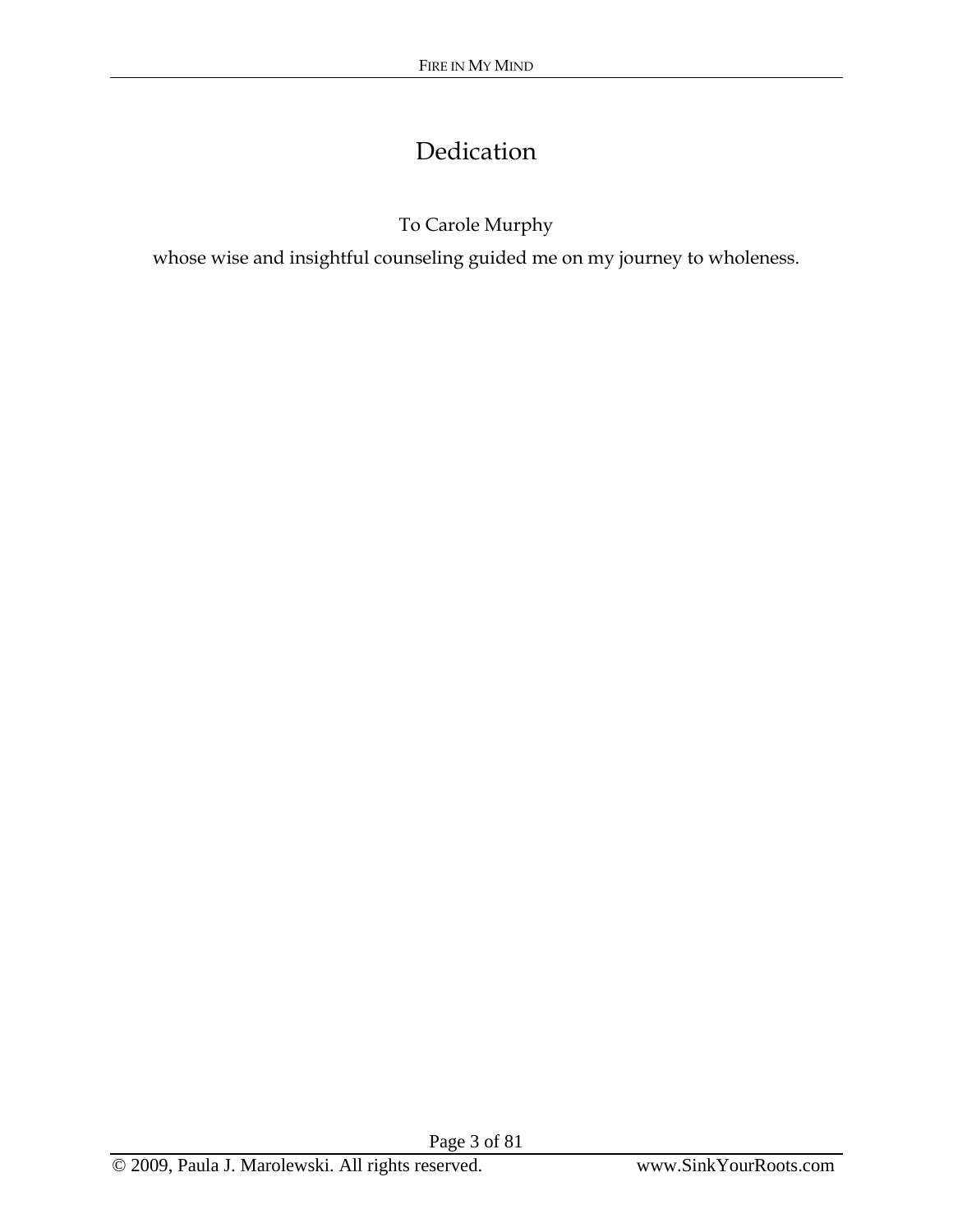# Table of Contents

| Chapter | Page |
|---------|------|
|         |      |
|         |      |
|         |      |
|         |      |
|         |      |
|         |      |
|         |      |
|         |      |
|         |      |
|         |      |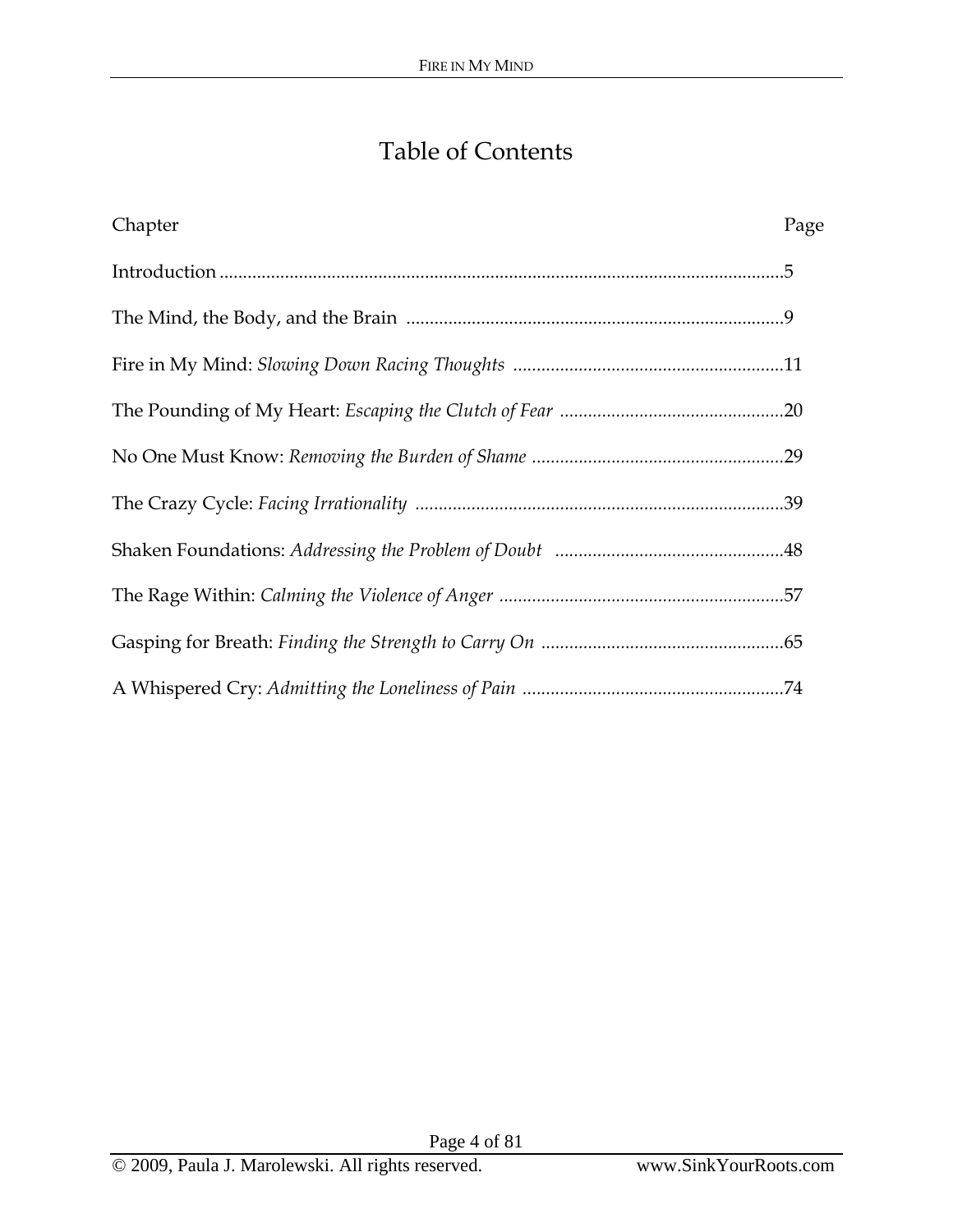# Introduction

Anxiety is all too often a hidden cancer in our midst. Not the ordinary "Sure, I'm stressed, too" level of anxiety or worry or stress that everyone lives with – but the anxiety that destroys a person from the inside out, eating away at them, hollowing their lives, devastating their faith.

Anxiety that is so severe that the sufferer feels a tumult of emotions: shame and guilt for having such anxieties, fear that they are going crazy, terror that others will reject or condemn them if they knew the truth, anger at their seeming inability to conquer the worries that gnaw at them, doubt that God knows, cares, or can do anything to help.

Such anxiety can sometimes be a sign of, or lead to, true anxiety disorders. Medication may be necessary to reclaim mental and emotional balance. And there, resistance rises again: "Surely, Christians don't have anxiety problems like this! I must not have enough faith! Medication … for my mind? No!"

On the other side, those who do not suffer from this level of anxiety often cannot understand what is happening inside their friend's or relative's mind and body and soul. They make assumptions based upon their own experience, often minimizing the pain and serious nature of the problem because they simply cannot conceive of the upheaval the other is experiencing.

Naturally, therefore, they may not know how to effectively comfort, support, strengthen, and build up the one who is suffering. While completely well-meaning and spoken in love, their words can wound instead of heal; devastate rather than encourage.

*Fire in My Mind* is written to address both sides of this issue. Primarily, it is written for the sufferer. You are not alone. Other Christians suffer along with you – and have experienced grace to address their anxieties. You can experience that grace, too.

Secondarily, it is written for the sufferer's friends and support group. You play a vital role in extending God's grace to the sufferer. Your words and actions are of paramount importance and can make the difference between despair and hope, sickness and health.

In order to accomplish these two goals, each chapter of *Fire in My Mind* has four sections. First, there is a personal narrative called *Inside My Mind*. This section describes what it is like for the sufferer – it reveals the nature of their anxious thoughts and details what happens inside mind, emotions, body, and soul as anxiety takes hold.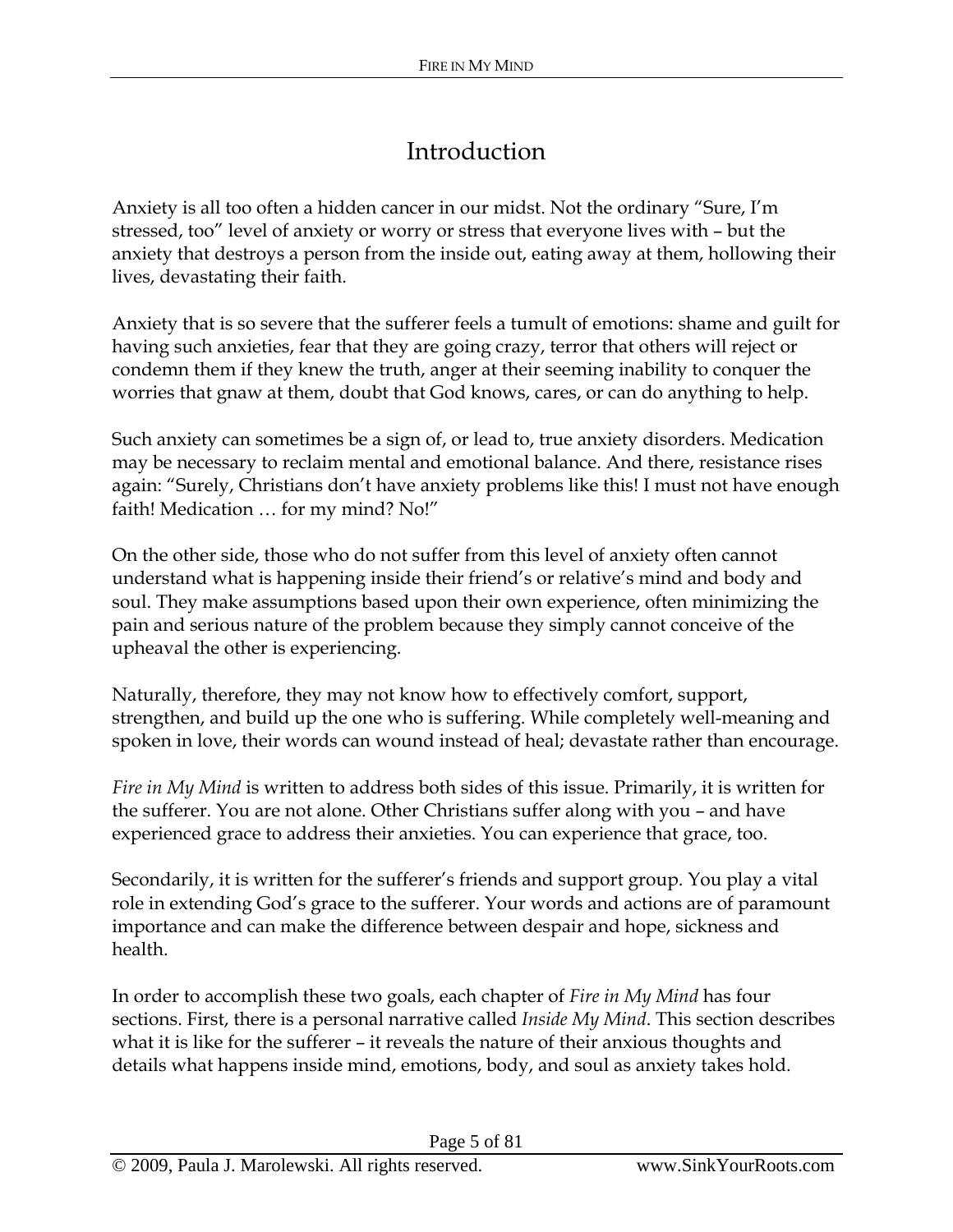The purpose of this section is three-fold:

- 1. to reassure the sufferer that they are not alone,
- 2. to give the sufferer words to explain what is going on inside of them, and
- 3. to give friends and family a glimpse inside the sufferer's mind so that they can better understand what it looks and feels like to be tormented by anxiety.

It should be understood that this section is intensely personal in nature and reflects the author's own experience. Others may have differing experiences, but this section can provide a basis for discussion and increased understanding.

The next section is called *Practical Matters*. This gives rubber-meets-the-road advice for the sufferer, and explains how the friends and family members who make up the support group can best reach out to and support the sufferer. It often addresses common mistakes and shows why they are harmful.

This section is, necessarily, limited in scope. It discusses key points the author has found particularly helpful or pertinent. It is not designed to be comprehensive in nature. Both the sufferer and the support group should engage in extensive reading and counseling to learn about anxiety and to gain the tools and techniques to overcome it in their specific circumstances. *Practical Matters* is a springboard to get you started in the right direction.

The third section, *Truth from the Word*, is a series of five biblical meditations designed to walk the sufferer through vital scriptural truths that address the topic of the chapter. These meditations can be read one-per-day as daily devotionals, or all together in a single sitting, as the reader prefers. They often build on one another, however, so they should be read in order.

It is important to understand the place of Scripture in an individual's struggle to overcome anxiety. Put simply, Scripture is only one part of a person's healing. Severe anxiety (whether or not the person has an actual "anxiety disorder") is a problem that impacts body, mind, emotions, and spirit. Healing must therefore address each and every one of those aspects. That may include counseling, medication, lifestyle changes, and more.

The biblical meditations in the *Truth from the Word* section are tools to help the spiritual aspect of anxiety. They were created to give the sufferer a solid spiritual framework in which healing can then take place. The author highly recommends that individuals suffering from severe anxiety seek professional help in order to address fully all the various aspects of anxiety.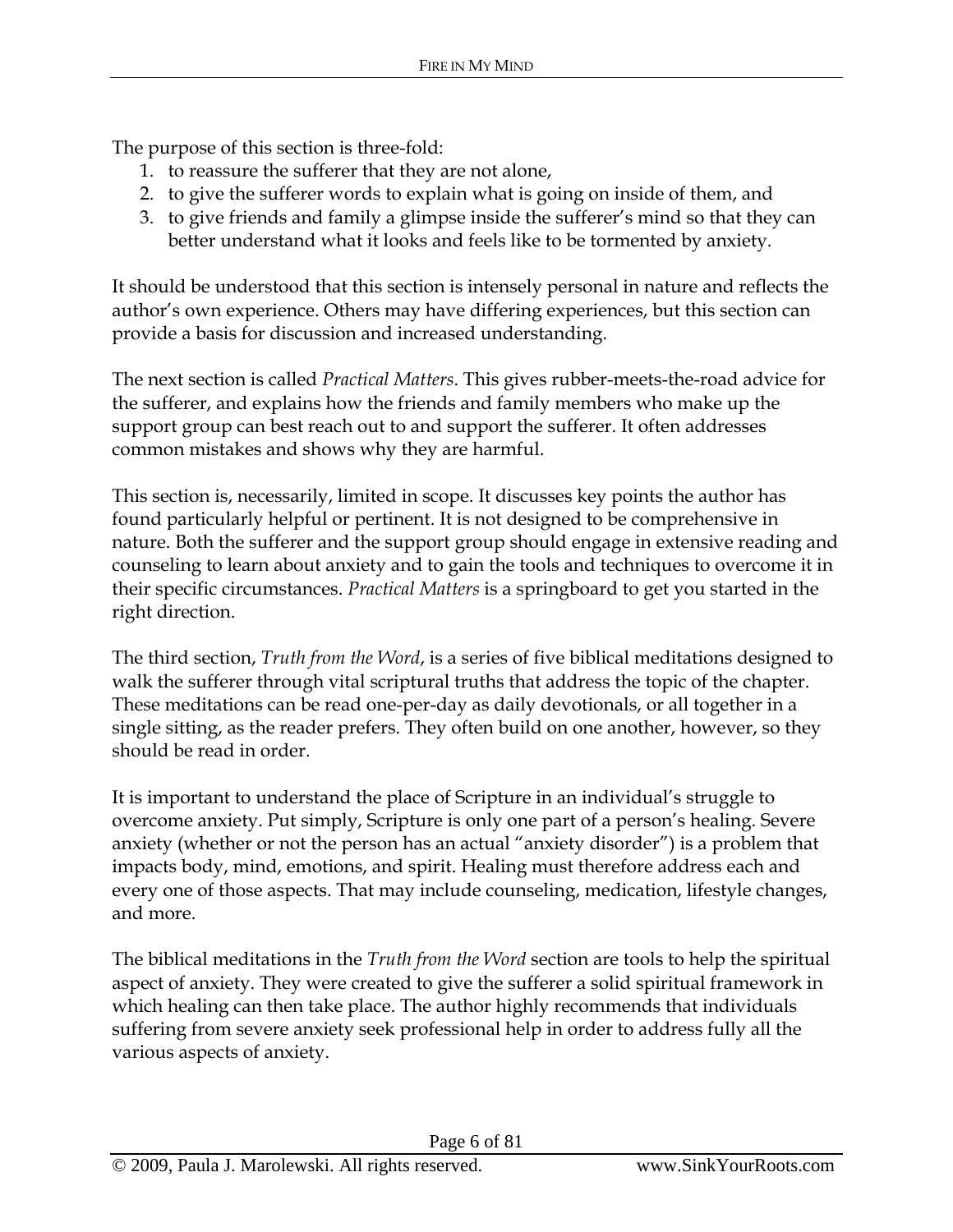The final section of each chapter, *Prayer from the Heart*, contains a written prayer that the sufferer can use as an aid in talking with God about their anxiety. Oftentimes, it is difficult while within the throes of anxiety to find the words to pray. It is hard to look up when there is so much pain within. It is hard to keep a true theological perspective.

These prayers were created to help the sufferer put their pain into words and to then move on from the pain to affirm the principles discussed in the *Truth from the Word* sections.

It is my earnest hope that *Fire in My Mind* will help individuals who suffer from anxiety to move into health and wholeness, and will help the Church to better love, support, and encourage them along the way.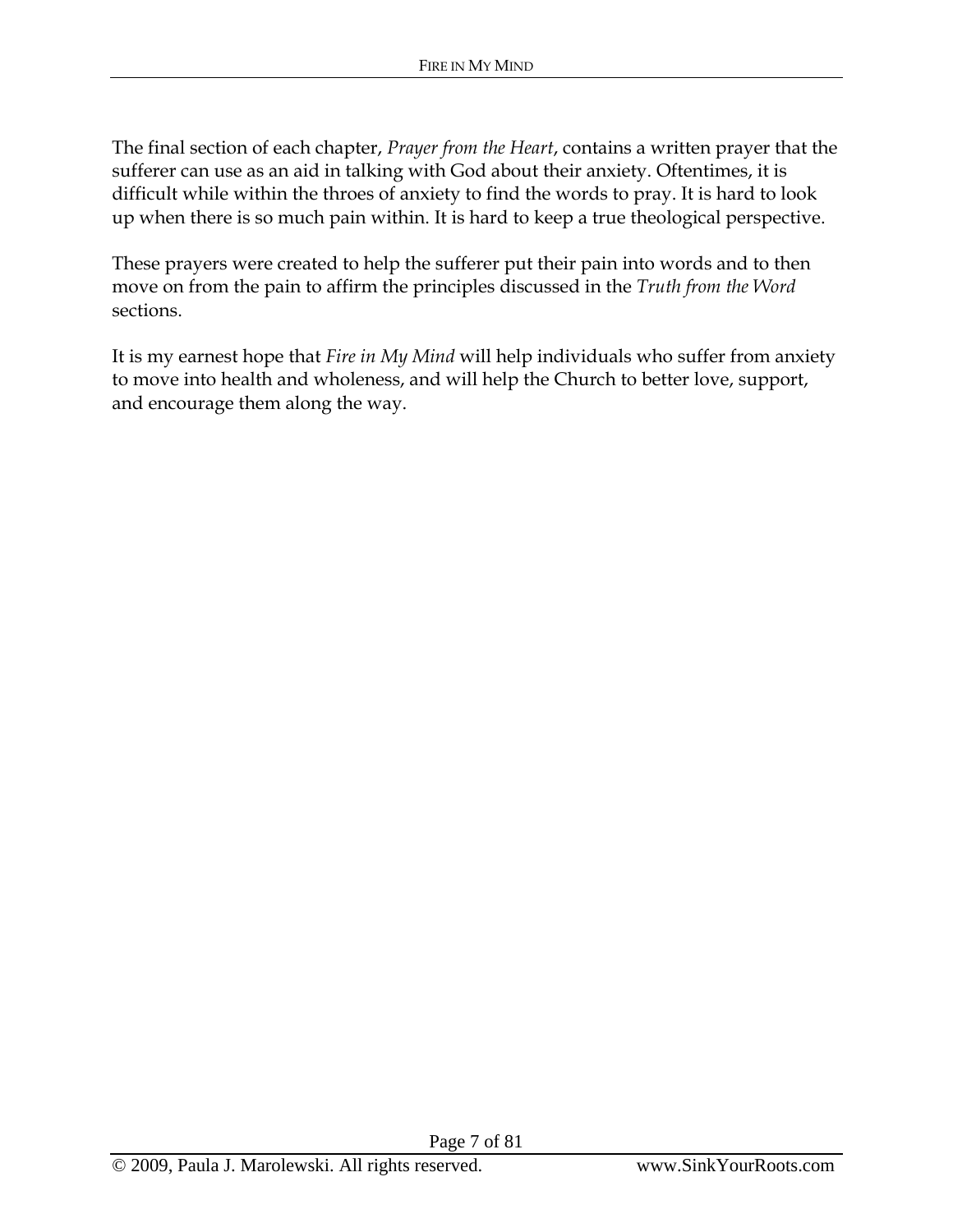**Important Disclaimer:** *Fire in My Mind* is a personal and biblical study of anxiety. It is not and does not claim to be a psychological or medical treatise on the topic, nor should it be used as such. The advice provided here reflects principles the author has personally found helpful. Depending on the level and type of anxiety a person suffers, other or additional techniques may be necessary. The author shall not be held liable for any damages or injury to any person resulting from access to this book. This book is not a substitute for medical or therapeutic intervention by qualified professionals. Individuals suffering from anxiety are advised to seek professional medical advice from an expert. The author does not diagnose or prescribe, or give out information regarding medication. Additionally, individuals who support a person with anxiety may benefit from seeking professional advice on how to address their particular circumstances.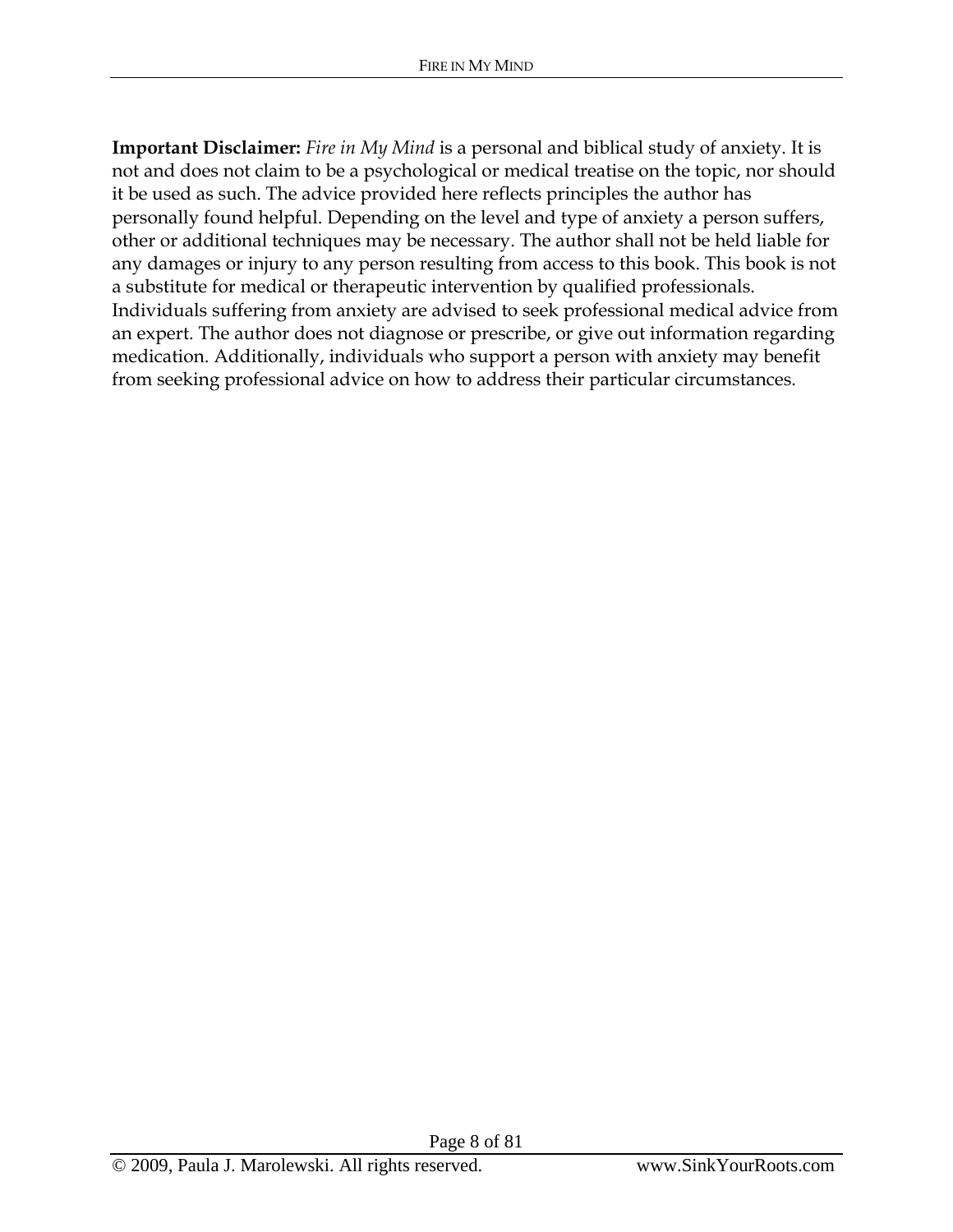# The Mind, the Body, and the Brain

Before proceeding to the first chapter, please read this important section. In my personal experience with severe anxiety and in my discussions with others who suffer from anxiety, I have become aware of a large area of general ignorance: that is, a lack of understanding regarding the interactions between the mind, the body, and the brain; and how those interactions produce and affect anxiety.

I am not an expert in either physiology or psychology, and therefore recommend strongly that those suffering from anxiety and those who support them read materials written by the professionals in this area. A good place to begin, and a book I highly recommend, is *The Anxiety Cure* by Dr. Archibald Hart, a noted Christian psychologist.

I will only touch on the most basic level of this topic here, as I understand it.

Imagine for a moment driving a car over and over and over the same dirt road. The car's tires make tracks, then deep ruts. After some time, it is very hard for the car to drive anywhere *except* in those ruts. Getting out of the rut requires skill, time, and effort.

That is what happens when a person is subject to stress. Stress produces certain chemical messengers in the body and in the brain. Those chemical messengers in turn produce their own effect on the body and the brain, and also on the mind and the emotions.

When someone does not have an anxiety problem and the stress is temporary, those chemical messengers do their job, then dissipate when the source of the stress goes away. The person then returns to their normal mindset and bodily balance.

But if someone suffers from an anxiety problem or from continual stress, the chemical messengers keep getting pumped into the body and brain, forming a "rut" of physical, mental, and emotional responses. Severe anxiety is one of these responses.

In order to get out of this "rut," the sufferer will have to take serious steps, which may include learning techniques to control anxiety, changing the circumstances that are causing the anxiety, and taking medication to mitigate the anxiety. In every case, such steps will require skill, time, and effort. In many cases, professional help may be beneficial and even essential.

It is vital that this relationship between the mind, body, and brain be understood so that the sufferer and the support group: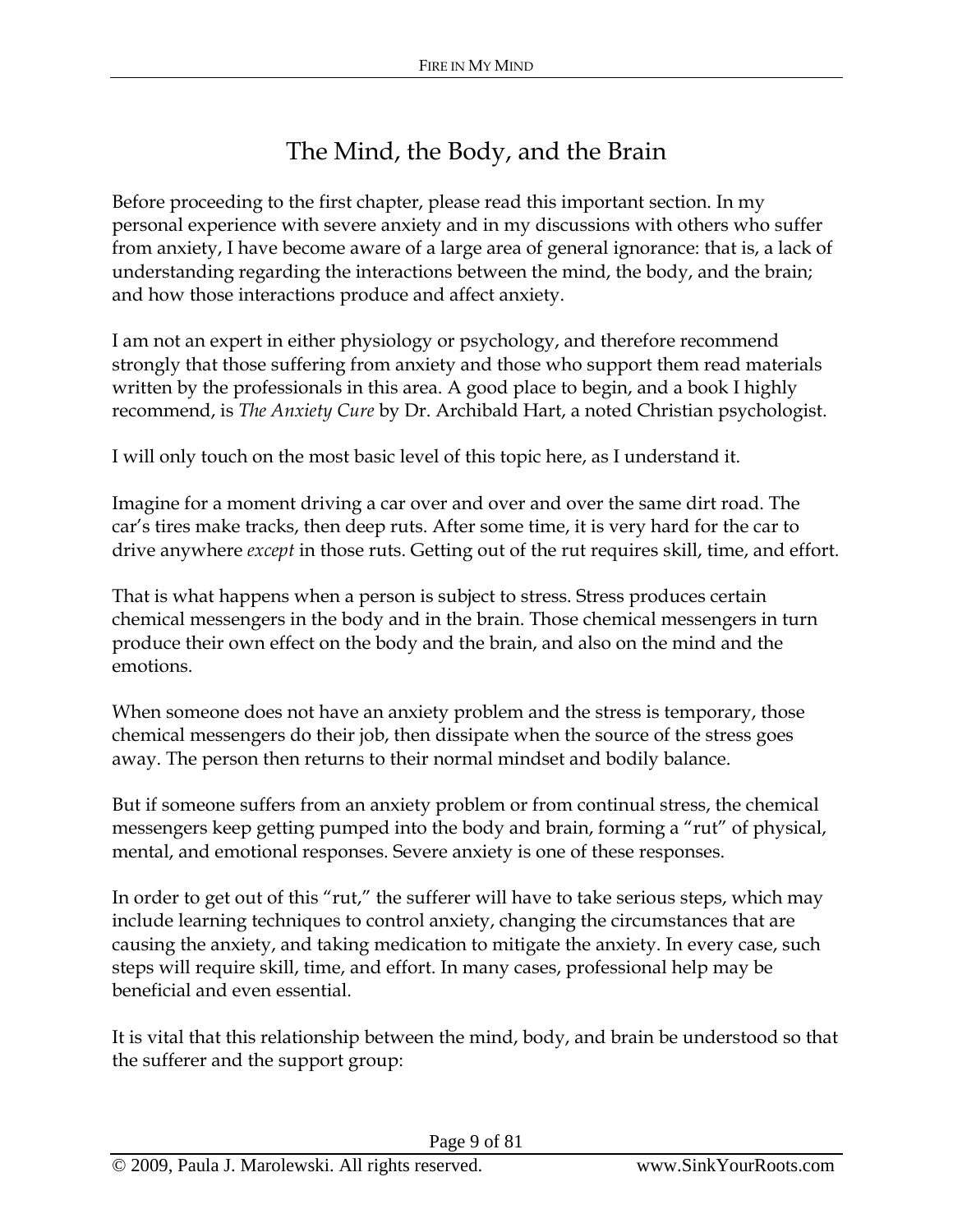- $\alpha$  Realize that there is a physiological component to anxiety. That means that the body itself is involved, not just the mind and the emotions.
- $\infty$  Identify what is inside and what is outside the sufferer's control. For instance, emotions themselves cannot be controlled, but a person's response to those emotions can be controlled.
- $\alpha$  Accept the fact that medication may be necessary to break or control this dangerous chemical cycle.
- $\alpha$  Recognize that the sufferer cannot simply "snap out of it." There are aspects that are under the sufferer's control, and there are aspects that are not. Only time, skill, and effort will effect a lasting change.
- $\alpha$  Understand that that this is not simply a "spiritual" problem. As humans, our body, mind, and spirit are integrated. What affects one aspect affects all parts to some degree. So when the body's chemical balance is off, mental and emotional anxiety can result; and when mental and emotional anxiety is present, it has an effect on the body's responses.

For a complete understanding of this topic, I encourage you to read *The Anxiety Cure* by Dr. Archibald Hart.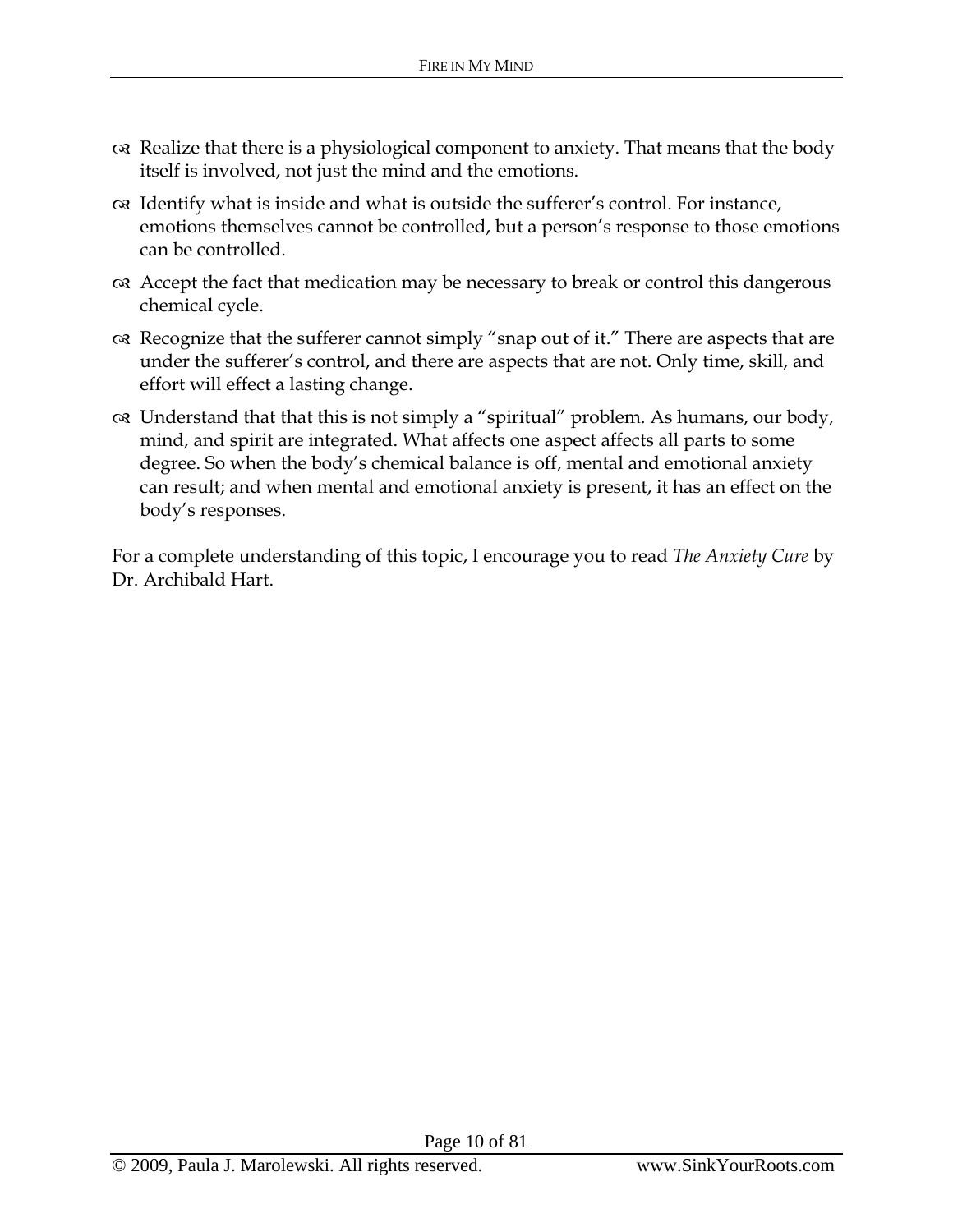# Fire in My Mind

## *Slowing Down Racing Thoughts*

## *Inside My Mind*

It is an endless cycle. When I wake, it is as if I never slept. My thoughts pick up on the very sentence where I fell asleep the night before – as if there was no break, not even an ellipsis to denote a time of unconscious oblivion.

Fatigue overshadows me so that – for a few moments – my thoughts are sluggish. Dully staring at my fears. Feeling the weight of my worries. Then, as I recognize that these same enemies are still here with me, my heart begins to pound. Adrenaline rushes through me, and I curl up with a moan on my bed, unwilling to face the day, unable to cope with yet more hours of the ceaseless spinning of my thoughts.

My thoughts scream into a whirlwind, mounting with force as I go over and over and over and over and over the same ground again and again and again and again. My mind picks up such speed that it aches and hurts with the effort.

Then comes the fire.

The speed and intensity of my thoughts, my anxieties, bursts into flame inside me. My very brain feels as if it is physically burning. My vision darkens, contracts, and the world closes in around me as my veins catch the fire, rippling through my body, forcing my heart to race, my breath to come fast and shallow, my skin to burn with an internal heat I cannot control.

It is consuming and agonizing. A hell within my own mind complete with fire and brimstone and sulfur. And still, I cannot control the thoughts that race with flame through my mind, burning with a fury that cannot be contained, cannot be quenched, cannot be satisfied …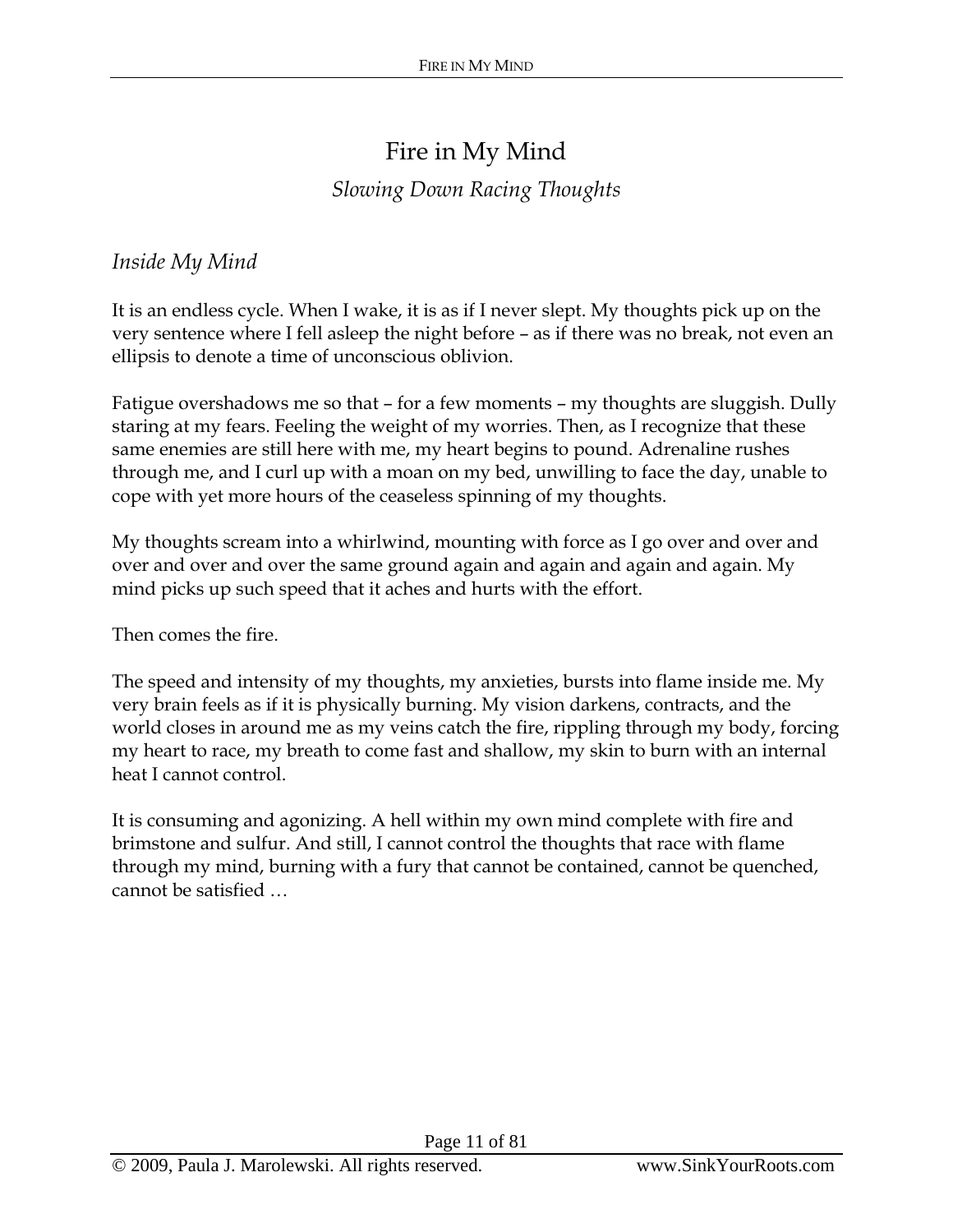## *Practical Matters*

#### **For the Sufferer**

Part of the terror of anxiety is the force and power of the racing thoughts that accompany it. Adrenaline reaches a fever pitch, sending the body into pure fight or flight mode.

Two things are essential at this point: to *slow down*, and to *focus on something outside of yourself*. To slow down, because your mind and body are running at breakneck speed; and to focus on something external, because the whole power of anxiety is that it wraps you up inside yourself and turns your mind into a prison cell.

Here are four practical steps to take to begin to slow down and shift focus:

**Reach out.** It is natural to retreat from others during the peak of anxiety: while you hate your racing thoughts, they are all-consuming. However, retreat is actually the worst thing you can do, because it makes it even easier to focus on your thoughts. This is the time you need to reach out to your support group. Call one of your friends or family members and tell them the substance of your racing thoughts. Be detailed. Get it all out on the table. Since you speak slower than you think, your mind will slow down as you verbalize your thoughts and fears.

**Change locations.** If possible, move to a different location: if you are in the house, get out. If you are at work, take a break and walk around. Physically changing location can assist you in mentally changing direction.

**Work out.** The problem with anxiety is that it tends to breed apathy: you want to sit and chew your fingernails, figuratively speaking. It will often take an act of will to physically get up and get moving, but it is worth it. Physical exercise releases endorphins into your body and brain, which can help you to feel better. Additionally, working out can distract you and therefore break the thought cycles in your mind. A competitive sport may be especially beneficial (i.e., racquetball rather than jogging), since it requires your mental attention in addition to your physical attention.

**Be creative.** Engage in an activity that will take up brain and thought space. You can't think about two things at once, so you want to try to shift your thoughts toward something positive and pleasant. As mentioned above, sports can fill that role. Hobbies are another primary source of creativity. Volunteer work may do the trick. Your job may draw upon your creativity. Whatever it is, try to give it 100% of your attention.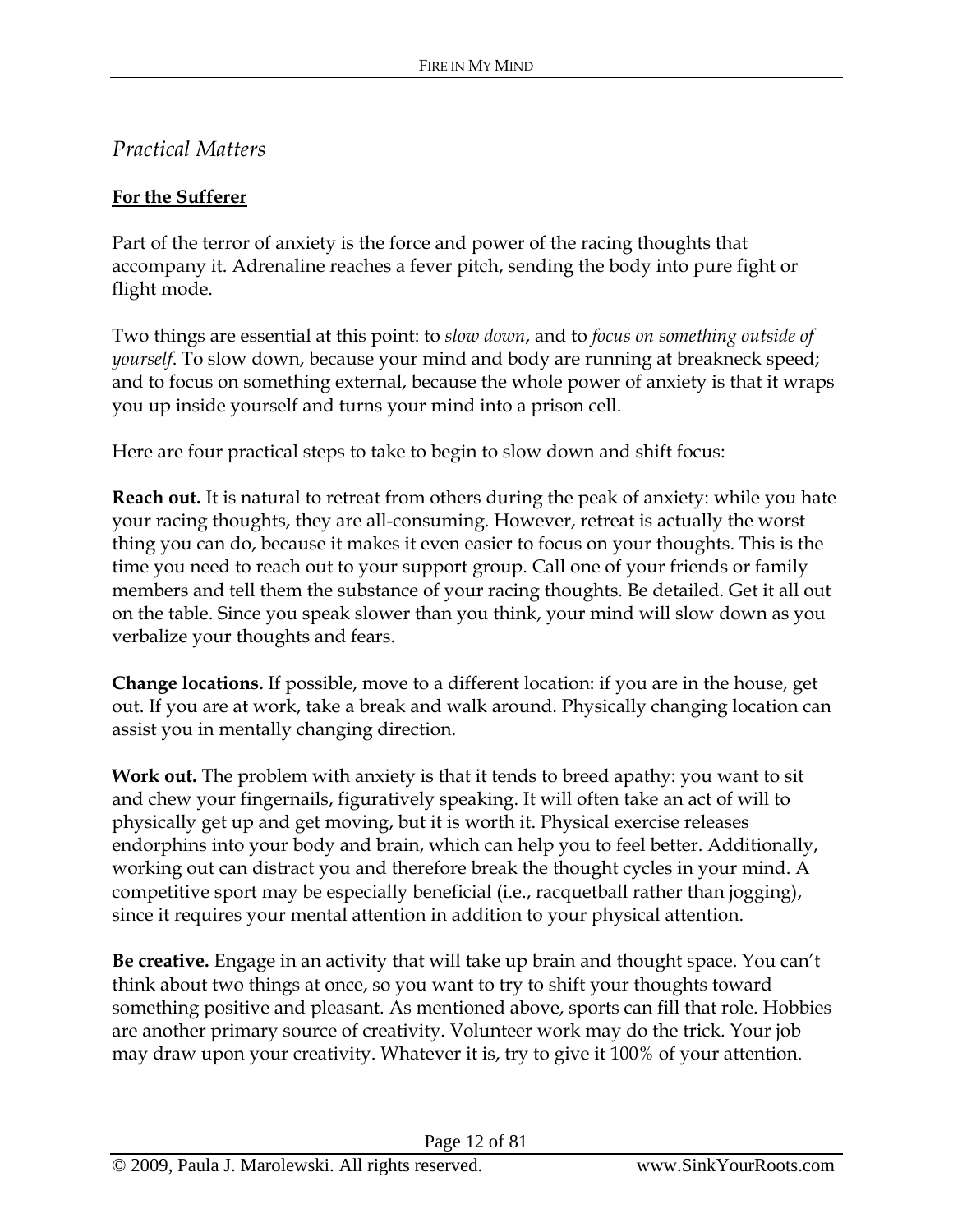#### **For the Support Group**

As the friend of the sufferer, you may never have experienced the terror of having your thoughts race out of control. Here are several points to be aware of as you reach out in love to help the person suffering from anxiety:

**Be ready to listen.** As stated in the previous section, the sufferer needs to talk out their thoughts – therefore, they need someone to be there to listen. That person is you. This is not, however, a five-minute conversation. It may take an hour or more for the person's thoughts to even begin to slow down. It is vital that you do not short-circuit this process. Don't rush it. Encourage the person to talk, and to get it all out on the table.

**Watch for mental circling.** The challenge with listening is to discern when talking becomes mental circling. The sufferer needs to talk out all their thoughts and fears. But *repeating* all those thoughts and fears multiple times is counterproductive. Therefore, be patient while they talk, but if you begin to hear the same things again and again, gently point out that now it is time to move forward. Recommend an activity, or change the focus of the conversation.

**Suggest an activity.** If at all possible, get together with the sufferer and do something active with them. Competitive sports, hobbies, etc., are very helpful. Be careful to avoid passive pastimes, i.e., TV or movies, because the sufferer can "tune out" whatever is on the screen and simply continue their previous thought cycles. If you can't get together personally with the sufferer, recommend something they can do on their own that will be engaging.

**Take the initiative.** Because anxiety breeds apathy, the sufferer may resist engaging in an activity. Part of them really does want to sit and stare at their anxious thoughts. They may literally not have the energy or the willpower to get up out of the chair by themselves. You may need to supply the energy and willpower they need, either by insisting that you engage in an activity together, or by literally encouraging them verbally until they get up and take the first step toward action.

**Point the way to God.** It is important to remember that when a person's thoughts are racing, they are essentially self-focused. Every sense is turned inward. Therefore, the sufferer cannot "see" God: they only see themselves and the things they fear. Draw their attention to God and away from themselves by directing them to verses that speak of God's might and power, his holiness, his love, his grace.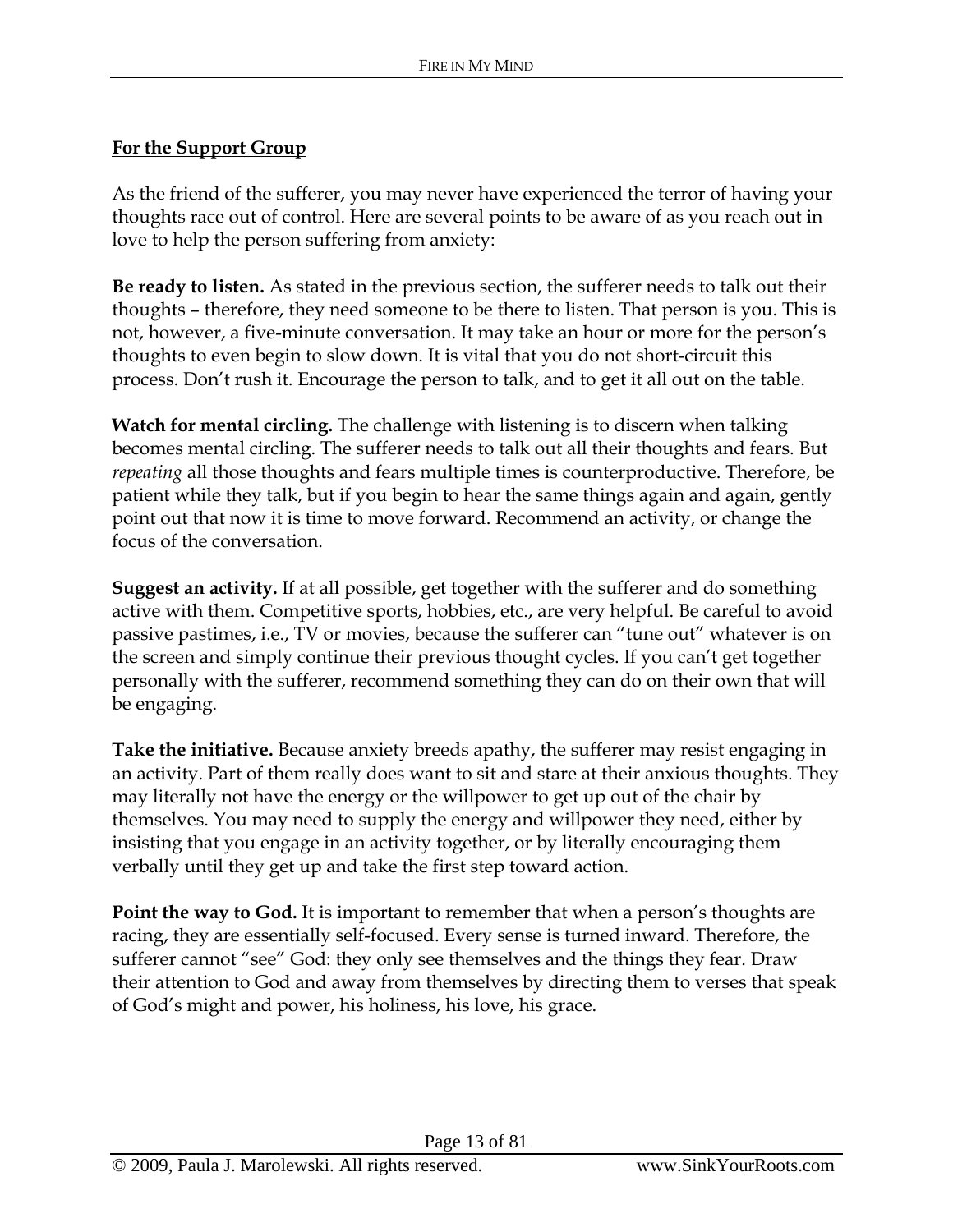*Truth from the Word – You Are Not Alone* 

*"Afterward Job opened his mouth and cursed the day of his birth. And Job said, 'Let the day perish on which I was to be born, and the night which said, "A boy is conceived." May that day be darkness; let not God above care for it, nor light shine on it." Job 3:1-4* 

Job's thoughts must have raced, threatening to consume him, an ever-present fire in his mind. He had lost wealth, property, children, and health. God appeared to have abandoned him. His pain was perpetual, and his anguished cries went unanswered from the heavens.

It is this anxiety, this depression, this unfathomable stress that we hear in Job's voice when – pushed to the breaking point – he curses the day of his birth: "Let the day perish on which I was born! … May that day be darkness!"

This is a strange passage in which to look for hope, but it is here, nevertheless. And this is the hope that this despairing cry of Job brings: *You are not alone.*

It is easy to feel alone in this world full of rhetorical "Hi! How are you?" "I'm fine, thanks!" exchanges.

It is easy to feel alone when every TV station, movie, and magazine says life should be full of fun, pleasure, adventure, and prosperity.

It is easy to feel alone when perhaps those nearest and dearest to you really don't comprehend what is happening inside your mind.

And you think … "I am the only one who has ever felt this way. No one understands my suffering. It is too much for me. I will be crushed under it."

But you are not alone. From Job's experience at the dawn of history to today's teeming billions, others have suffered and are suffering as you are now. And here is the reason this is a word of hope: Job did not end his days in despair. He finished them in blessing. Likewise, millions of people today who have struggled and suffered to the same depth as you are now have come through to a place of blessing.

- $\alpha$  What does it mean to you to realize that others have suffered like you are suffering now – and have come through that suffering to a place of blessing?
- Z Take a deep breath. And as you exhale, say softly: *I am not alone!*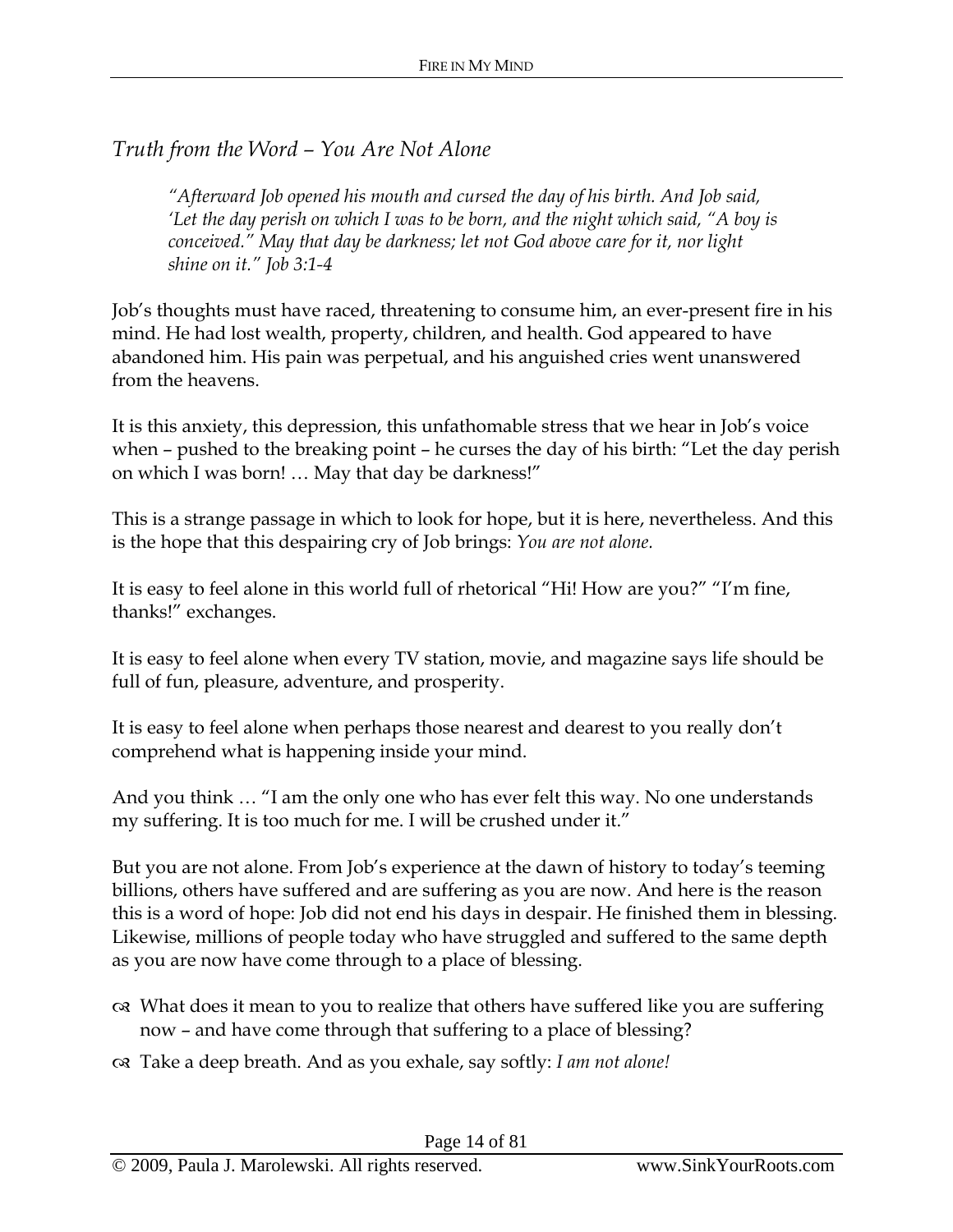## *Truth from the Word – Remember Who God Is*

*"Where were you when I laid the foundation of the earth! Tell me, if you have understanding. Who set its measurements, since you know? Or who stretched the line on it? On what were its bases sunk? Or who laid its cornerstone, when the morning stars sang together, and all the sons of God shouted for joy?" Job 38:4-7* 

Into the midst of Job's anxiety – his grief, his despair, his anger – God finally spoke. But what is at first baffling is this: God did not answer any of Job's questions! Not one! In fact, Job *never* received an answer as to "Why?" and "What happened?"

Instead, in Job 38-41, God guides Job to consider the full extent of his power, his wisdom, his creativity, and his authority as it is demonstrated in the physical creation. Before Job's wondering eyes are displayed the vast expanses of the sea, the brilliance of the dawn, the glory of the Milky Way, and the intricate interplay of the animal kingdom.

Why would God respond in this way? Quite simply, because Job needed to have his perspective renewed. He needed to *remember who God is.*

Anxiety causes us to turn our thoughts inward. Our perspective narrows until we see only ourselves, feel only our pain, and hear only our racing thoughts. If we want to slow our thoughts down, then it is important to turn our eyes outside of ourselves. One way to do that is to actively remember who God is.

Here are three exercises that can help:

- $\infty$  Read through Job 38-41. Imagine that you were Job, and God spoke in this way to you. What would you think? Feel? How would you react? What would you do?
- $\alpha$  Pray a prayer using Job 38-41 as a guide. Using your own words, acknowledge specific examples of God's power, creativity, wisdom, and authority. Be objective in this prayer – don't use examples from your own life's circumstances; keep your thoughts outside yourself.
- $\alpha$  Choose something natural as a reminder of God's creative power and authority: a rock, a shell, a nut, etc. Keep the object on your desk or kitchen counter. Whenever you look at it and handle it, remind yourself, "God is the Almighty Creator. He created the whole world, including this thing. He holds all the power in the Universe. I will worship him, because he alone is God."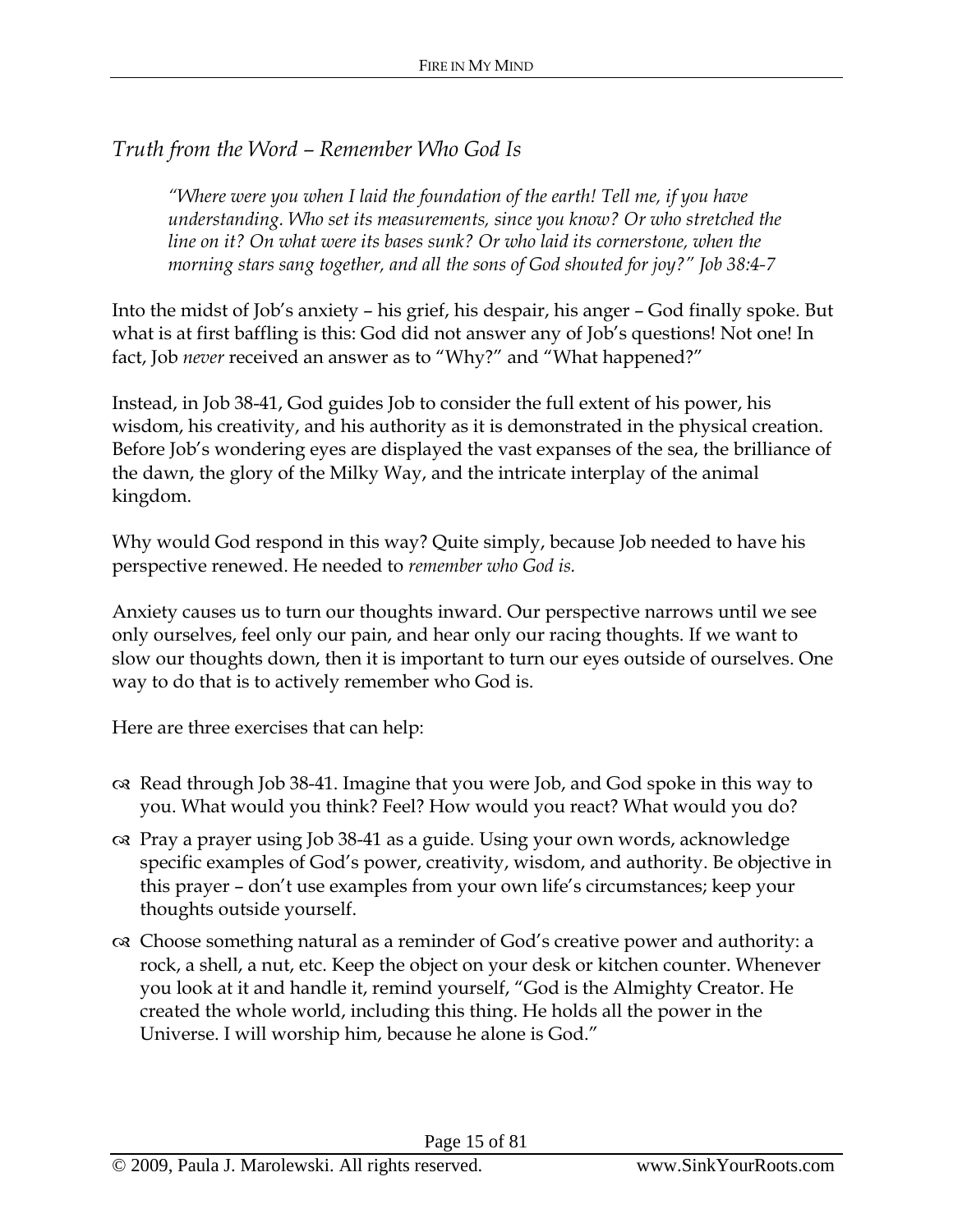## *Truth from the Word – God Knows What You Are Suffering*

*"O LORD, You have searched me and known me. You know when I sit down and when I rise up; You understand my thought from afar. You scrutinize my path and my lying down, And are intimately acquainted with all my ways. Even before there is a word on my tongue, Behold, O LORD, You know it all." Psalm 139:1-4* 

Think of it: God himself knows the full scope and content and horror of your racing thoughts. Look at the words: God has:

- … searched you
- … known you
- … understands your thoughts
- … scrutinizes your path
- … is intimately acquainted with all your ways

This is no detached or distant God. He is involved intimately with us every day, and every moment. When you suffer from anxiety, it is easy to feel that God has abandoned you: this psalm is your shield against those frantic thoughts that tell you that you are bereft of God's assistance. And it starts with this reassuring promise: *God knows what you are suffering*.

- $\alpha$  What does it mean to you to realize that God understands your thoughts even your most anxious, racing ones?
- $\infty$  What does it mean to you to know that you can say whatever is in your heart and mind to God, since he knows it all before you even speak a word?
- $\alpha$  Acknowledge each of your anxieties to God, naming them one by one. Don't seek for answers at this time. Simply tell God where you are at, what you are thinking, and how much it hurts.
- $\alpha$  Affirm that God has heard you and knows your every thought and the pain that you are experiencing.
- $\alpha$  Thank God for hearing you, and for knowing you so intimately.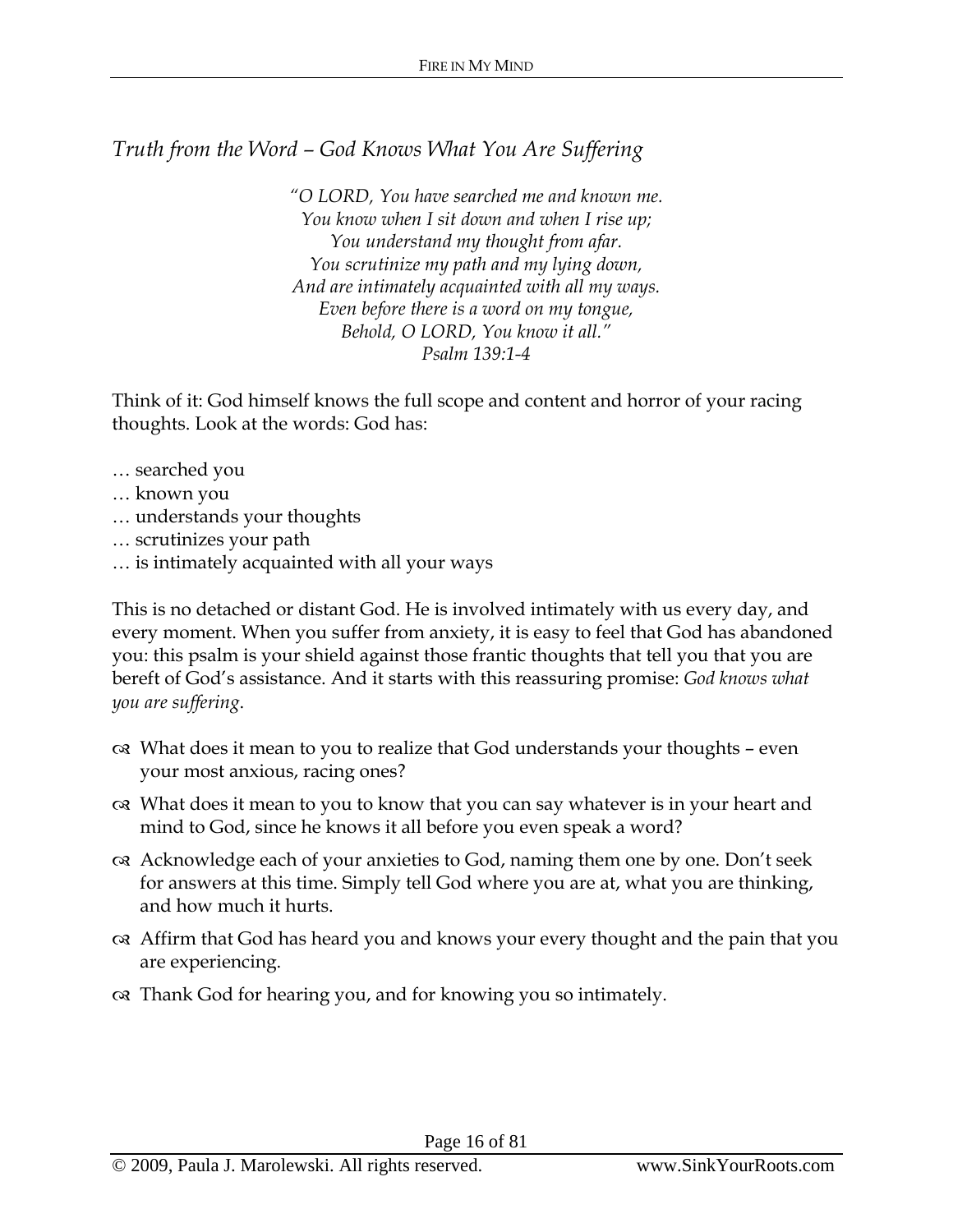*Truth from the Word – God Is Always With You* 

*"Where can I go from Your Spirit? Or where can I flee from Your presence? If I ascend to heaven, You are there; if I make my bed in Sheol, behold, You are there. If I take the wings of the dawn, if I dwell in the remotest part of the sea, Even there Your hand will lead me, and Your right hand will lay hold of me. If I say, 'Surely the darkness will overwhelm me, And the light around me will be night,' Even the darkness is not dark to You, and the night is as bright as the day Darkness and light are alike to You." Psalm 139:6-12* 

God not only sees and understands your racing thoughts – he cares. And because he cares, he is constantly on guard: protecting you, guiding you, watching over you.

When you are struck with anxiety, it is easy to think that you are beyond God's reach. That God doesn't know where you are, and perhaps doesn't care. Or that God has withdrawn himself from you and abandoned you.

The above verses proclaim such thoughts a lie. The truth is that *God is always with you*: if your thoughts are great – he is with you. If your thoughts are terrible – he is by your side. If your racing thoughts take you far and wide – he is watching over you. If you are terrified that you are falling into the blackest darkness – he is guiding you through.

No matter how fast and how far your thoughts race, you cannot race faster or farther than God's hand, and you are never outside of the love of his heart.

- $\alpha$  What does it mean to you to know that God is all around you, protecting you on every side, even when you cannot "sense" his presence?
- $\alpha$  The psalmist affirms that no matter where he goes, God is with him: leading him, guiding him, and laying hold of him. Think about the worst your thoughts and anxieties have ever been – and then realize that God was there with you at that very moment, leading you through. How does this change your perception of those dark times?
- $\alpha$  Anxiety is suffocating and dark. In these verses, the psalmist affirms that though we cry out in fear that we are drowning in the darkness, our deepest darkness is not dark to God. He sees clearly all the time. What hope does this give you?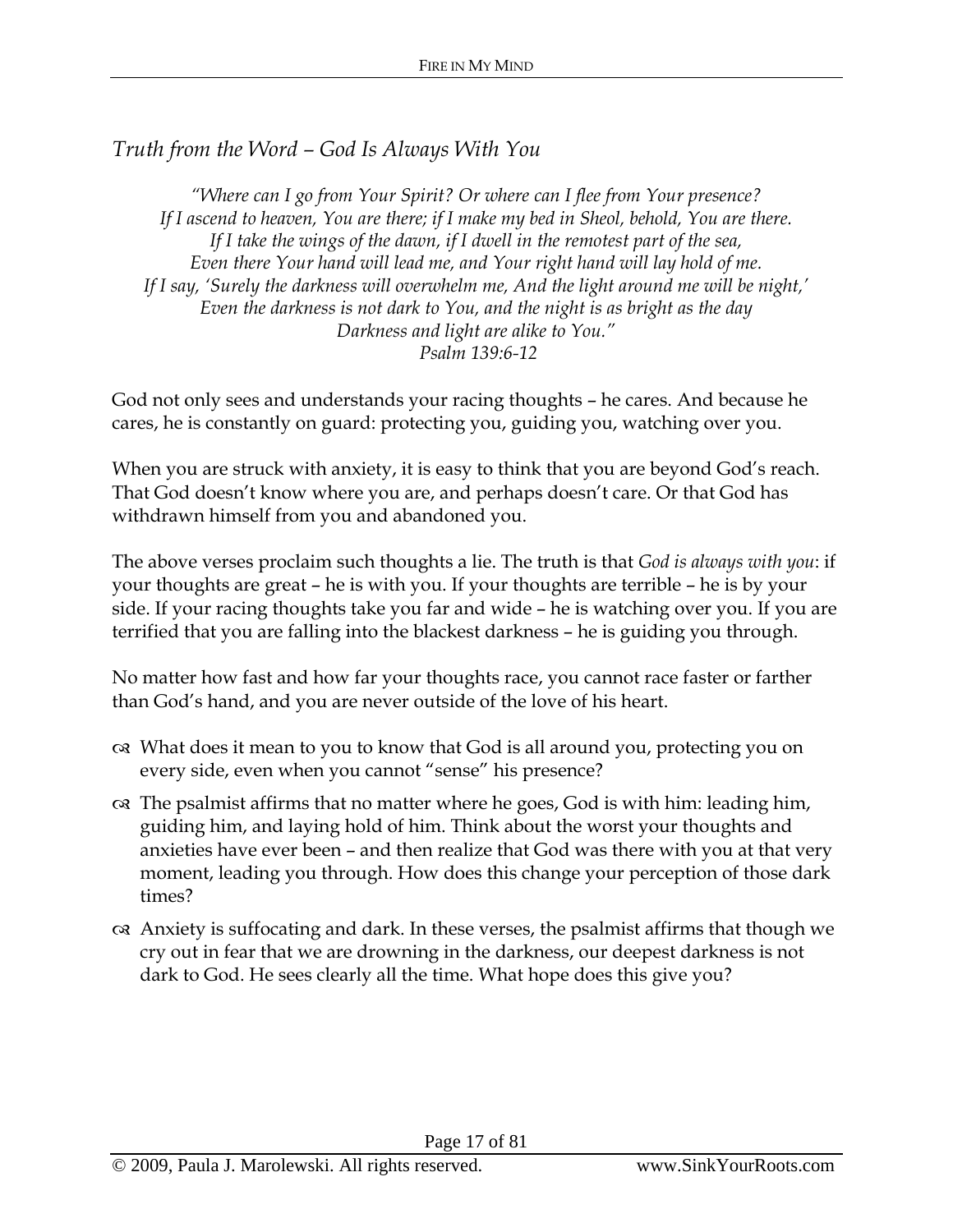```
Truth from the Word – God's Grace is Sufficient
```
*"And He has said to me, 'My grace is sufficient for you, for power is perfected in weakness.' Most gladly, therefore, I will rather boast about my weaknesses, so that the power of Christ may dwell in me. Therefore I am well content with weaknesses, with insults, with distresses, with persecutions, with difficulties, for Christ's sake; for when I am weak, then I am strong." 2 Corinthians 12:9-10* 

In the throes of anxiety, when your thoughts are racing out of control, it is natural to pray desperately that God would "take this problem away." We want it gone. Out. Finished. Over.

Sometimes, God grants that prayer in a miraculous fashion. Much more typically, however, he calls us to a longer, harder road: the road of grace. The road where we learn to work through the problem by studying the causes of our anxiety, developing coping skills, seeing specialists, setting up a support group, etc. The road where the problem never really "goes away," but where we learn to live a full life that includes our weaknesses because *God's grace is sufficient*.

Now, when we hear that God's grace is "sufficient," we may feel that that means we will eke out an existence, struggling every day, having just enough energy to make it through to tomorrow. Not so: "sufficient" means "all we need to live to the fullest the life God has planned for us." A life that will be characterized by God's power flowing through us and through our weaknesses as we rely on his grace to meet our every need.

- $\alpha$  Read Psalm 139:13-16 and 2 Corinthians 12:7-10. How might these passages together affect how you view your anxiety?
- $\alpha$  Affirm to God that you will trust him with your anxiety problem: to resolve your anxieties, help you through them, walk beside you as you struggle with them, comfort you as you suffer with them, or give you victory over them, just as he deems best.
- $\alpha$  Thank God that he works everything for the good in your life as you trust him and seek to do his will (Romans 8:28). Affirm that this includes your struggle with your anxieties. Ask him to redeem your struggle and use it for good: to strengthen your character, help others, and bring glory to his Name.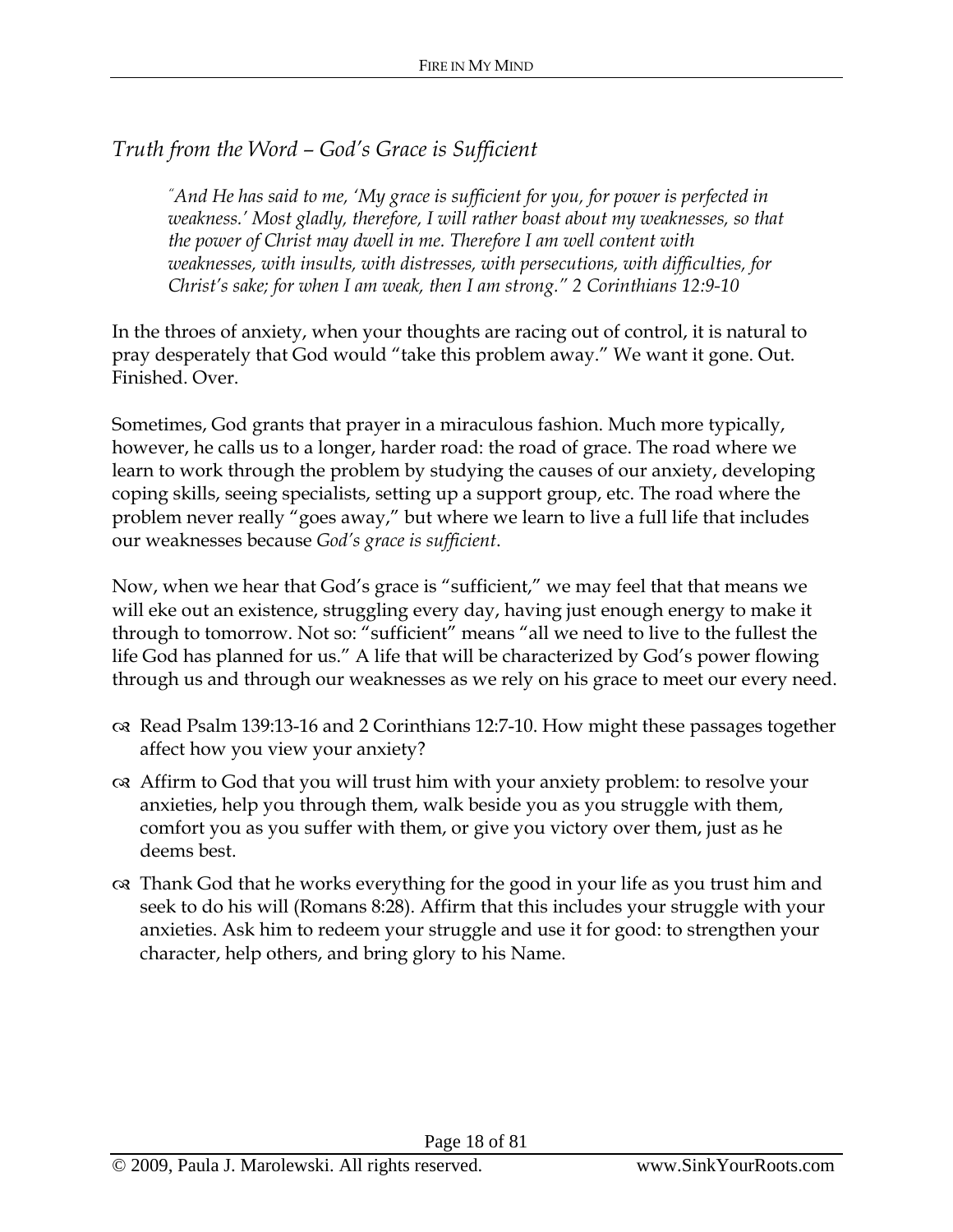#### *Prayer from the Heart*

Father,

I cannot begin to describe to others the spinning blackness of my thoughts. The pain as the fire in my mind rages out of control. But you, O Lord, already know.

I am comforted by the intimacy of my relationship with you – That you enclose me behind and before. That you know my anxious thoughts. That my darkest imaginings are not dark to you. That my farthest flung anxieties are well within the bounds of your care.

I can rest in your power. I can rest in your love. I can rest in your grace. I can rest in your presence.

Help me now to lift my eyes away from myself and up to you.

I affirm the splendor of your magnificent creation: whether I look at the aurora borealis lighting the sky with cosmic brilliance, or I cup a ladybug in my palm and feel the tickle of her tiny feet. In everything, I see your hand at work. Your creativity. Your care. Your control.

You created me, and I worship you. You care for me, and I love you. You are in control of my life, and I trust you.

In the name of Christ, whose grace is all-sufficient for me,

Amen.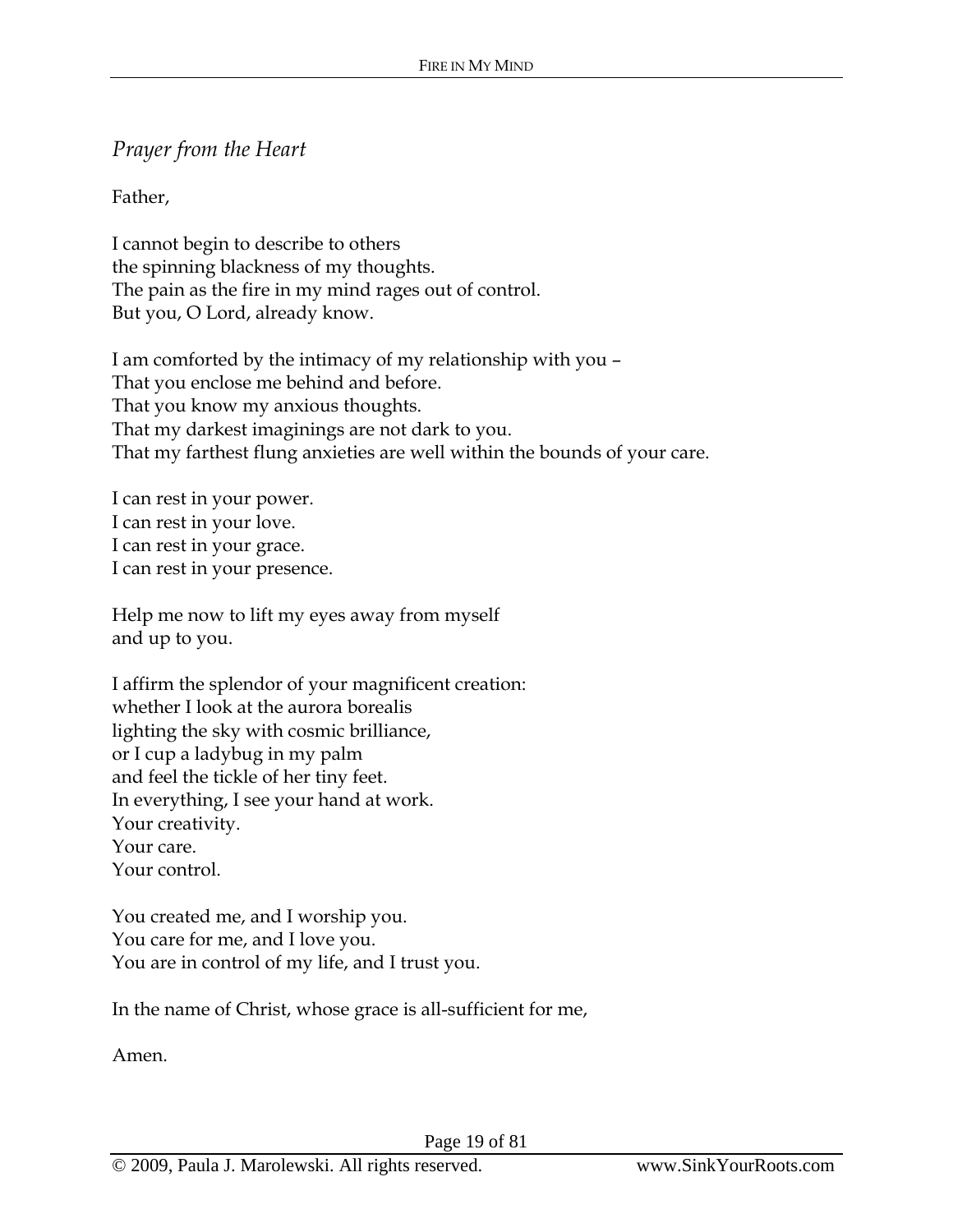# The Pounding of My Heart *Escaping the Clutch of Fear*

#### *Inside My Mind*

I didn't realize at first that my heart was pounding. Not until the fifth or sixth time my hand crept up to my chest, my fingers digging in around my breastbone as if physical pressure could somehow slow a pulse gone wild.

My breath comes shallow, increasing my tension even as it drains my strength. Most fears shift and change day by day, a cacophony that plucks my nerves to the breaking point. But there are two that sound like constant bass notes, thrumming through my chest:

I am afraid, terribly afraid, that I am losing my mind. *Crazy,* my brain whispers. *You're going crazy. Nobody sane feels what you feel, thinks what you think. You've snapped – and if you haven't snapped already, it's just a matter of time.* 

And I am afraid, terribly afraid, that I will never be well again. Never whole. Never healed. Never happy. Despair is like the wail of an out-of-tune oboe, playing high above the never-ending low-voiced throb of fear.

Fear paralyzes. I feel as if I literally cannot move. When I lift my hand, I can see it shaking. When I walk, my steps drag and my shoulders are bowed.

I try to hear you when you speak to me, but all I can hear over and over in my mind is that desperate cry of fear – I am afraid, terribly afraid, terrified and afraid …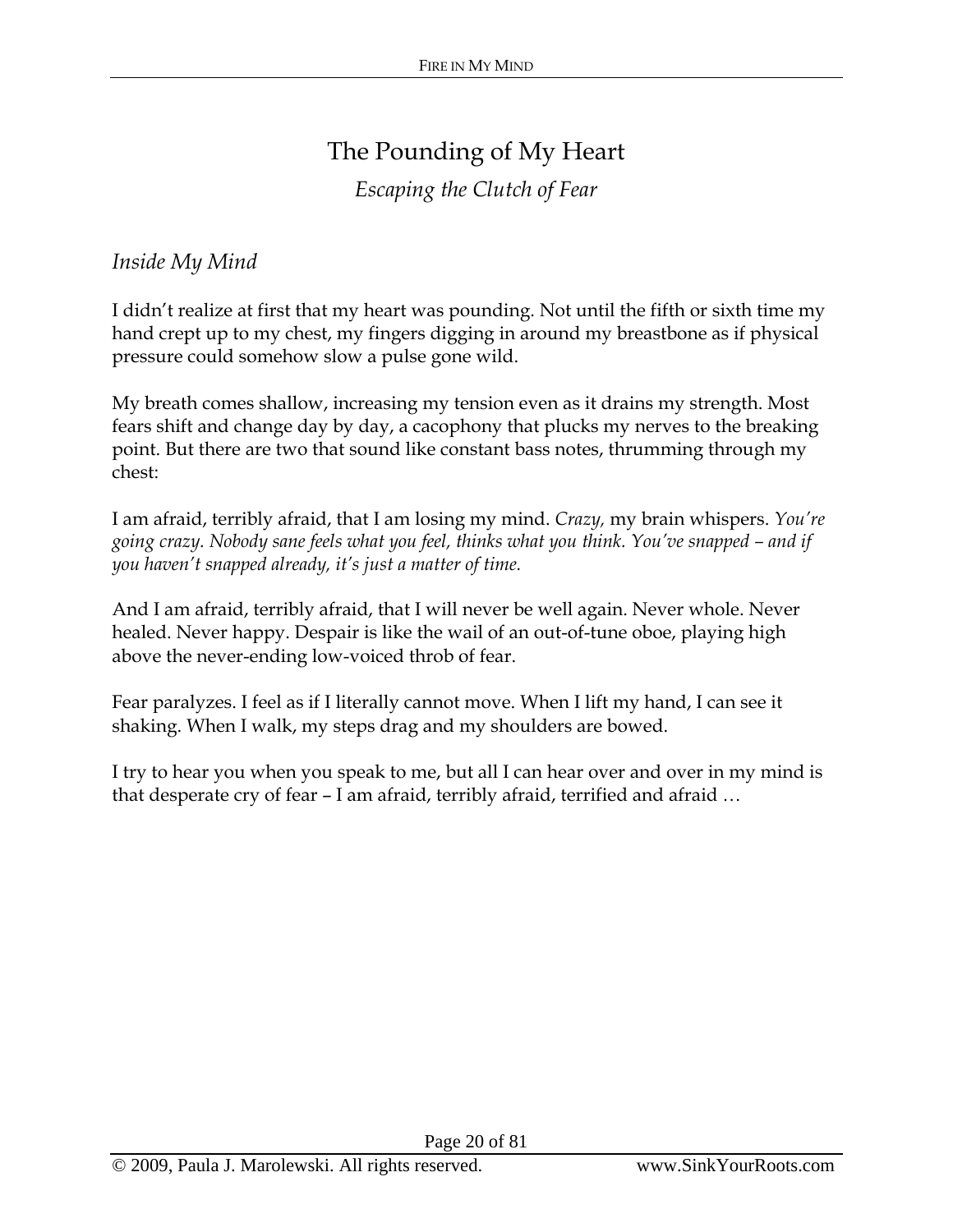#### *Practical Matters*

#### **For the Sufferer and the Support Group**

I suffered from severe anxiety – and its accompanying fear – for a long time before I could put a name to it and learned tools that could help me confront it. Because I did not understand anxiety and how it worked in the human body, brain, mind, and spirit, I did not comprehend what was happening. All my life I had had a firm grasp on things: been cheerful, optimistic, level-headed. To suddenly find my mind and emotions spinning out of control was terrifying. I literally felt that I must be going mad.

Hear me very carefully: **Anxiety is not insanity.** The two are entirely different in nature, as well as in treatment.

A huge part of my fear sprang from my ignorance of this simple fact. I did not understand either anxiety or insanity, so I allowed my fear to assume the worst: that I was going crazy.

To counter this natural fear, both the sufferer and the support group need to become informed about severe anxiety, panic attacks, and anxiety disorders. Learn causes, symptoms, effects, and treatments. Become familiar with the interactions between the brain, body, mind, emotions, and spirit. Study the different therapy methods available, explore various relaxation techniques, and learn what medications could potentially be helpful. We fear what we do not know or do not understand, therefore, **knowledge is a powerful antidote to fear**. To become informed:

**Research on the Internet.** There are many sites on the Internet that offer quality, professional advice. A few to check out are:

- $\alpha$  The National Institute of Mental Health http://www.nimh.nih.gov/health/topics/anxiety-disorders/index.shtml
- Z **Anxiety Disorders Association of America**  http://www.adaa.org/
- $\alpha$  **MedLine Plus** http://www.nlm.nih.gov/medlineplus/anxiety.html

**Read books.** Dr. Archibald Hart's book *The Anxiety Cure* is a great place to start, and there are many more. Don't shy away from reading entire books on the subject: information is a key component to overcoming anxiety.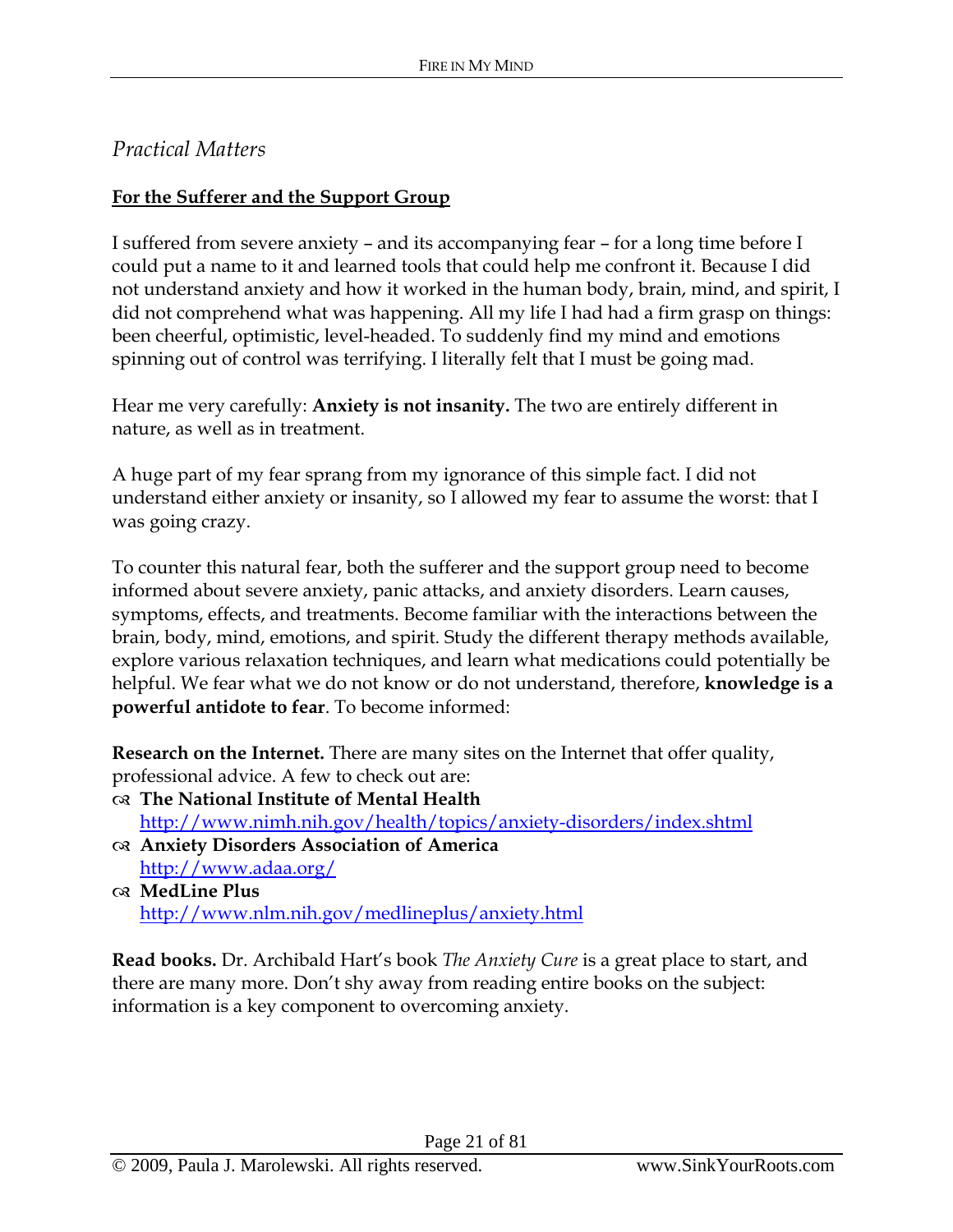**See a professional.** See a doctor, counselor, or psychologist and get a professional opinion. *Particularly if anxiety is severe, constant, and life-impacting, it is important not to self-diagnose*. Professionals have the training and tools needed to overcome anxiety and panic.

When I didn't understand severe anxiety, its effects were both terrible and terrifying. Once I understood what caused anxiety, how my body responded to it, how my brain worked, etc., its effects were still *terrible* but were no longer *terrifying* – the fear element was removed. Eventually, then, I was able to learn tools and techniques to confront the anxiety itself and address the problem at its root cause.

#### **For the Support Group**

It is important to remember that fear can be both rational and irrational. Knowledge will help address the rational side of the sufferer's fears. Knowledge helps the sufferer understand intellectually that they are not going crazy, and that they are taking positive steps to address their anxiety, and that things will change for the better over time.

But there will always be an irrational side to this same fear – the sufferer may not believe in their heart what they know in their head. That is why they will need your **reassurance and affirmation** for their emotional support.

When you offer reassurance, state specifically that the sufferer is not crazy, not insane, not mad. Use those words – they are the words that are hammering through the person's mind. By confronting them and bringing them into the open, they lose a portion of their power. Remind the sufferer of what you have both learned about anxiety.

Accept that you will need to offer reassurance again and again. You may think to yourself, "We've been over this ground before and he/she felt better about everything – why is it coming up again?" Simply because fear can be irrational. When that happens, as often as it happens, the sufferer needs a hug and a listening ear. Your physical presence and emotional support will calm their fears so that they can remember and accept the intellectual facts once again.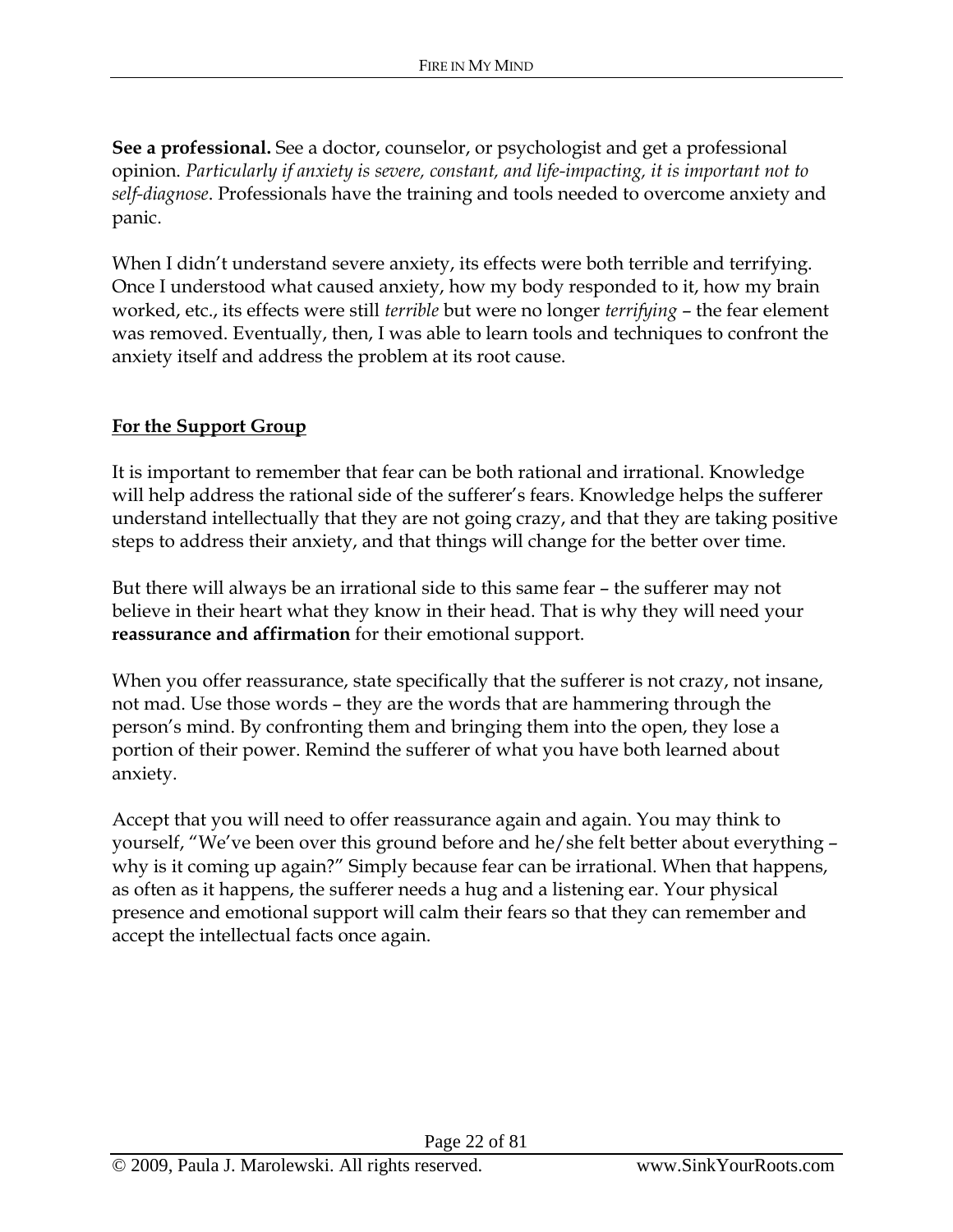*Truth from the Word – Wisdom Provides Protection*

*"For wisdom will enter your heart and knowledge will be pleasant to your soul; discretion will guard you, understanding will watch over you." Proverbs 2:10-11* 

A constant sidekick to anxiety, fear strikes when our resources are already at low ebb, hammering at the door of our soul, threatening to break down the walls of our weakened resistance.

If you are in that place of fear, I have good news for you: God has given us the tools we need to strengthen the walls that guard our heart and to protect us against the relentless attack of the enemy. Those tools are wisdom, knowledge, discretion, and understanding. Consider these definitions from the American Heritage Dictionary:

**Wisdom** is an "understanding of what is true, right, or lasting." Considering that fear tells us lies, distorts our thinking, and traps us in anxieties about the past or future, what better protection could we have than a firm grip on the truth, on the good, and on the eternal?

**Knowledge** is "familiarity, awareness, or understanding gained through experience or study." Fear blinds us. It tells us that we cannot understand it, cannot escape it, cannot control it. But God promises that knowledge will make us aware of ourselves and of how our fears work, and will give us an understanding of how to overcome them.

**Discretion** is "freedom of action or judgment." Fear not only blinds us; it binds us. It paralyzes our choices, freezing us in place. God's answer is discretion: he himself reaffirms our choices, providing us with freedom of action and judgment.

**Understanding** is "the quality of comprehension; discernment." Part of the power of fear is confusion. When we are afraid, we cannot think straight, and so things seem much worse than they often are. Understanding grounds us, providing us with a foundation under our feet so that we can discern the right path to take.

 $\infty$  We gain wisdom, knowledge, discretion, and understanding through studying Scripture, praying, reading books on spiritual matters and about anxiety issues, receiving counseling from professionals, and talking with family and friends (to name just a few methods). What are you doing now in these areas? What new means can you try?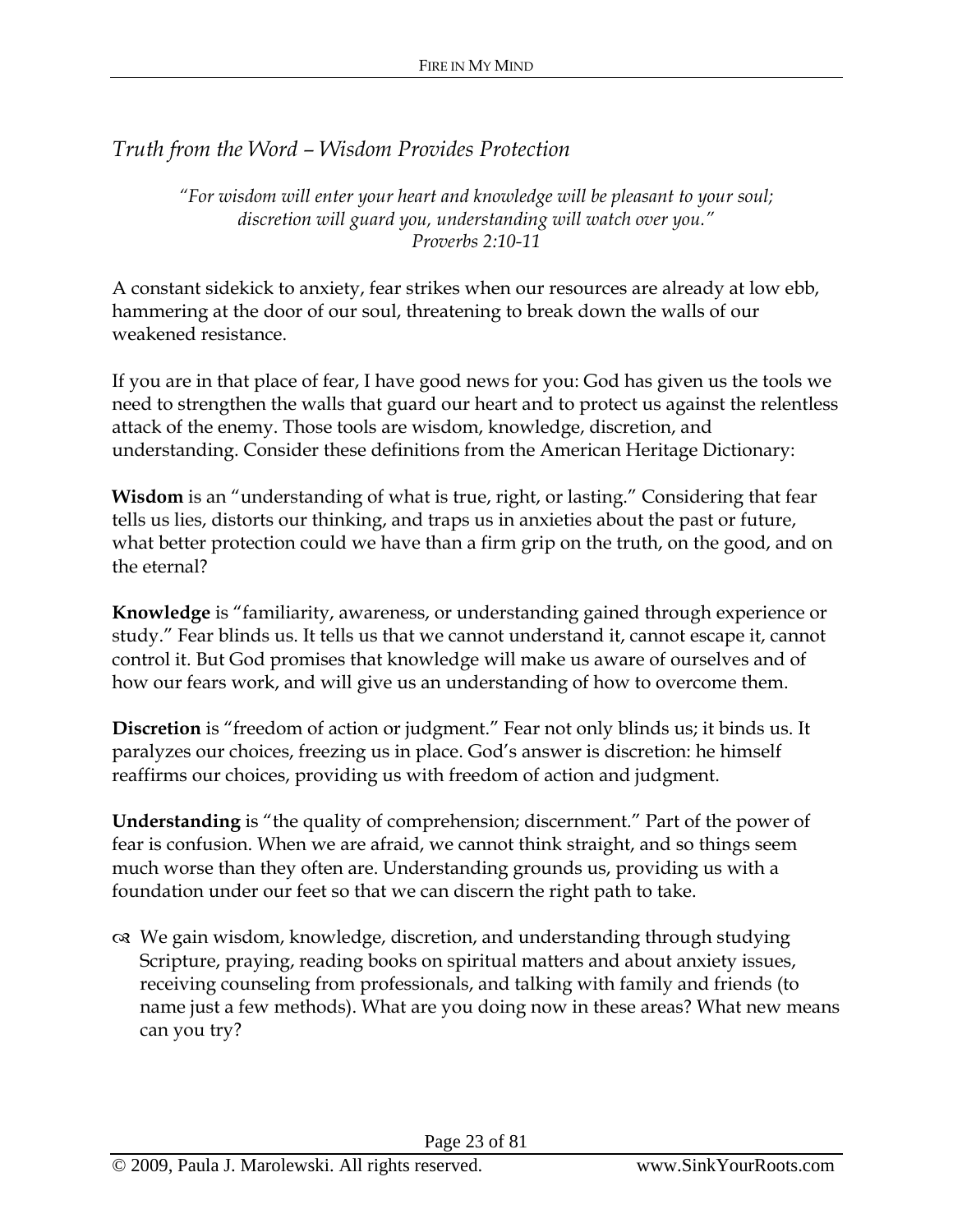*Truth from the Word – Do Not Be Afraid of Fear*

*"Do not be afraid of sudden fear, nor of the onslaught of the wicked when it comes; for the LORD will be your confidence and will keep your foot from being caught." Proverbs 3:25-26* 

I remember the first time these verses really stood out to me: I was caught by that strange, paradoxical statement "Do not be afraid of sudden fear." But that is, indeed, a vital key to recovering from anxiety: do not be afraid of fear.

Fear often feeds itself in an ever-strengthening cycle. We are anxious, so we become afraid. The fear itself increases our anxiety, which then increases our fear. And so on, and so on.

God gives us this command to break into that cycle: "Do not be afraid of sudden fear." For the person suffering from anxiety, it is an acknowledgment that fear is indeed the constant companion of anxiety. It recognizes the fact that fear can appear seemingly out of nowhere, terrorizing us. But it then puts up a STOP sign: "Stop the cycle! Yes, you have anxiety. Yes, you are afraid. But don't be afraid of the anxiety. Don't be afraid of the fear. Don't let it go any farther."

The command itself would be useless if it were not for the next verse: "for the LORD will be your confidence, and will keep your foot from being caught." Stop the cycle – do not be afraid of the fear. Why? Because God is on your side. Because when you can't trust yourself, you can trust your Shepherd. Because when you can't see the way forward, the one who is the Way, the Truth, and the Life will guide and guard your steps.

"Trust Me," God whispers. "Don't be afraid of fear. I'm right here with you. Take the next step forward."

- $\infty$  When fear and anxiety strike, practice deep breathing from the diaphragm, focusing on your breathing. Repeat to yourself as you inhale and exhale, "Breathe in. Breathe out. Relax. Slow down." Or, "Relax. Slow down. God is here. I am safe."
- $\alpha$  Memorize two or three verses, such as the ones above, that you can turn to when fear rises.
- $\infty$  Decide not to let fear dictate your actions or responses. Fear tends to paralyze us or cause us to act irrationally. When fear hits, slow yourself down, think carefully, and deliberately choose how you will respond and what you will do next. Make it *your* choice, not your *fear's* choice.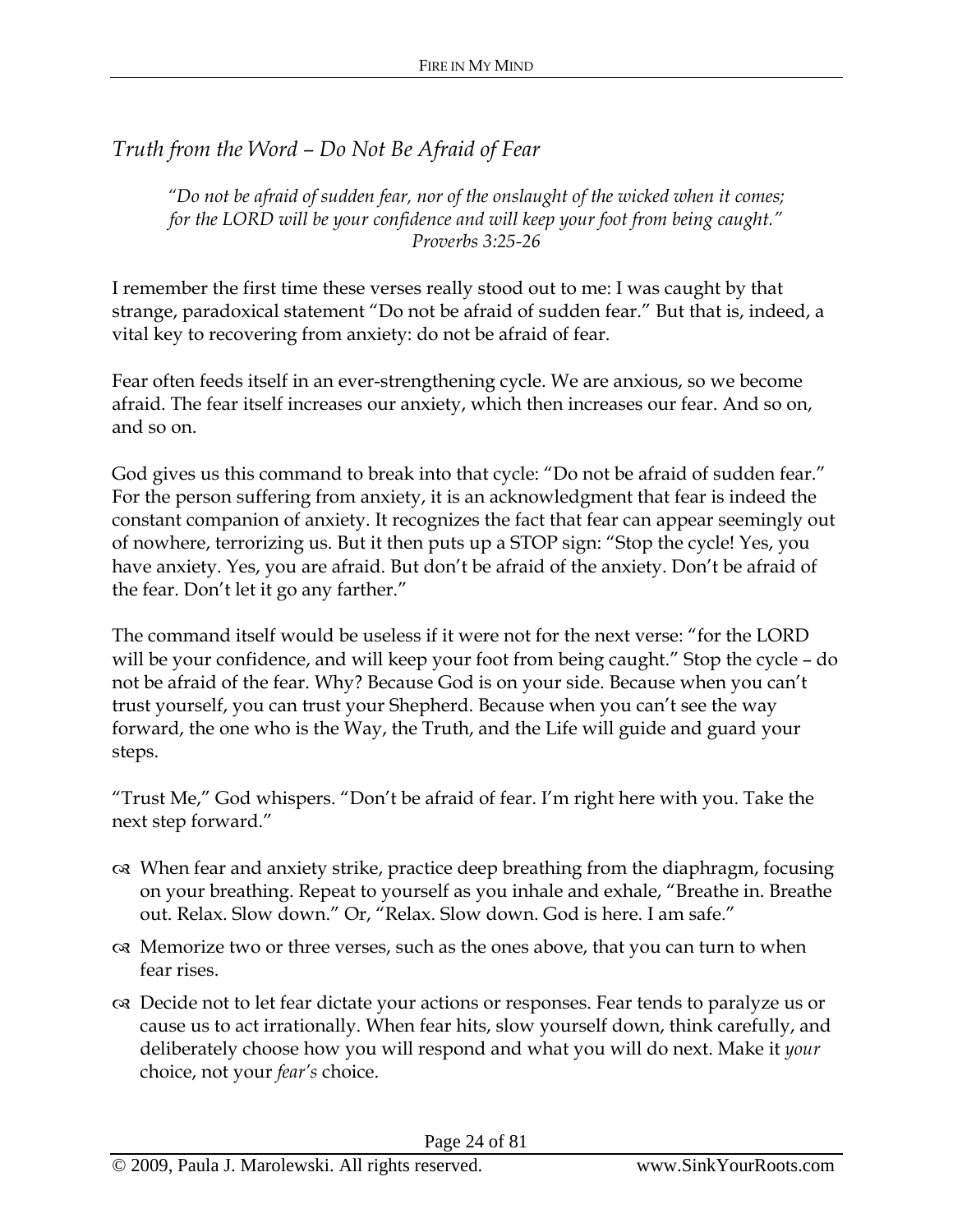*Truth from the Word – Seek the Lord*

*"I sought the LORD, and He answered me, and delivered me from all my fears." Psalm 34:4* 

I am ashamed to admit it, but the fact is that when I am afraid, I often forget to pray.

God's name should be first on my lips when the fear hits. He should be the One I turn to immediately. But instead, all too regularly, I forget. Instead of calling on him, I try to rely on myself. Instead of turning to him, I turn my whole gaze inward, focusing on the fear, focusing on my lack of strength, focusing on me, me, me, me, me. No wonder fear gets such a strong grip on my soul!

The psalmist knew better: "When I was afraid, I sought the Lord. He's the one I turned to. He answered. He delivered."

Now, a word of caution here: deliverance is not always immediate. God's answer may come in the form of counseling that may take months or years. God will definitely call you to give it your 100%. God may require that you make changes to your lifestyle to relieve your overall stress level. God might ask you to look certain fears dead in the eye that you have avoided for years.

God doesn't promise a timeframe around deliverance. He just promises that it is a sure thing.

So seek the Lord. When the fear hits, when anxiety is tangling you up inside – seek him. Pour out your needs before him. Ask him for his help. For his strength. For his resources. For his deliverance. "For everyone who asks, receives; and he who seeks, finds; and to him who knocks, it will be opened" (Luke 11:10).

- $\alpha$  What is your first response when fear hits? What do you do? Why?
- $\alpha$  Do you truly believe that God is willing and able to deliver you from your fears? Why or why not?
- $\alpha$  Have you ever, in essence, demanded or expected God to work a miracle and when he didn't do so, you became disappointed in him and apathetic about further prayer? If so, address this with God in prayer. Seek counsel if necessary.
- $\alpha$  What resources has God given you to help you overcome your fear?
- $\alpha$  What further steps might God be calling you to take in order to overcome your fear?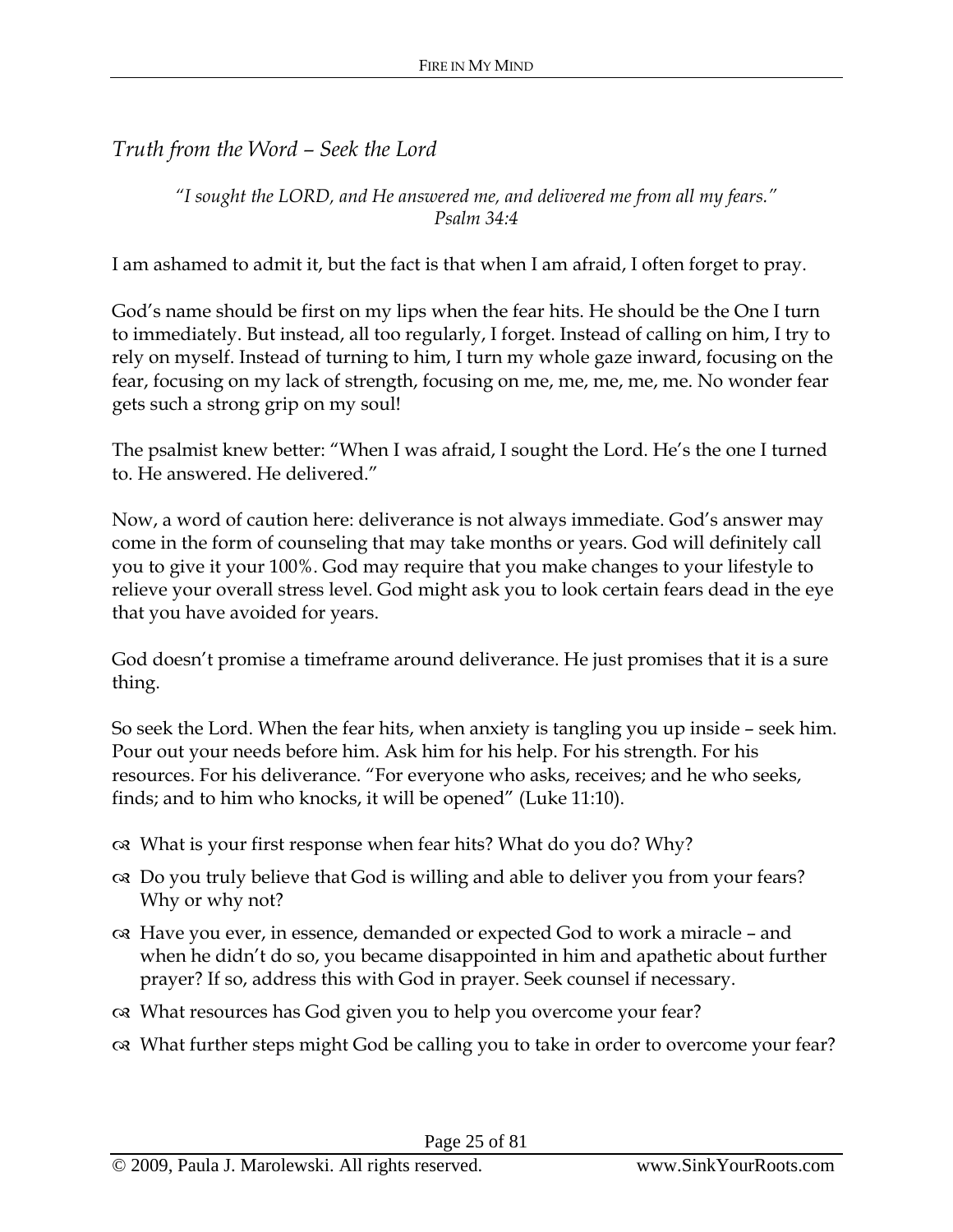## *Truth from the Word – God is in Control*

*"When He got into the boat, His disciples followed Him. And behold, there arose a great storm on the sea, so that the boat was being covered with the waves; but Jesus Himself was asleep. And they came to Him and woke Him, saying, 'Save us, Lord; we are perishing!' He said to them, 'Why are you afraid, you men of little faith?' Then He got up and rebuked the winds and the sea, and it became perfectly calm. The men were amazed, and said, 'What kind of a man is this, that even the winds and the sea obey Him?'" Matthew 8:23-27* 

Fear attacks like a storm. We feel as if we are a tiny boat in the midst of a huge, roiling sea, our emotions sliding up one side of a wave and down the other, and everything darkness except for flashes of terrifying panic.

And in the midst of that storm, Jesus speaks:

*"You will not perish."* Fear blows everything out of proportion. Ground yourself in the truth: you will not die; you will survive. You will come through the anxiety and out into the freedom to be found on the other side.

*"You need not be afraid."* No matter how much your emotions are in a tumult, no matter how fierce the anxiety, no matter how paralyzing the panic attack, Jesus calls you to look to him and keep your faith and trust in him. You *can* bring your emotions back under control, you *can* learn to relieve the anxiety, you *can* escape the threat of panic attacks.

*"I am in control."* Why do we look to Jesus? Because he is in control. In the words of the old hymn, "The waves and winds still know his voice who stilled them while he walked below." Does he always bring instant relief? No. In fact, not typically. But he is in *control*: he knows how much you can handle, he is extending his grace and resources to you, he is charting the course to bring you out the other side as you trust in him step by step.

- $\infty$  When fear blows everything out of proportion, it can be very helpful to ground yourself. For instance, pick up a rock or shell or flower and study it carefully: note its texture, shape, color, etc. By focusing on something real and tangible, your fears will diminish in scope and strength.
- Z One of the biggest lies that feeds our fear is the belief that we *cannot* change. That nothing will *ever* improve. When that fear rises, look it in the eye and affirm, "God is in control. And because he is in control, I *can* change and life *can* improve."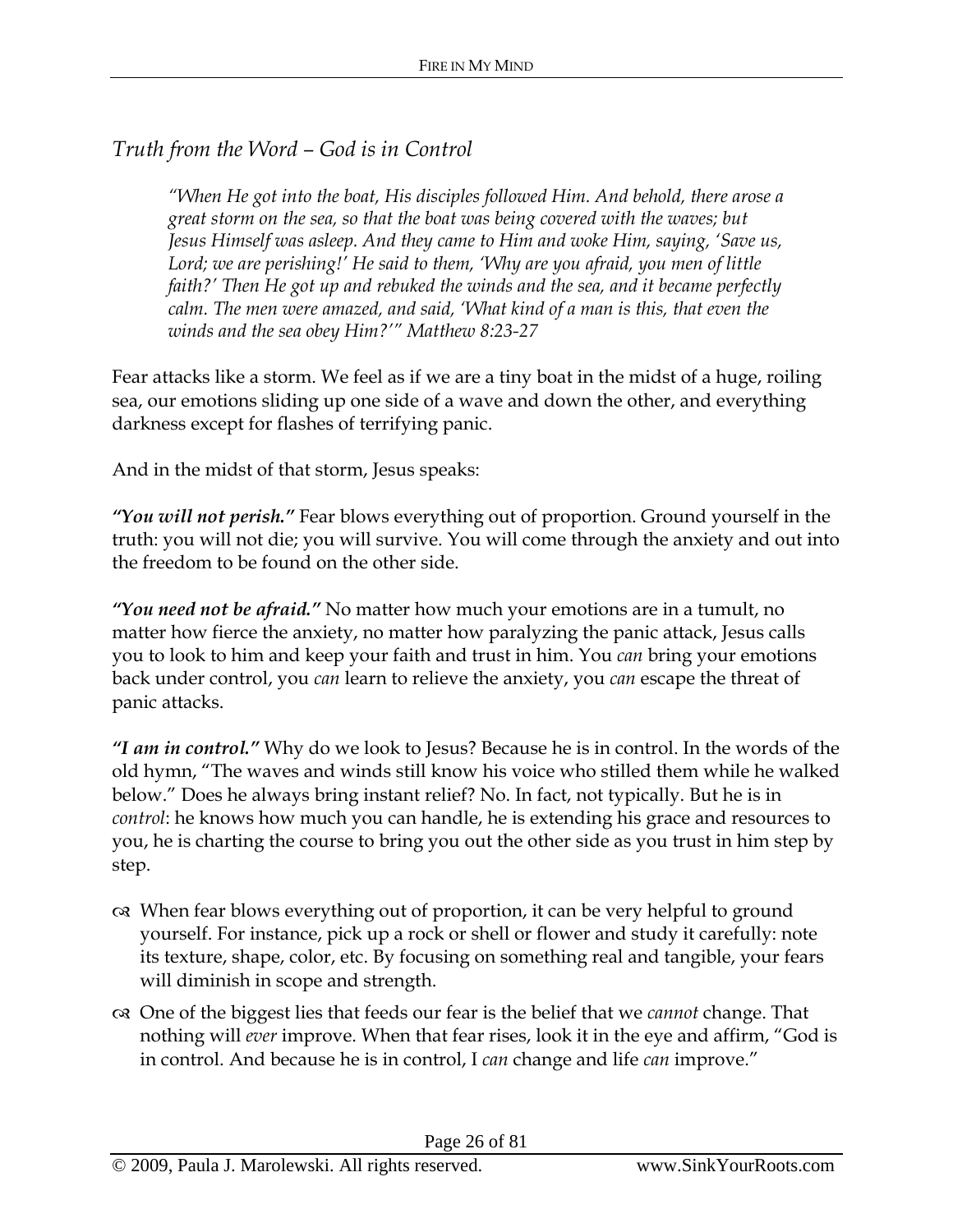*Truth from the Word – Look at the End Result*

*"Be of sober spirit, be on the alert. Your adversary, the devil, prowls around like a roaring lion, seeking someone to devour. But resist him, firm in your faith, knowing that the same experiences of suffering are being accomplished by your brethren who are in the world. After you have suffered for a little while, the God of all grace, who called you to His eternal glory in Christ, will Himself perfect, confirm, strengthen and establish you." I Peter 5:8-10* 

Fear causes us to suffer. It is painful to be afraid. It hurts. That's why we cringe when we are fearful.

Hope is the antidote to fear. Hope fills us with life, and gives us the energy to move forward. And here is a great word of hope: *all* your suffering – *all of it* – can be redeemed through God's grace.

Peter is very clear in these verses about what the redemption of suffering looks like: we will be perfected, confirmed, strengthened, and established.

**Perfected:** God will take the fragmented pieces of our lives and make us whole and complete.

**Confirmed:** We will understand fully who we are in Christ and the freedom that brings.

**Strengthened:** We will be able to stand firm in our faith and strengthen the faith of others.

**Established:** We will become the very best that God has called us to be, bringing forth abundant fruit.

While this redemptive process will be fully completed in heaven, it begins *now!*

- $\infty$  Do you know who you are in Christ? Consider doing a study of the verses where the term "in Christ" appears.
- $\infty$  Do you know anyone who is suffering from anxiety or fear? How could you reach out to help them?
- $\alpha$  Positive action and serving others are excellent means of countering fear. What are you currently doing to use your spiritual gifts to serve others? What else might you do?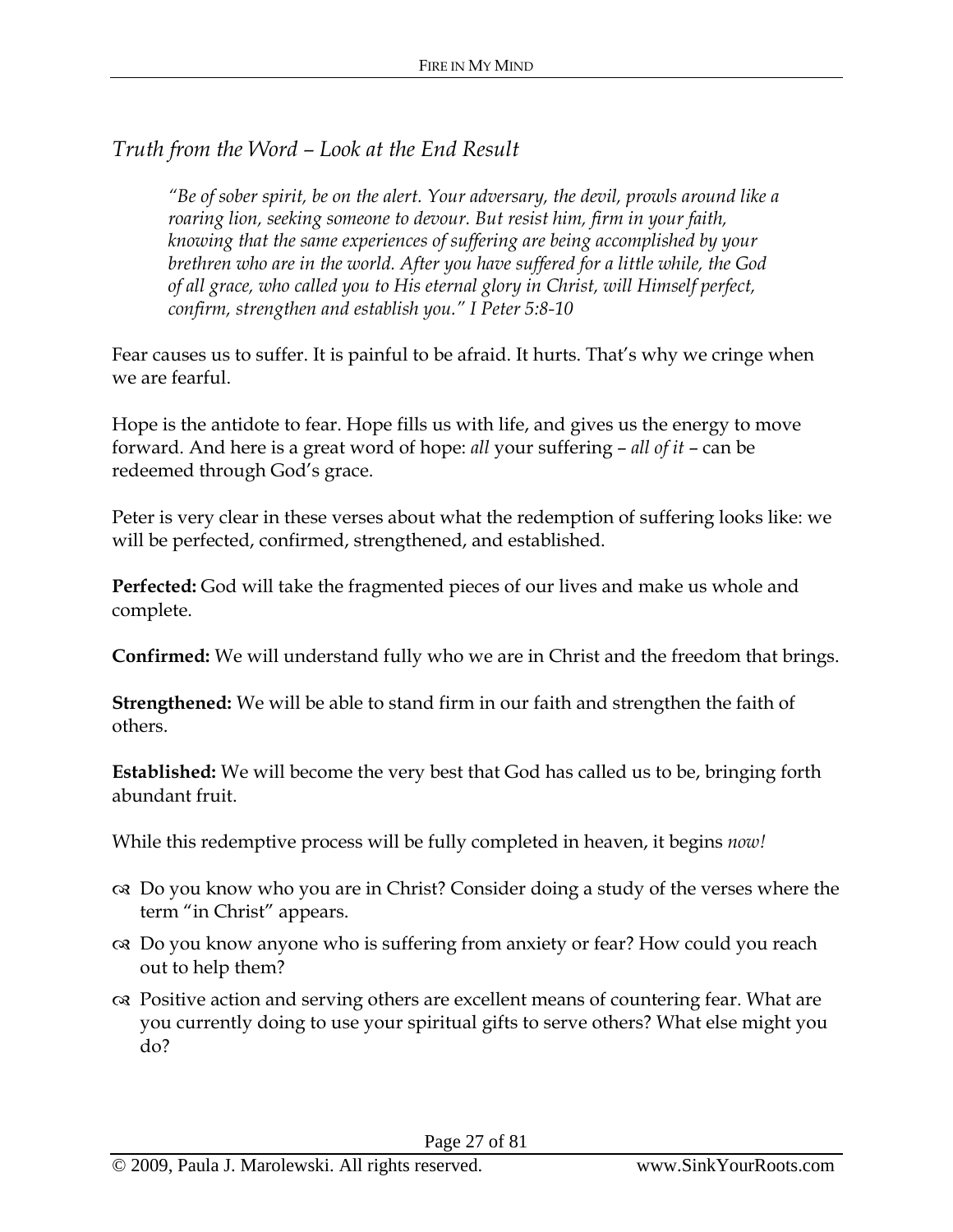#### *Prayer from the Heart*

Father,

You are my Rock, O my God. Bedrock under my feet, and a fortress around me. I affirm, I declare, and I believe that I shall not be shaken.

You buttress my mind with wisdom. You strengthen my faith with truth. You undergird my commitment with hope.

I acknowledge that you never promised freedom from fearful situations: the valley of the shadow of death is very real, and we all walk through it.

But you consistently encourage us to *"Fear not!"*  Not on our own strength – but as we rely upon you.

Give me the courage to face my fear.

Give me the determination to learn, to grow, and to change.

Give me Your Spirit to make the impossible, possible.

Let the light of your Truth shine into the darkness of my fear.

In the name of Jesus, the Light of the World,

Amen.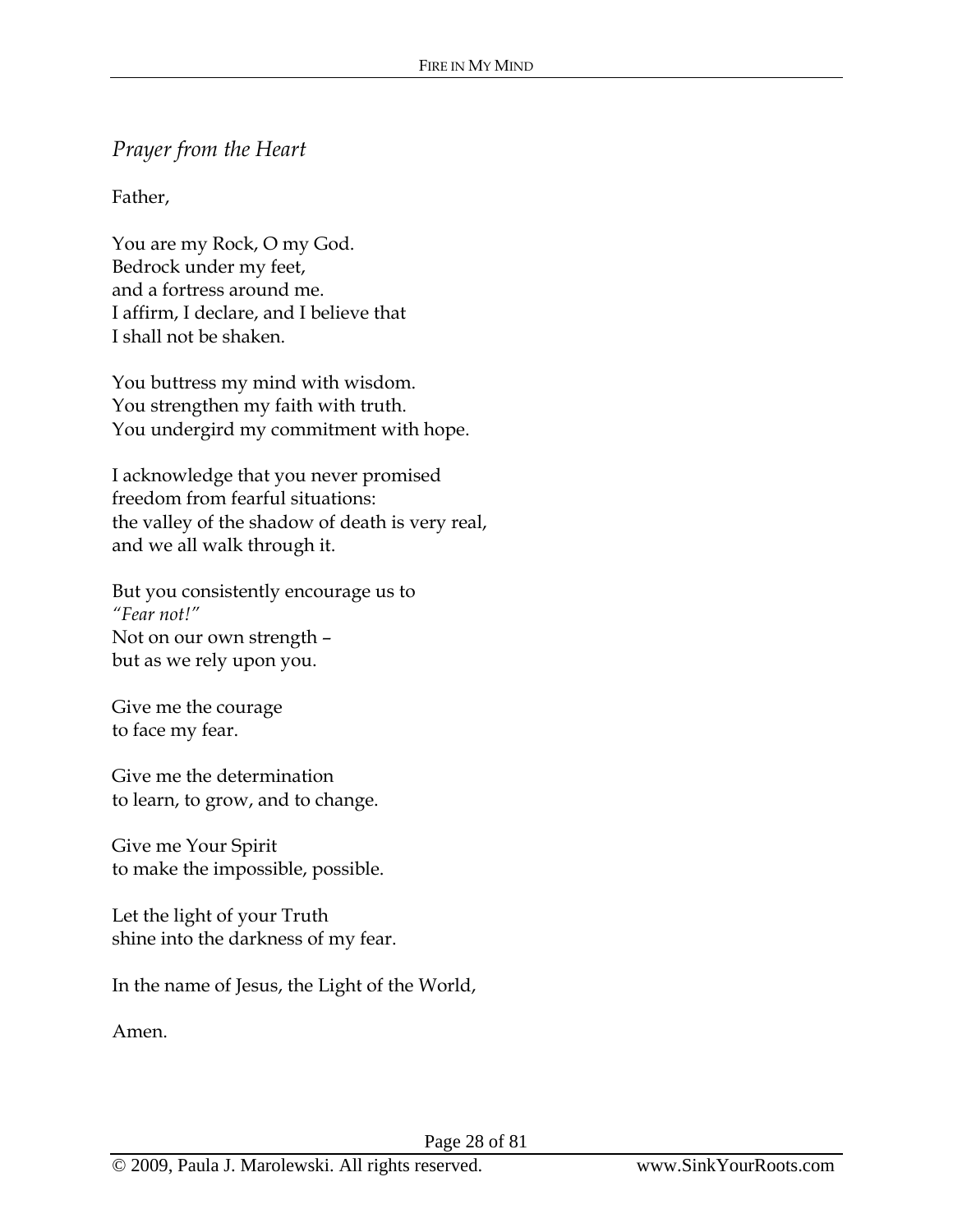# No One Must Know

## *Removing the Burden of Shame*

## *Inside My Mind*

I put on such a smiling face. Chatting in friendly fashion, shaking hands, mingling with others. Yet within, I am holding on with a death grip. My mask must not slip.

Sometimes business calls on me to put on this mask. Sometimes going to church makes it a necessity. Sometimes I put it on just to go to the store.

No one must know. If only I suffered from a broken leg – I would not mind walking with a crutch. If only I was plagued by diabetes – I could offer thanks for my insulin. But there is something wrong with my brain, my mind, the deepest part of myself. And I can hear the voices that cause me shame:

*"Christians don't suffer from depression, anxiety, or mental or emotional problems." "You're anxious? You just need to trust God more!" "You're being disobedient – the Bible says, 'Be anxious for nothing.'" "Just let go and let God!" "Besides, what do you have to be anxious about?"*

Do you think I haven't tried? Do you think that I have not sought God's word, agonized in prayer, and put forth every ounce of effort into my faith?

When someone is physically ill, we pray for healing but understand that God does not always answer "yes." Sometimes the person remains ill, struggling for years with chronic disease or pain. And though we are deeply saddened by God's choice, we recognize that healing or not healing is his choice, and that all is done to his glory.

Yet when I am bold enough to confess my deepest shame – that there is something wrong with my mind, that my emotions are running haywire, that anxiety has taken hold – then it is somehow my fault if I am not healed. I don't have enough faith. Or prayer. Or belief. Or trust. Or whatever. *What do you mean, you still struggle with anxiety?*

Do you not understand? This is my deepest shame – and now I have guilt as well … guilt because I don't measure up to your Christian standard. Guilt because I fall so often, need help so many times. Guilt because I have not been healed …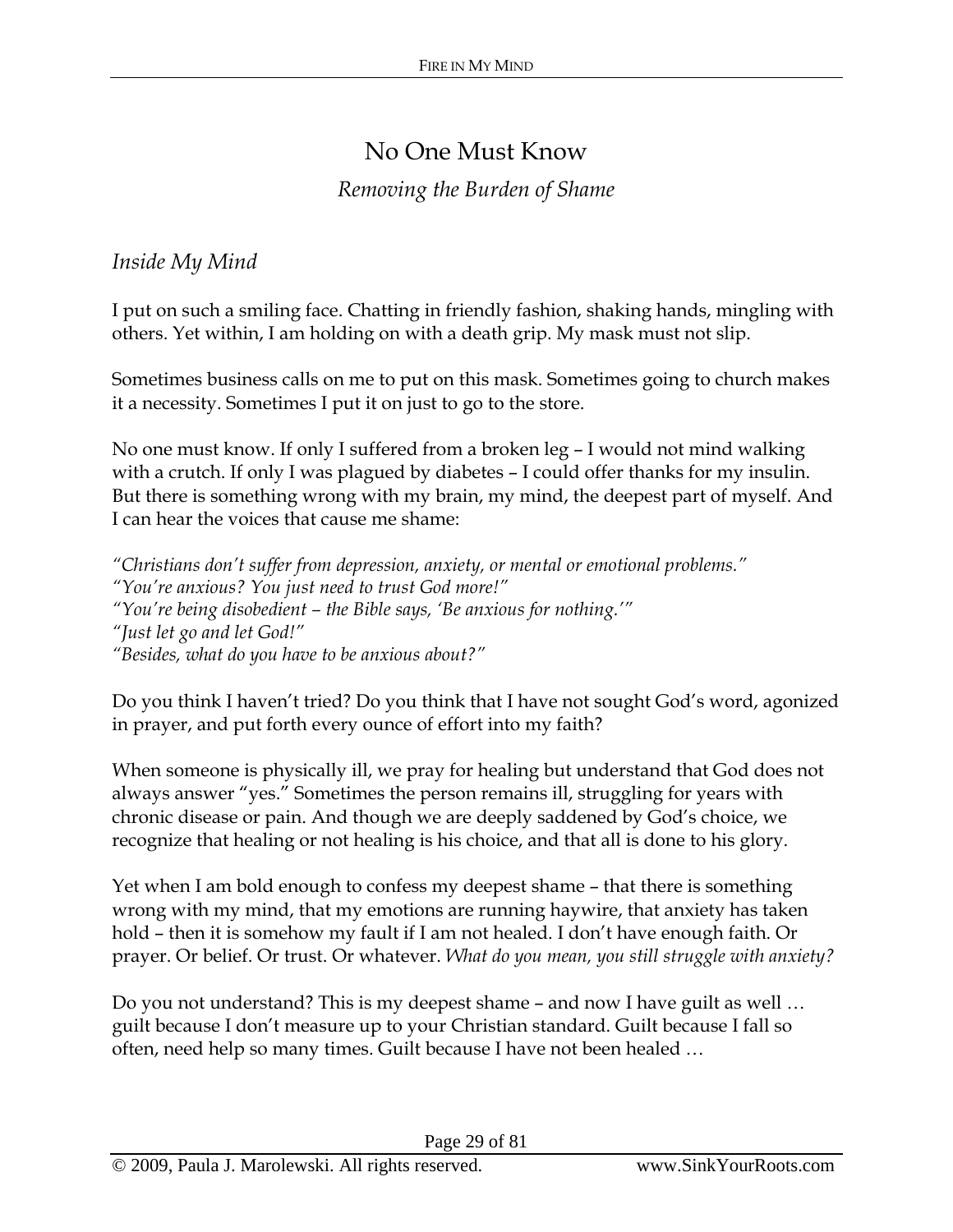## *Practical Matters*

#### **For the Sufferer and the Support Group**

The most important fact to grab hold of is that **anxiety itself is not a sin**. Consider:

- $\alpha$  If you are a parent and your child is very sick, it is natural to be anxious. There would be something seriously wrong with your parental instincts if you were not.
- $\alpha$  If you lost your job and your money was running out, you would be anxious. It would be superhuman not to feel such anxiety.
- $\alpha$  If you had a serial killer loose in the neighborhood, you would be anxious. You would be foolish not to be.

**Anxiety in and of itself is a warning**: a warning that there is something wrong or dangerous in our lives. As such, it is God-given. How we *respond* to anxiety-producing situations is where the dividing line comes in: if we let the anxious situation produce *constant worrying* – worrying that is characterized by a "lack of trust in God and a failure to fully understand His plan and provision for us" (*The Anxiety Cure*, Dr. Archibald Hart, p. 16) – then we are doing what the Bible condemns when it says that we should not worry.

If, however, we take the anxiety as a warning sign and seek to *do something constructive*  about the situation (i.e., seek medical attention for the child, pursue job-hunting with increased vigor, or lock your doors at night, to go back to the above examples), and *commit the results to God's care*, then we are on solid ground. We will probably still be concerned or even anxious about the situation, but we will not be worrying about it. There is a definite difference.

Now turn to the question of a severe anxiety problem. As we discussed in the section entitled "The Mind, the Body, and the Brain" at the beginning of this study, prolonged stress – *from any source or combination of sources* – can generate anxiety because it affects the chemical balance in the body and the brain. Therefore, this anxiety again is *a warning sign*: a warning that there is something out of balance in your life that must be addressed. **The anxiety itself is not a sin.** You can make a choice: you can fall into perpetual worry about your anxiety (which the Bible forbids), or you can take positive steps to address the situations that are causing the anxiety, and learn tools and techniques to cope with and/or overcome the anxiety. You do your part, and commit the results to God.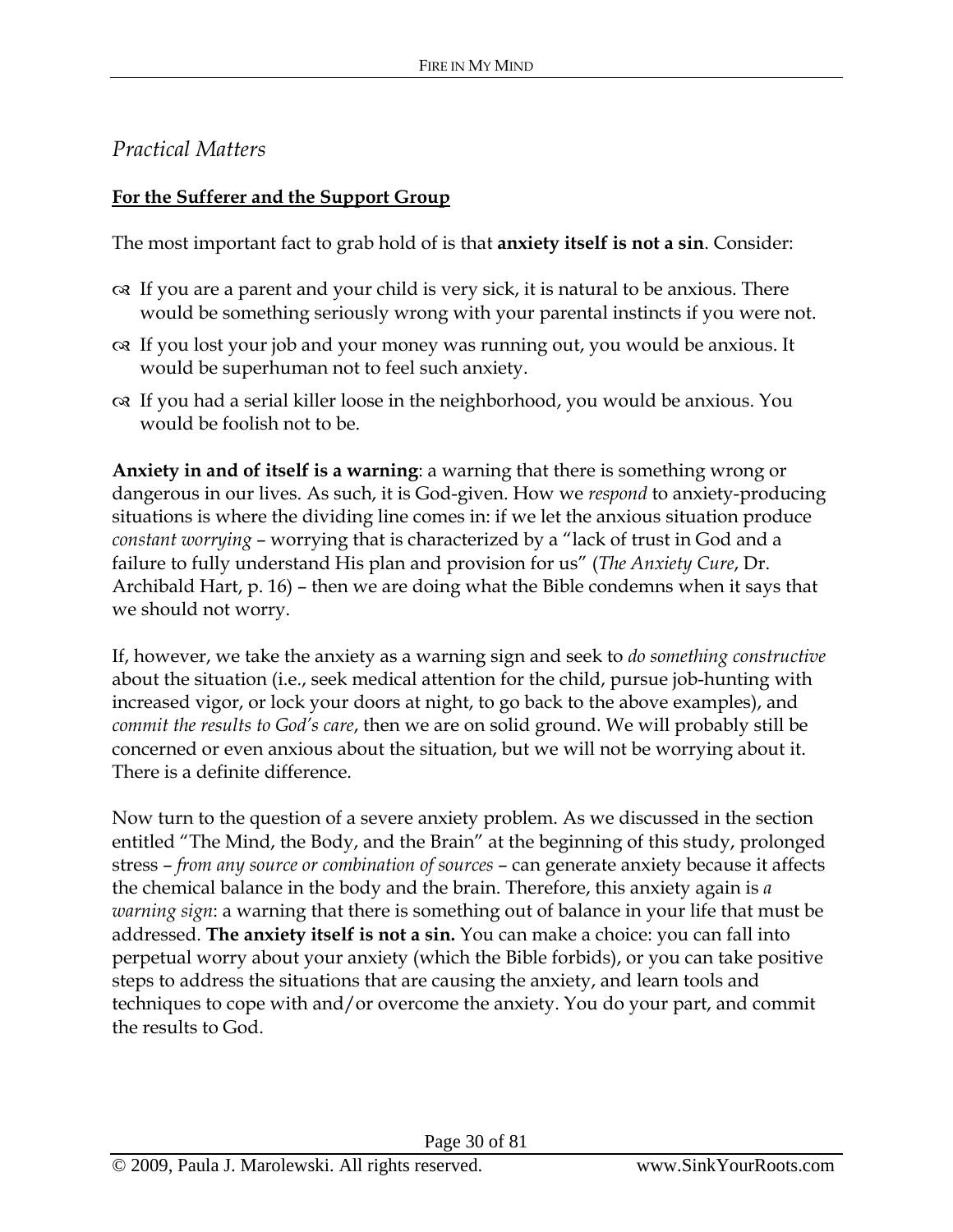#### **For the Sufferer**

Once you recognize that anxiety is not a sin, you can begin to approach it objectively. I liken it more to an illness, an injury, or a physical condition. I have poor eyesight, so I wear glasses. They focus my physical vision. I have an anxiety disorder, so I use certain techniques to help me cope with life. They focus my mental and emotional vision.

You can use examples like this to explain your situation to people who don't have personal experience with anxiety. For instance, "A person with diabetes needs insulin to regulate their blood sugar. I have an anxiety disorder, so I take Lexapro to regulate my serotonin levels." Or, "You know how your knee aches from that old injury every time a weather change comes through? Well, sometimes circumstances trigger pain in my mind – it comes out in the form of anxiety."

Because anxiety is not a sin, **you should not feel guilty because you have anxiety**. You wouldn't feel guilty because you have bad eyesight, diabetes, or a bum knee. Neither should you feel guilty for having an anxiety disorder. We are human, we live in a fallen world: therefore, we suffer from many conditions that are less than optimal. Physical problems are one of them. Mental and emotional problems are another. These are simply facts of life. We can learn to cope with both, and by God's grace we can rise above both – even if we are never "healed" entirely while in this life.

Another aspect to remember is that **you should not feel guilty because you need help**. Again, a person in a wheelchair needs help with certain tasks. As much as they might find that personally frustrating, they don't have to feel any guilt because of it – even though they will need help with those tasks for the rest of their life.

Likewise, when you learn to look objectively at your anxiety issues as a condition in life that you have to deal with, you will likely see that there are certain times and situations in which you need help. Like the person in the wheelchair, you simply cannot manage those times or tasks on your own. You may find that personally frustrating, but it should not engender guilt, even if you have to ask for help in those areas for the rest of your life.

#### **For the Support Group**

If I had to give one word of admonition, it would be this: **Watch your tongue!** You cannot fathom how wounding it is to the person who is suffering from anxiety to hear thoughtless, off-the-cuff remarks and pat answers such as: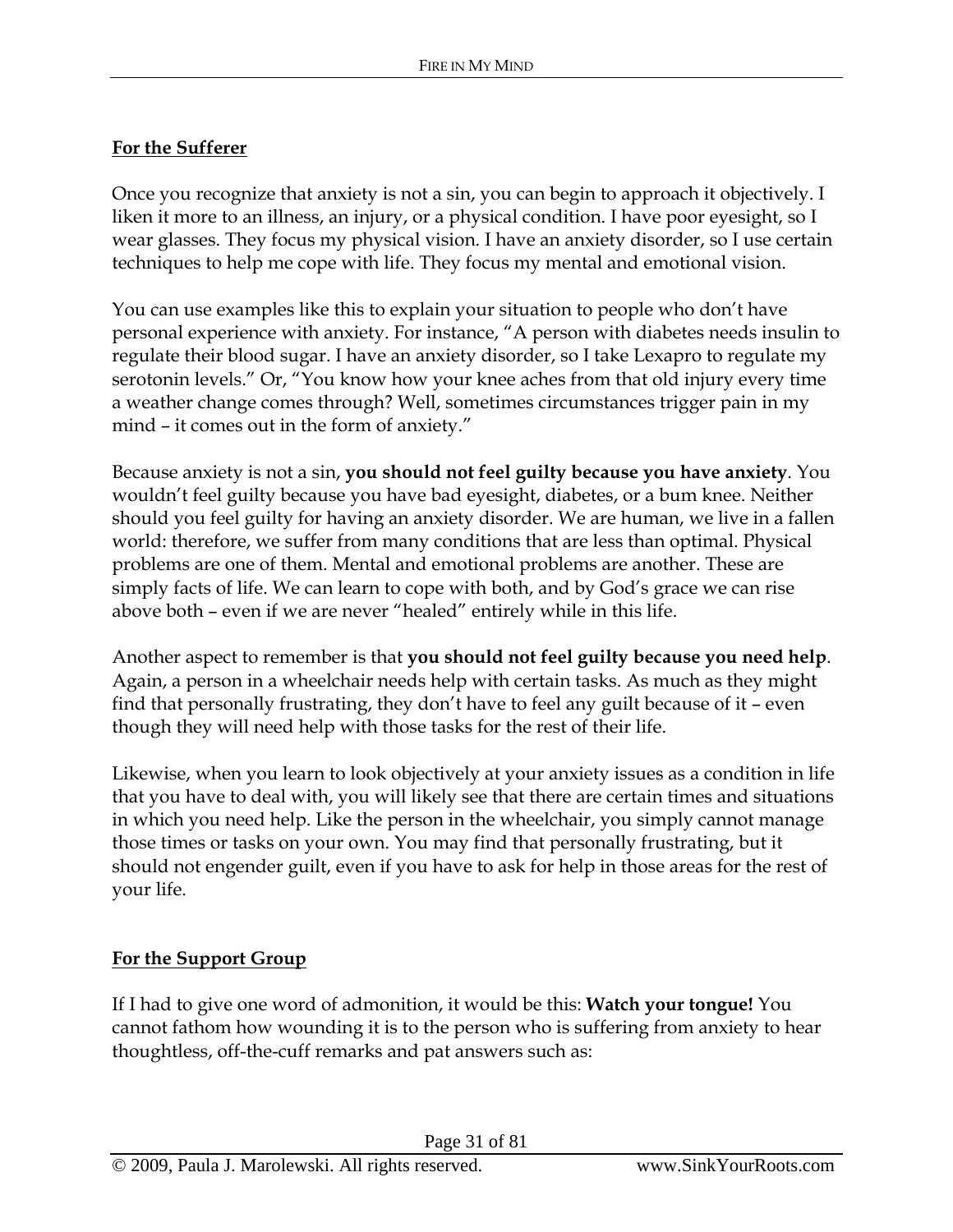*"Christians don't suffer from depression, anxiety, or mental or emotional problems." "You're anxious? You just need to trust God more!" "You're being disobedient – the Bible says, 'Be anxious for nothing.'" "Just let go and let God!" "Besides, what do you have to be anxious about?"*

The fact is, Christians suffer from all sorts of depression, anxiety, and mental and emotional problems, even when they are trusting God with everything they've got and are doing their best to be submissive and obedient to his will. If you're ever wondering about whether something is appropriate to say, substitute a physical ailment for the anxiety and see if the statement still makes sense. For instance:

*"Christians don't suffer from diabetes, broken legs, or heart trouble." "You're deaf? You just need to trust God more!" "You're being disobedient – otherwise you wouldn't have tendonitis." "Just let go of your Parkinson's disease and let God handle your life!" "Besides, why should you have high blood pressure?"*

You can see how each of the above statements is ridiculous, and how offensive it would be to the sufferer to hear something like that said to them.

Next, I encourage you to **be upfront, open, and matter-of-fact** about the sufferer's anxiety problems. Don't talk around it, or use euphemisms to disguise it: that just makes the person feel that there is something shameful about their anxiety. You can ask bluntly, "How is your anxiety level today?" or "You sound worn out – are you having a panic attack?" By calling it what it is, without apology or embarrassment, you remove the stigma that they naturally might otherwise feel.

Finally, **reassure** the sufferer that you are there to support them whenever they need help. Remind them that it is okay to need help; we all need help at various times and in various ways – everybody is in the same boat. This is part of what it means to be the family of God.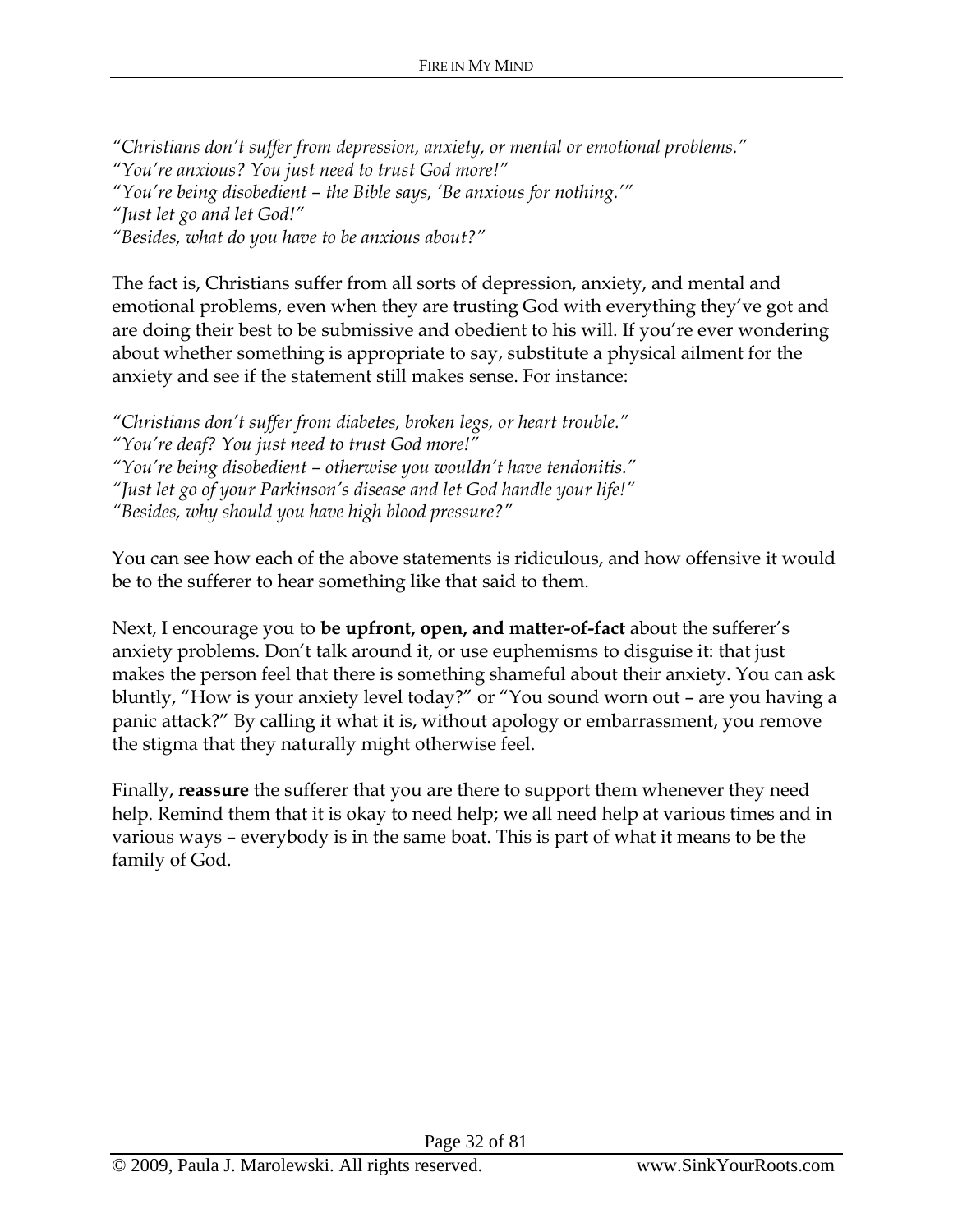```
Truth from the Word – All Creation is Fallen
```
*"For the creation was subjected to futility, not of its own will, but because of Him who subjected it, in hope that the creation itself will be set free from its slavery to corruption into the freedom of the glory of the children of God." Romans 8:20-21* 

When we think of "the Fall" in Genesis 3, we tend to think of it in terms of sin entering the world. What we sometimes forget is the full extent of the Fall: because of sin, the whole creation fell. The whole creation was "subjected to futility." The whole creation was "enslaved to corruption." Everything from screw-ups in our DNA to global warming is the result of the Fall.

Why is this important to understand? Because many times, people draw a distinction between physical problems and mental or emotional problems. They accept that people can have physical problems all their life, but expect and demand that mental or emotional problems be completely addressed and healed – otherwise, the sufferer obviously doesn't have enough faith or prayer or will power, etc.

But the fact is, the Fall affected our entire being. It led to the too-busy, too-stressed lifestyles that bring on severe anxiety. It led to the genetic predispositions some of us have to anxiety disorders. It led to the irrational beliefs that aid and abet anxiety (such as the belief that "I must be perfect or I will be rejected" or "I must be in control at all times").

It's bittersweet, but important to swallow whole: the bitter is the need to acknowledge the fact that because of the Fall, you and your life are not perfect. Anxiety is one of the many problems you will face. It is not a matter of condemnation: it is a simple fact.

But the sweet is the realization that everything – every aspect of this fallen world that impacts you – will be redeemed. You will be set free in full. It begins now, and one day the great and glorious work will be completed.

- $\infty$  What does it mean to you to realize that your anxiety problems are the result of a fallen creation?
- $\alpha$  What does it mean to you to realize that your anxiety problems are not, in and of themselves, sinful?
- $\infty$  What does it mean to you to realize that God is doing a good work in you, and will one day perfect and complete it (Philippians 1:6)?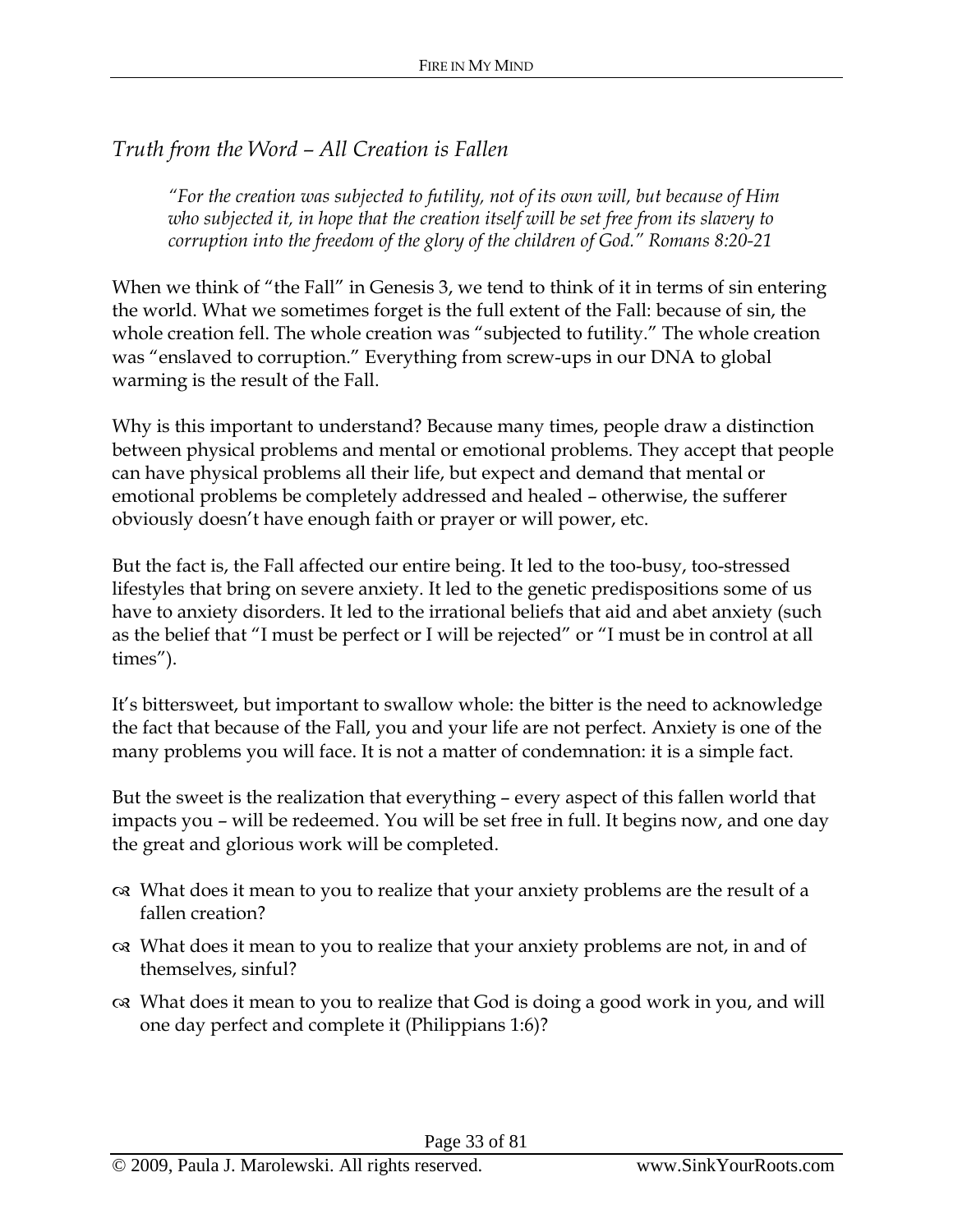*Truth from the Word – The Truth Sets Us Free*

*"You shall know the truth, and the truth shall make you free." John 8:32* 

The shame associated with having anxiety problems is based on a series of lies. The devil, "the father of lies" (John 8:44), keeps us tangled up in these half-truths and untruths to keep us from getting the help that we need. If we don't get the help that we need, he knows that we will never be all that God intends for us to be, and that we will never be able to help others in turn. If he can only keep us *down*, he can keep us *out* of the game.

Here are some of his favorite lies – and the truths that can set us free:

**I should never be anxious.** As we stated earlier, anxiety is a warning sign that something is wrong. As such, every healthy person should feel anxiety at certain times.

**I shouldn't take medication for my anxiety.** Why not? The truth is that anxiety has a physiological component: your body is producing chemicals in response to stress. Those chemicals have an effect on your brain, and your brain in turn has an effect on your mind (your thoughts) and emotions. Therefore, if medication can help your body regain a lost chemical balance, you should feel free to take it, just as you would take insulin to control diabetes.

**If I just would pray more or had more faith, I would get better.** Not necessarily. Stress and anxiety aren't simply spiritual in nature. They affect body, brain, mind, emotions, and spirit. As such, healing has to take place in each of those areas, too. That may mean counseling, medication, lifestyle changes, behavior changes, thought changes, etc.

**I should become completely free of this.** Again, not necessarily. This is difficult to say, but consider: some people live for years – perhaps their entire lives – suffering from physical pain. Why would emotional or mental pain be any different? That may seem very depressing, until we realize that people suffering from physical pain can learn to rise above their pain to live fulfilling lives that satisfy them and glorify God. Likewise, you can learn tools and techniques that can bring you to a better place than you are now, though you may never be completely free during this lifetime of the pain anxiety brings. *But you can learn to rise above your anxiety to live a fulfilling life that will be satisfying to you and glorifying to God.* It is a matter of choice – and choice is always free.

 $\alpha$  What lies do you believe about your anxiety? What steps can you take to live in the truth?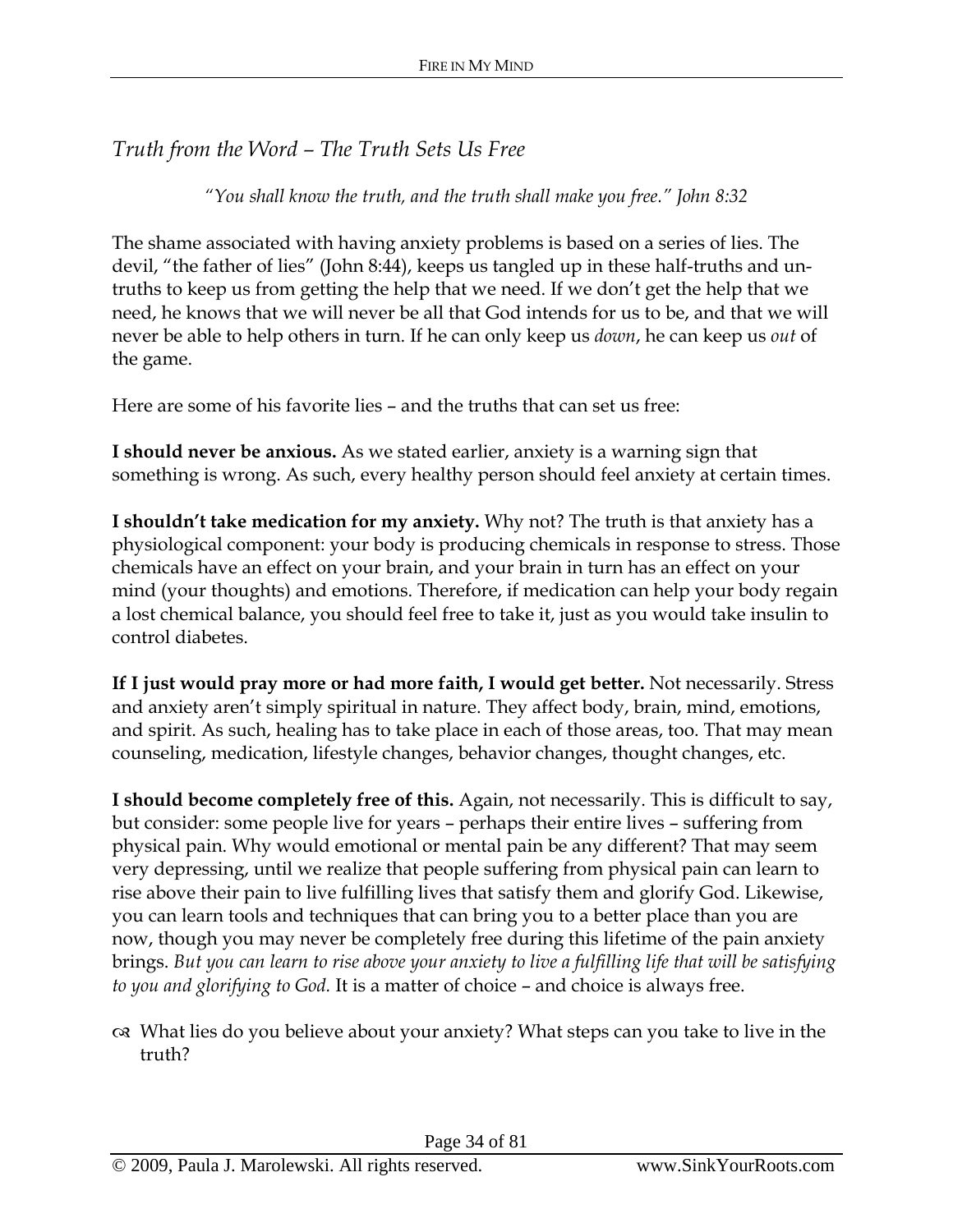#### *Truth from the Word – No Condemnation*

*"There is therefore now no condemnation for those who are in Christ Jesus." Romans 8:1*

No condemnation. Think of it:

**No condemnation** because of your anxiety, since it is the by-product of a fallen world.

**No condemnation** because of your anxiety, since anxiety in and of itself is not sin.

**No condemnation** because of your anxiety, because even if you sin as a result of your anxiety (i.e., by excessive worrying or by speaking or acting inappropriately), you can be forgiven in Christ Jesus!

Hold on to this truth with both hands: God does not condemn you, so there is no cause for shame!

- $\alpha$  Say the following out loud, in private: "I have an anxiety problem. It's serious. It affects every part of my life. I am not ashamed of having anxiety. God does not condemn me for having anxiety. I can get help for my anxiety. I am free to talk about my anxiety with others. I can help others who have anxiety." Which parts were easy for you to say? Which parts were difficult? Why?
- $\alpha$  Some people, of course, will from ignorance or malice condemn you for having anxiety. They will spiritually abuse you, claiming that you are an inferior sort of Christian if you suffer from anxiety. Accept the fact: this will happen to you. Decide now: How will you respond? What, if anything, will you say? What will you do to ease the pain their hurtful words and actions will cause? Plan now for these things, so that when it happens you will be able to recover your balance swiftly, rather than letting such thoughtlessness and lies send you into a tailspin.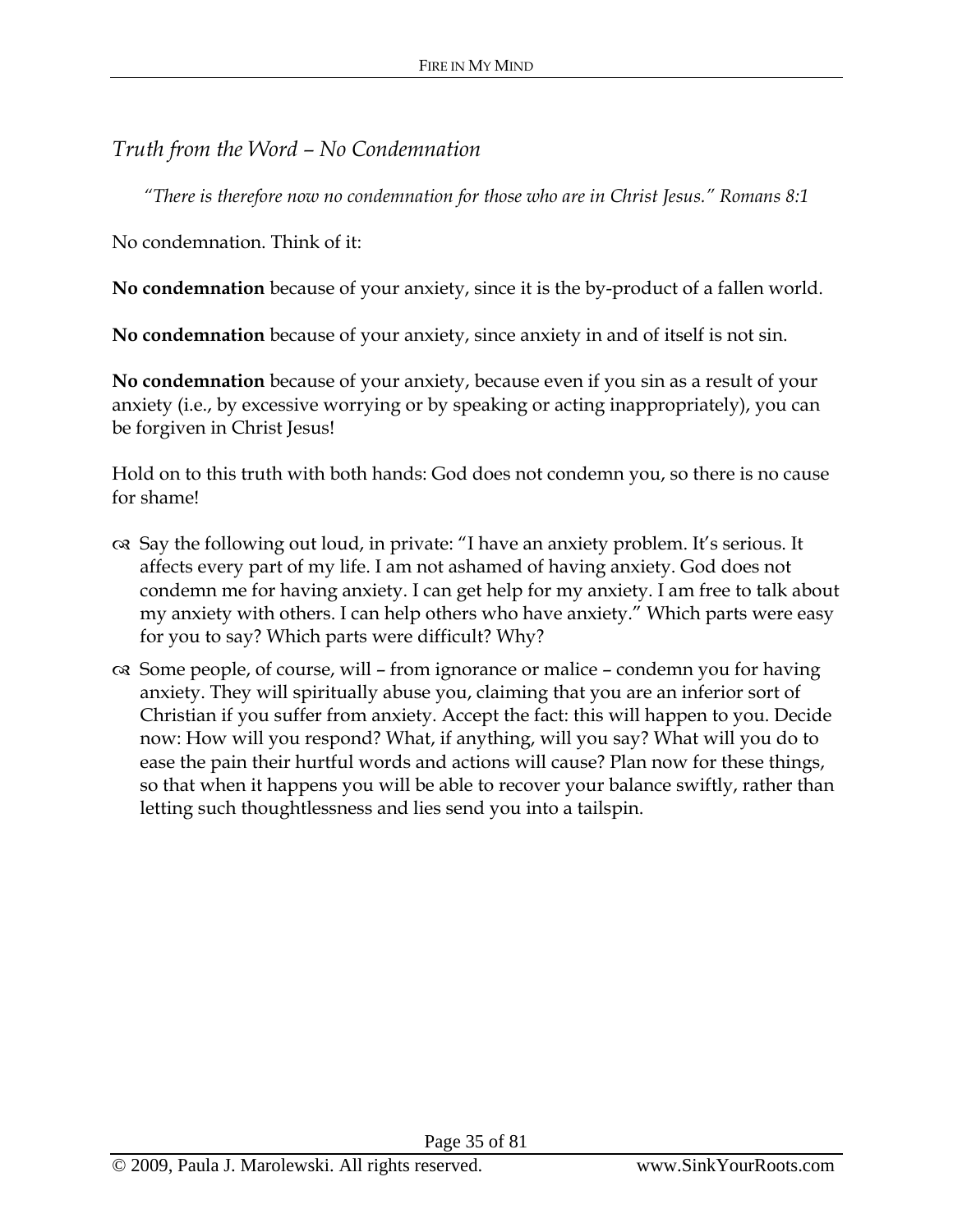## *Truth from the Word – God Works Through Weakness*

*"And as He passed by, He saw a man blind from birth. And His disciples asked Him, saying, 'Rabbi, who sinned, this man or his parents, that he should be born blind?' Jesus answered, 'It was neither that this man sinned, nor his parents; but it was in order that the works of God might be displayed in him.'" John 9:1-3* 

Does God ordain sickness, whether physical, mental, or emotional? God is in complete and sovereign control, yes; but, because of our free will, he also allows many things to happen that are not part of his perfect will – sin, war, crime, etc. Sickness, too. It's all part of being in a fallen world. So my opinion is that he doesn't ordain these things, but he does allow them.

But this I do know for a fact: *he works through everything in life, if we turn it over to him.*

Think of the blind man. Think of his shame as the oh-so-superior words were spoken right next to him: "Who sinned? Him, or his parents?" The disciples simply assumed that sin was the cause of his blindness.

But Jesus turned that assumption on its head: "*NEITHER*." In that one word, he lifted the shame off the blind man. And then, he went on to fill the void the departed shame left: "this was in order that the works of God might be displayed in him."

Hope replaces shame. That is the magnificent message Jesus brings. Not only are we to have no shame because of our anxiety, but we can have great hope, because God can display his tremendous power and love and grace in and through our lives … not *despite* our anxiety, but *because* of it.

- $\alpha$  How can your struggle with your anxiety make you more Christ-like?
- $\alpha$  How can your struggle with anxiety be helpful to others?
- $\alpha$  How can your struggle with anxiety bring glory to God?
- $\infty$  How does this word of hope change your attitude toward your anxiety?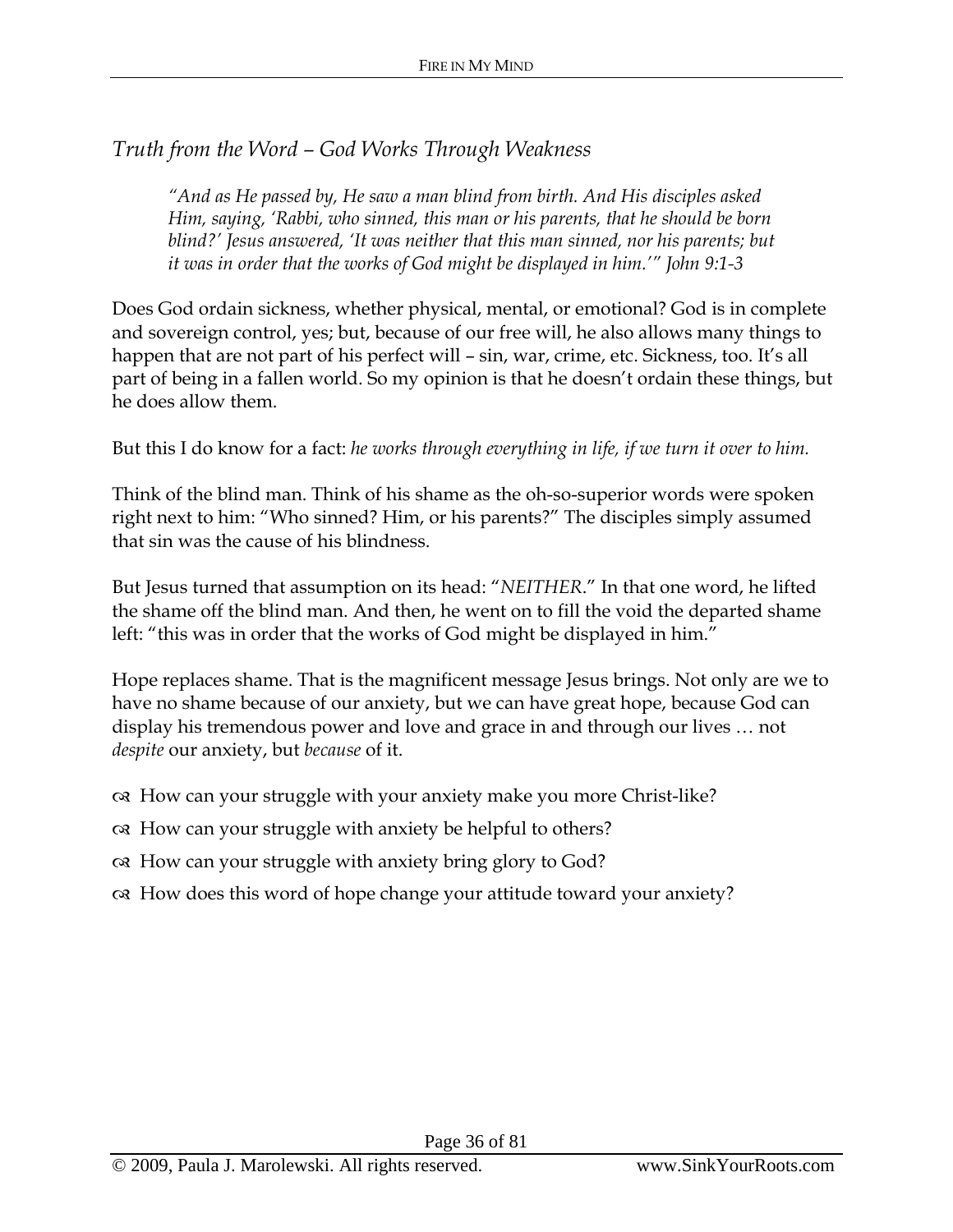*Truth from the Word – Share the Good News* 

*"And as He was getting into the boat, the man who had been demon-possessed was entreating Him that he might accompany Him. And He did not let him, but He said to him, 'Go home to your people and report to them what great things the Lord has done for you, and how He had mercy on you.' And he went away and began to proclaim in Decapolis what great things Jesus had done for him; and everyone marveled." Mark 5:18-20* 

Let me be very, very firm here: if you are anxious it does *not* mean that you are either possessed or oppressed by demons. Period. End of statement. We can be quite anxious all by ourselves; we don't need any outside help!

However, this passage can be helpful to us, because the demon-possessed man probably felt something we have struggled with: *shame*. Shame that for so many years he was wild, mad, and tormented. If I put myself in his shoes, I imagine that he not only wanted to go with Jesus because Jesus had healed him, but because he didn't want to go back to his own people. Why? Because of shame. He probably wanted to start somewhere new, where no one would know his past and his deep, dark secrets.

But Jesus sent him right back to the people who knew his past, and told him to shine the light on those deep, dark secrets. What a tough commission! But Jesus knew that:

**Personal testimony is powerful.** People will ignore philosophy. They will overlook theory. They will yawn through ideas. But when you confront them with *your story*, they will sit up and pay attention.

**Personal testimony is compelling.** Many times, people who are suffering from anxiety may know what they need to do, and may even have read up on it, but can't summon the energy to get up and try. Your personal testimony can be a vital stimulus to help get them on their feet.

**Personal testimony is glorifying.** If God brings you great help and healing and you never let anyone know about it, how does that bring encouragement to others? Only when you open your mouth and tell of the wonderful things he has done for you does God receive his due praise and glory.

 $\infty$  Keep a journal of where you see God at work in your life, particularly in your anxiety. Include in it resources and friends he puts in your life to help you, and the changes you see in your thoughts and emotions. Prepare yourself to share *your story* to *God's glory*!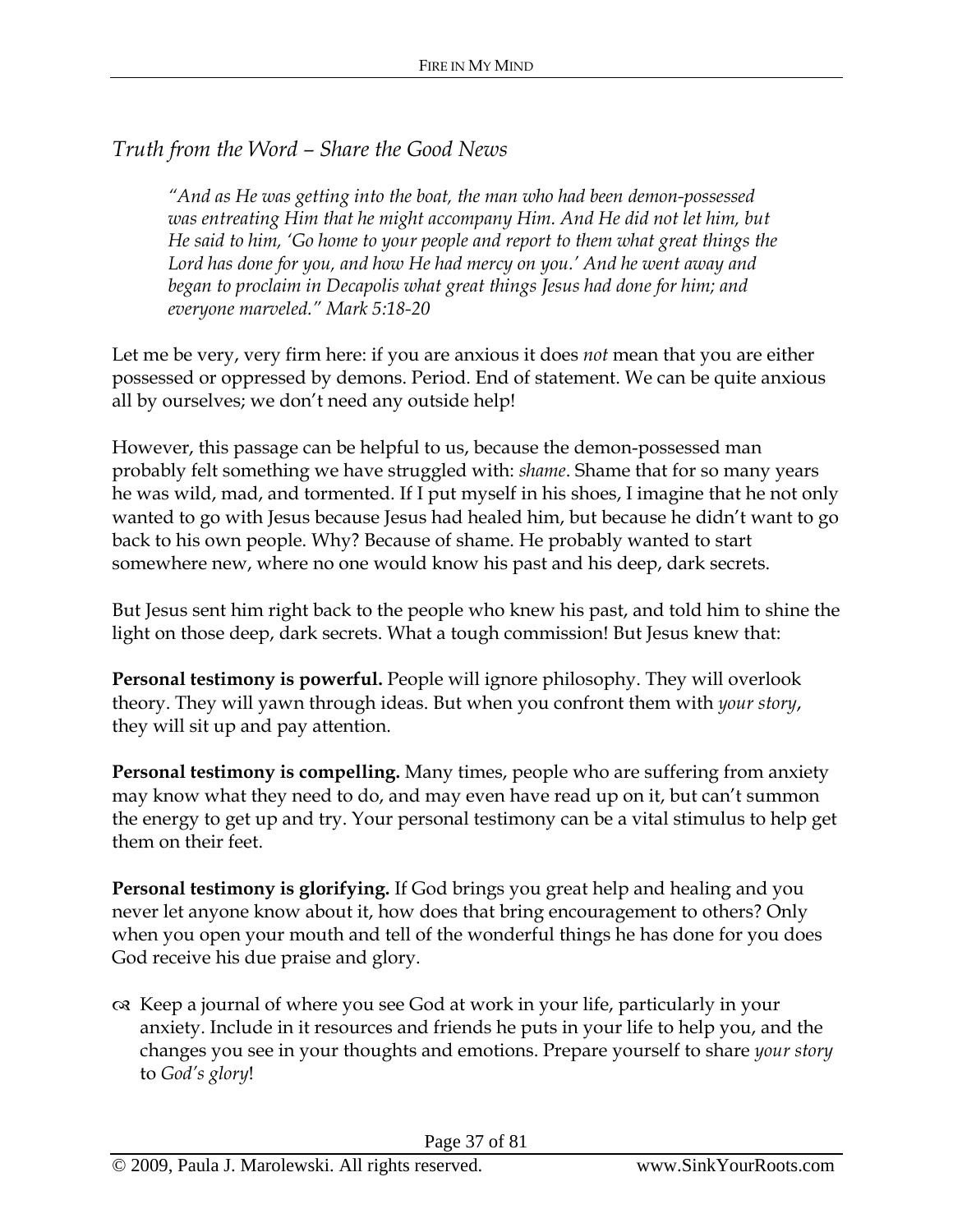## *Prayer from the Heart*

Father,

Through Jesus, you demonstrated your great love: For the blind, sick, and lame. For sinners, harlots, and convicts. For the poor, the unclean, and the helpless.

Jesus never turned anyone away. He removed the shame. Removed the stigma. Removed the curse.

And he still does so today.

I can breathe a deep sigh of relief, knowing that Jesus' hands reach out still – to touch to comfort to heal.

Thank you for the freedom that comes from your love. Let me take this indescribable gift and treasure it every day of my life. Let me take this indescribable gift and pass it on every day of my life.

Take all that I am: the best and the worst the strongest and the weakest the successes and the failures. May my life always and forever be for your glory.

In the name of Jesus, my Healer,

Amen.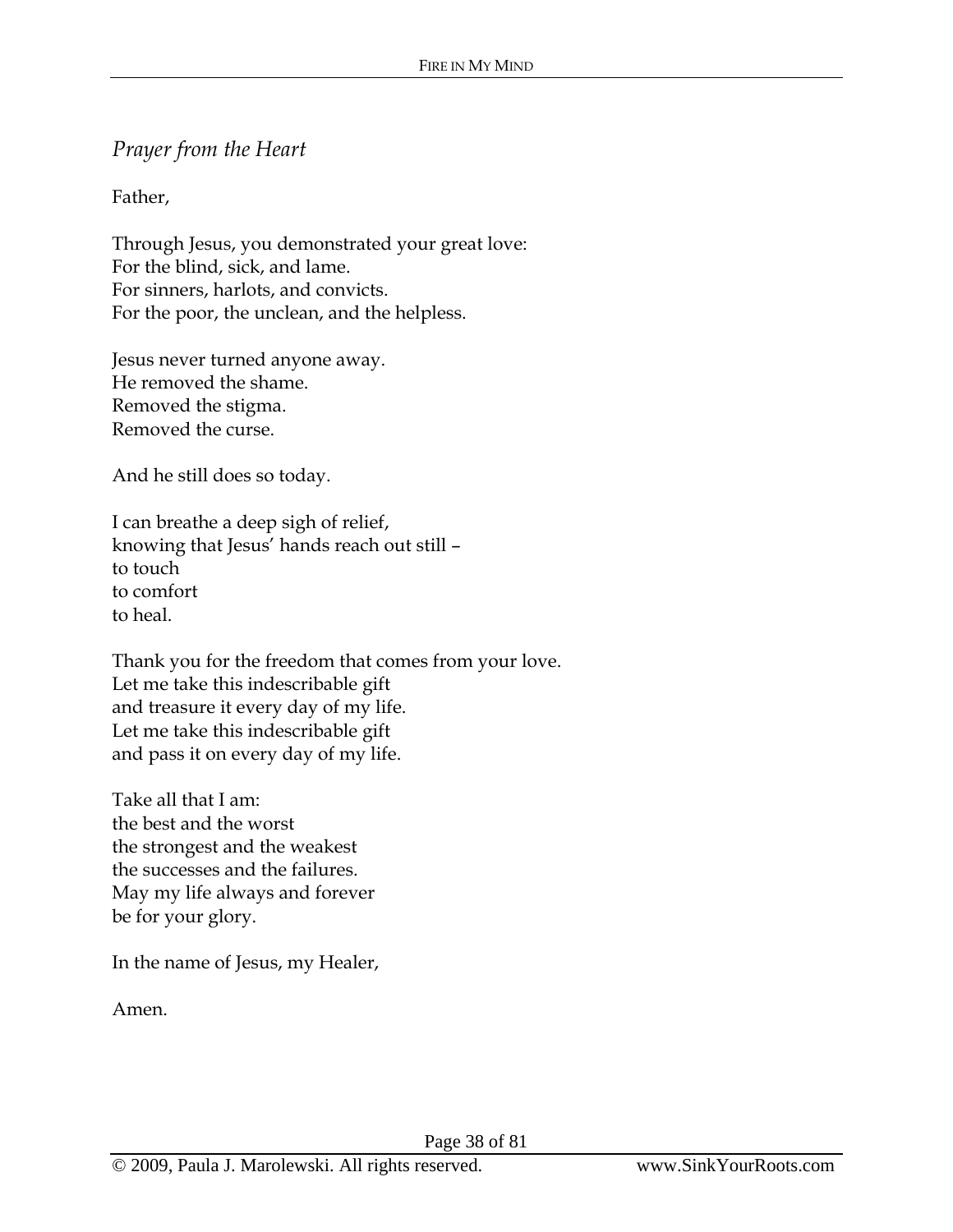# The Crazy Cycle

## *Facing Irrationality*

## *Inside My Mind*

Turn your head. Look at something. Feel your eyes focus on the object, bringing it into clarity. Clean outlines, fine edges, sparkling detail.

Now imagine that object distorted in a funhouse mirror. The outline stretches out and dips in, the edges blur, the details bulge and recede.

That is what happens to my thoughts. Instead of clarity and perspective, reality is pulled like Silly Putty, stretching to the snapping point then gobbing together into an amorphous ball.

I know what's true. I know what's right. I know what's rational. But when the panic hits, they all disappear. I see only the monsters of my own brain, hear the crazy cackling of my own wild accusations, collapse under the weight of logic gone terribly wrong.

My thoughts are irrational. My fears baseless and absurd. Everything I think I know gets turned on its head.

In desperation, I try to answer these thoughts. Reason through them. Confront them with the truth.

But because they are irrational, they cannot be answered. Because they are absurd, they defy logic. And the more I try to answer them, the more panic-stricken I become when they refuse to disperse.

Then I fear all the more, because maybe they are true. Maybe they are real. But they can't be, so I try again to answer them, try again to reason with them, try again to refute them …

But they just distort all the more … hellish grinning faces in a funhouse from which I cannot escape.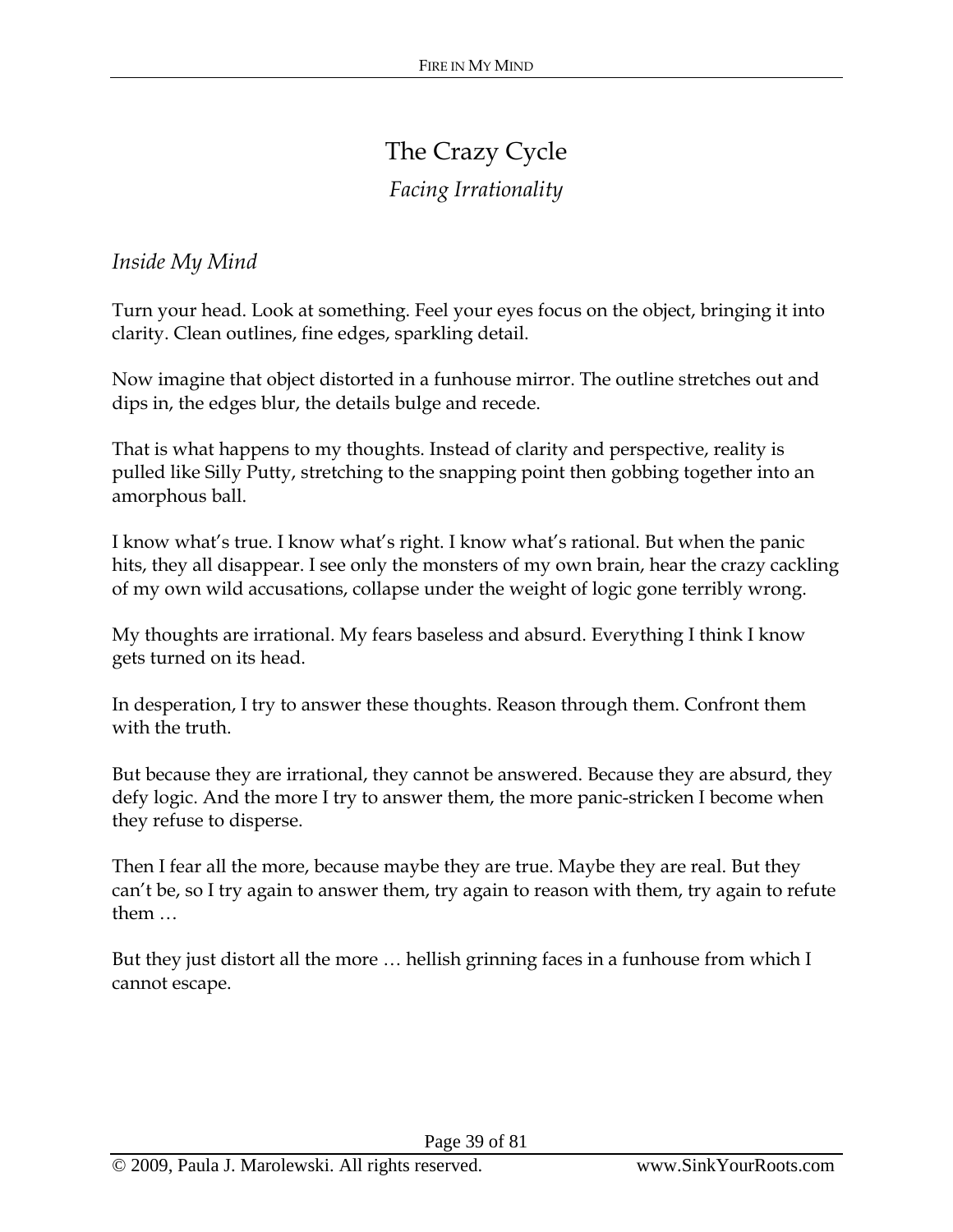## *Practical Matters*

#### **For the Sufferer**

This can be tough, but here are some practical techniques that work very well:

- Z **Don't react to the irrational thoughts.** That's right accept them, acknowledge them, admit that they're there. Admit that they're ugly and even upsetting. But imagine your thoughts like a river – flowing into you, through you, and out the other side. By not attaching importance to the thoughts – for instance, by not freaking out because of them or fighting them tooth and nail – you are desensitizing your brain and body to them. You're mentally shrugging and saying, *"So what?"* Your brain and body will learn over time that odd and distorted and irrational thoughts aren't very important, and therefore are not a cause for anxiety.
- $\alpha$  **Don't try to logic your way out.** It is your natural inclination to "prove" that the thoughts are illogical and irrational. *Don't.* If you try to rationalize your way out of the cycle, you are actually just reinforcing the cycle by attributing importance to the thoughts that are troubling you.
- $\infty$  **Do engage in another thought or activity.** Turn away, physically or mentally, and go do something else. Ideally, something that is 100% engaging. By breaking into the thought cycle with another – non-anxious – thought or action, you will slow the mental circling and decrease its power.

#### **For the Support Group**

Here are a few do's and don'ts:

- $\infty$  **Don't try to combat irrational thoughts with logic.** I know it's tempting to say, "You know that's illogical, don't you?" The fact is, the sufferer *does* know that it's illogical most of the time … that's not the problem. The problem is that he or she is *obsessing* about the issue – rational or not. Irrational thoughts are not like a knotted shoelace that you can pick at until it's free again. They are a Gordian knot, and the only way to untangle it is to slice right into it.
- $\infty$  **Do have the sufferer explain clearly what is bothering them.** Part of the fear of the crazy cycle is bound up in a fear of talking it out. The sufferer knows how crazy and stupid their thoughts will sound, so they're afraid to let anyone know. But by bringing them into the light of day, it helps reveal the thoughts for what they are, helps slow down the mental cycle, and helps break into the irrationality.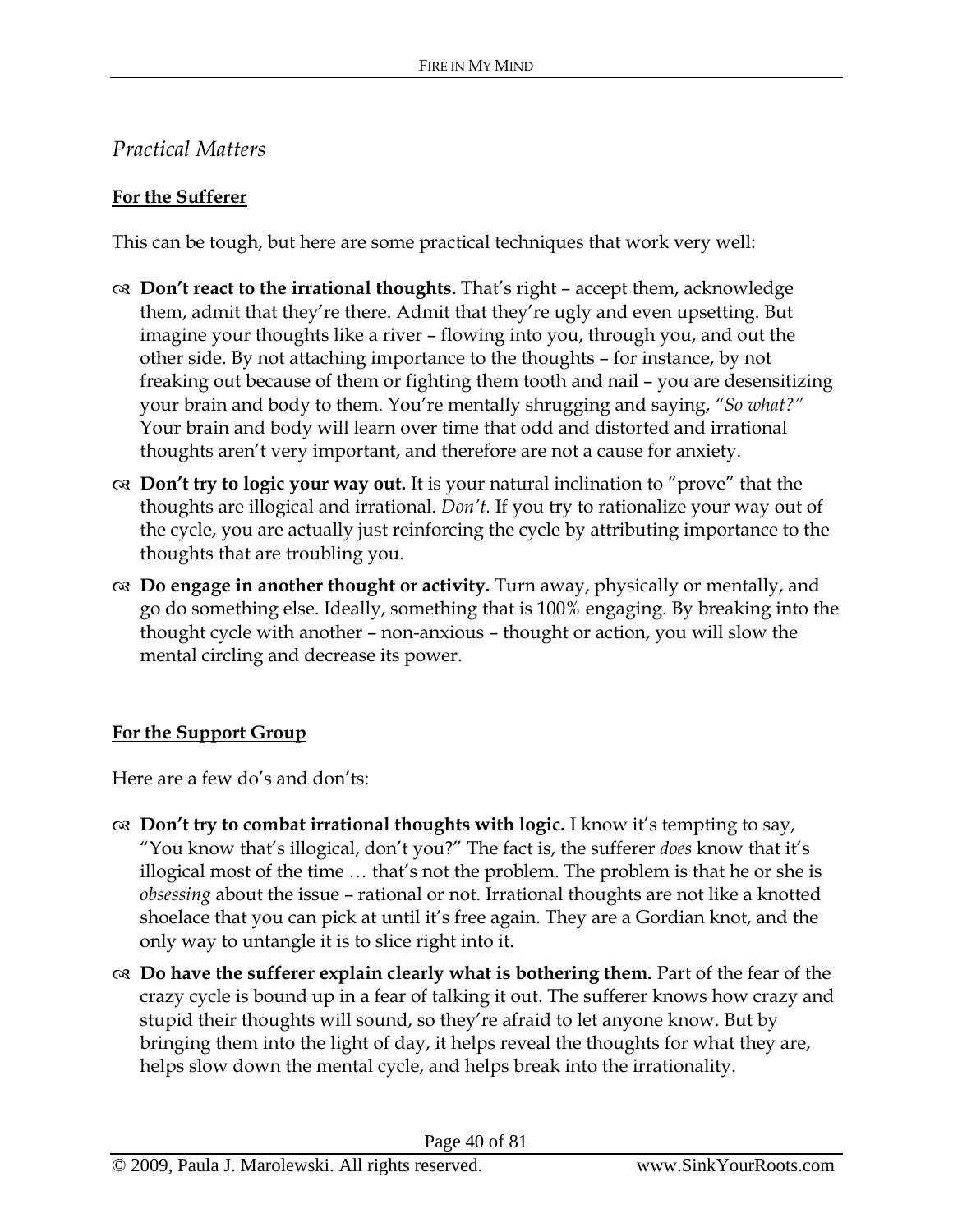- Z **Do reassure the sufferer.** It is extremely vulnerable to let someone into the irrationality of your thoughts. Take extra care to reassure the sufferer that you love them, care for them, understand that they are not responsible for their irrational thoughts, and that you do not think less of them because they have an anxiety problem.
- $\infty$  **Do try to distract the sufferer.** You can't think two thoughts at once. So one way to slice the Gordian knot is to encourage (strongly, if necessary) the sufferer to think about another topic with 100% concentration.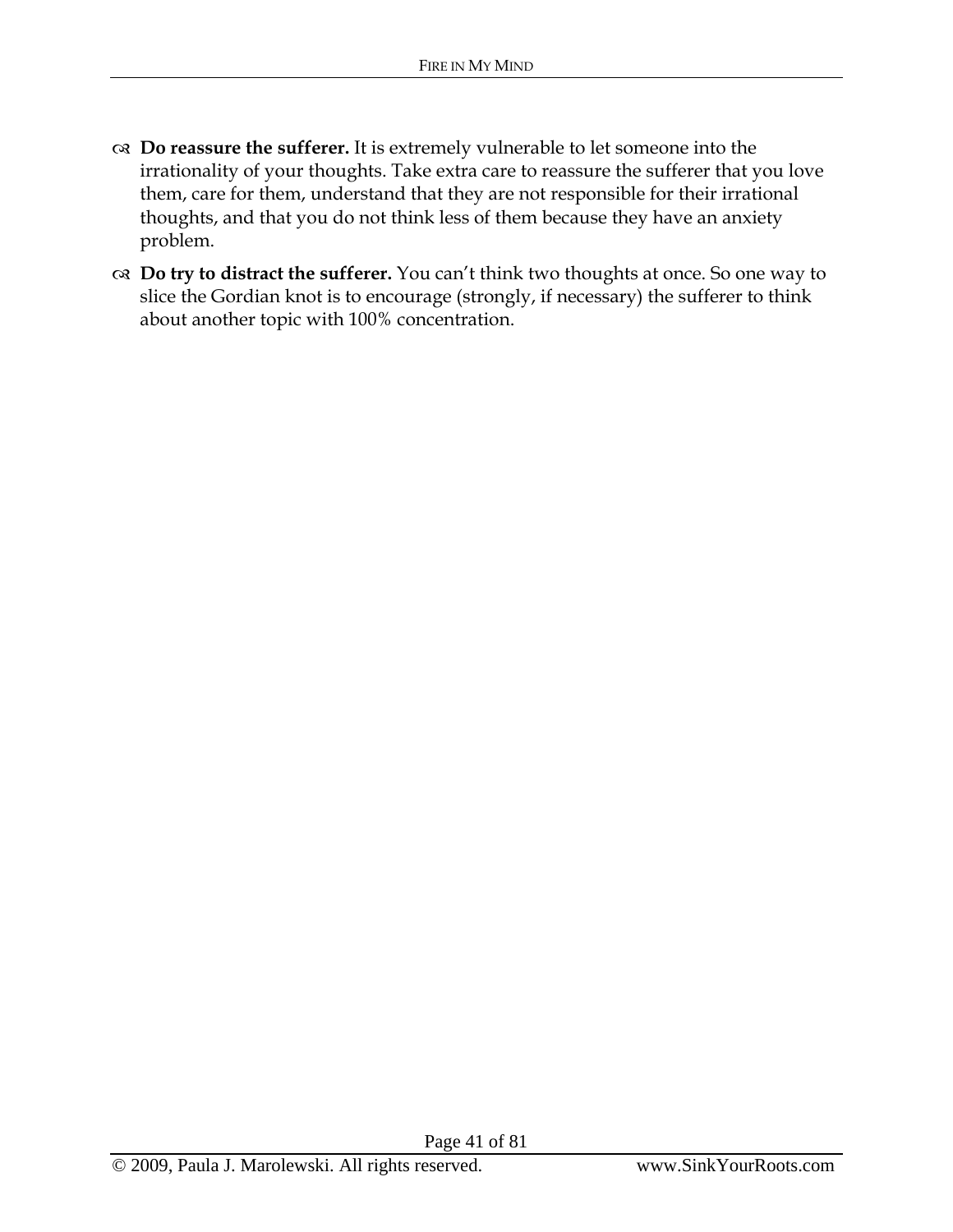*Truth from the Word – Praise God at All Times* 

*"Though the fig tree should not blossom, and there be no fruit on the vines, though the yield of the olive should fail, and the fields produce no food, though the flock should be cut off from the fold, and there be no cattle in the stalls, yet I will exult in the LORD, I will rejoice in the God of my salvation. The Lord GOD is my strength, and he has made my feet like hinds' feet, and makes me walk on my high places." Habakkuk 3:17-19* 

Habakkuk was being serious: complete drought and famine could hit Israel. This was no exaggeration. But the fact is, the crazy cycle of irrationality does the same thing inside me: I pick a point, and from there, I imagine the worst that life could become, until finally, the worst of the worst is all I can see.

One of the ways out of the crazy cycle is to follow in Habakkuk's footsteps:

**Name your fears and irrational thoughts.** Habakkuk named his fears: no figs, no fruit, no olives, no food, no flocks, no cattle. He didn't argue with them, deny them, or avoid them. He named them.

**Move away from your fears and irrational thoughts.** Again, Habakkuk didn't name and re-name and re-name his fears. He didn't stay in the place of fear. He said his piece, then moved on to more productive territory.

**Choose to focus on God.** Where did he go? He turned to thoughts of God. Likewise, replace your crazy cycle irrational thoughts with thoughts of the Creator, the Lord of the Universe, your Savior.

**Choose to rejoice in God.** Habakkuk didn't just think about God: he took action and worshiped him. Worship is a choice. It's a matter of the will, not the emotions. You can feel terrible, even riddled with anxiety, and choose to praise God for who he is and for what he has done in your life.

 $\alpha$  Try this sequence right now, whether or not you are obsessing over irrational thoughts or fears. Name your most common concerns or irrational thoughts, then mentally put them aside, focus on the attributes and actions of God, and praise him for them. It will take time and practice to move yourself into this sequence and to see results from it, but begin the discipline now.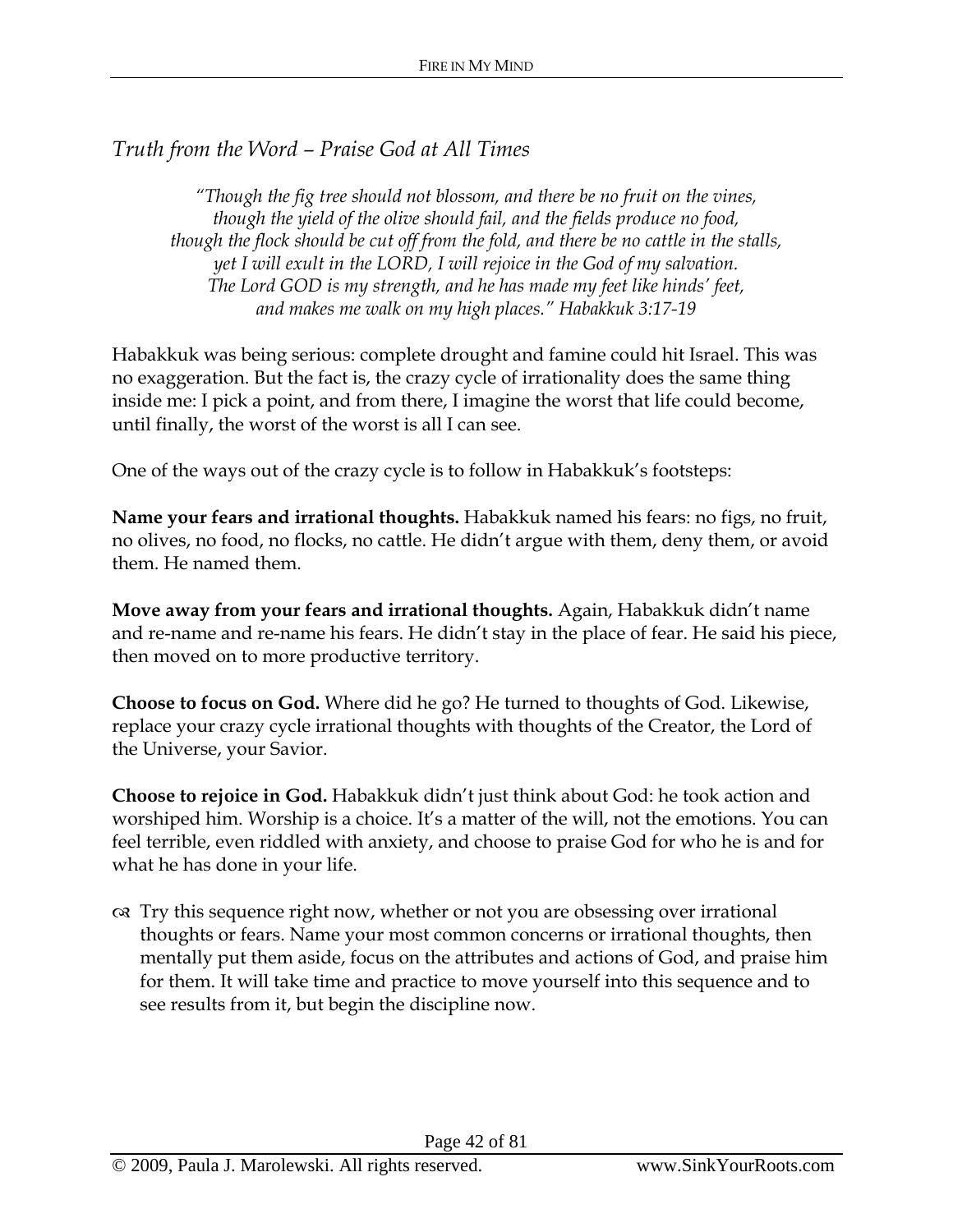*Truth from the Word – Our Thoughts and Feelings Do Not Define Reality* 

*"Now when the attendant of the man of God had risen early and gone out, behold, an army with horses and chariots was circling the city. And his servant said to him, 'Alas, my master! What shall we do?' So he answered, 'Do not fear, for those who are with us are more than those who are with them.' Then Elisha prayed and said, 'O LORD, open his eyes that he may see.' And the LORD opened the servant's eyes, and he saw; and behold, the mountain was full of horses and chariots of fire all around Elisha." II Kings 6:15-17* 

We tend to believe that what we think and feel defines reality. If I think you're mad at me, I will avoid you. If I believe you love me, I will open my heart to you readily. If I feel upset, I believe that my world is crashing down around my ears. If I feel confident, I will act like the world is my oyster.

But actually, in each case, we are making an assumption. The assumption is that we have *fully seen* and *correctly interpreted* reality. Based upon that assumption, we then respond with the thoughts, feelings, and actions that we believe are appropriate.

Unfortunately, anxiety tends to give us tunnel vision so that *we cannot fully see reality*, and it negatively biases our minds so that *our perceptions of what we see are skewed*. The result? Thoughts, feelings, and actions that are irrational; that is, that are out of sync with reality.

What is the solution? From the above passage in II Kings, we see three important guidelines for when anxiety and the crazy cycle hit:

**Affirm** that you may *not* have full or complete understanding of the situation.

**Talk** to someone who has their feet on the ground and ask them for their perception of the situation.

**Pray** that God would give you a clear understanding of the situation.

- $\infty$  Look back: how many of your fears, worries, and irrational thoughts in the past were proven to have been groundless?
- $\infty$  Who do you know who has their feet solidly on the ground to whom you could go for a reality check when you are stuck in the crazy cycle?
- $\alpha$  The crazy cycle tends to make us focus inward, making it hard to pray. Write out a prayer that you can use as a starting point the next time the crazy cycle hits.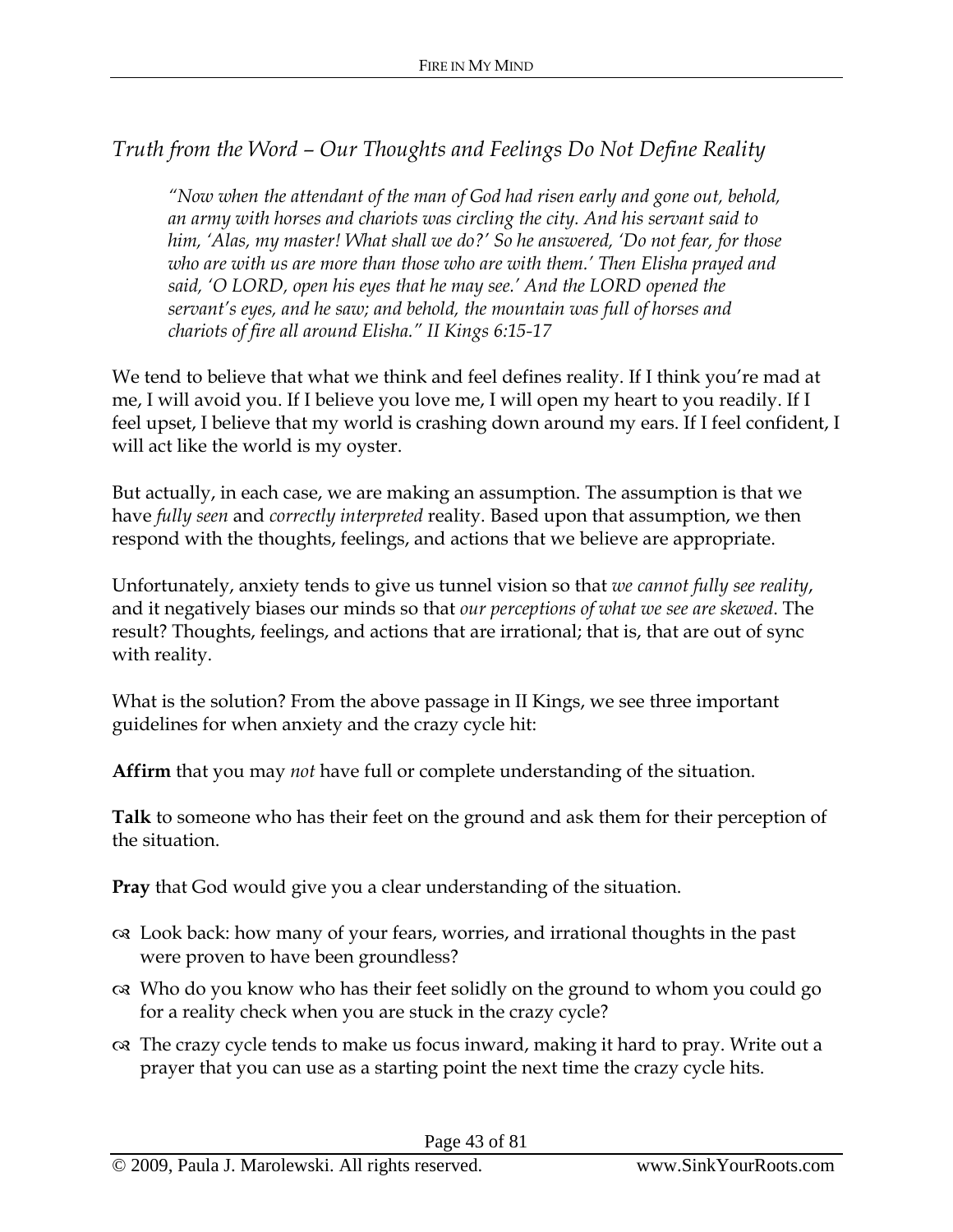*Truth from the Word – Walk in the Truth*

*"Teach me Your way, O LORD; I will walk in Your truth; unite my heart to fear Your name." Psalm 86:11*

Paradoxically, although it is impossible to logic your way out of the crazy cycle, truth is the ultimate antidote to it. Logic wants to answer the frantic questions the crazy cycle brings. Truth avoids the crazy cycle altogether and affirms true, eternal reality: who God is, who we are, and who we are in relationship with him.

Therefore, another method of putting the brakes on the crazy cycle is to spend time in the Word. Learn it. Study it. Meditate on it. Wrap it around your mind like a cloak. Hide behind it as a shield.

When the crazy cycle hits, refute it with the truth. The truth that God is with you. That God is in control. That you don't have to be perfect. That you don't have to be ashamed. That you can change your life. That God's grace is sufficient for you.

But it is not enough to simply refute the crazy cycle with the truth; you have to *walk in the truth*. That means that you have to make decisions based on the truth – not on your irrational thoughts or beliefs. Then you have to act and carry out those decisions, rather than falling into the paralysis of fear.

As you learn to do so, the crazy cycle will slow and stop, and your heart will be united – whole, complete, and at peace – in God.

- $\infty$  Be objective: how well do you know the Bible (its content, doctrine, promises, stories, etc.)?
- $\alpha$  How much Scripture have you committed to memory?
- $\alpha$  How much time do you currently spend reading, studying, and meditating on the Bible?
- $\infty$  Do you need to change anything in your life to better know the Bible and the truth it teaches?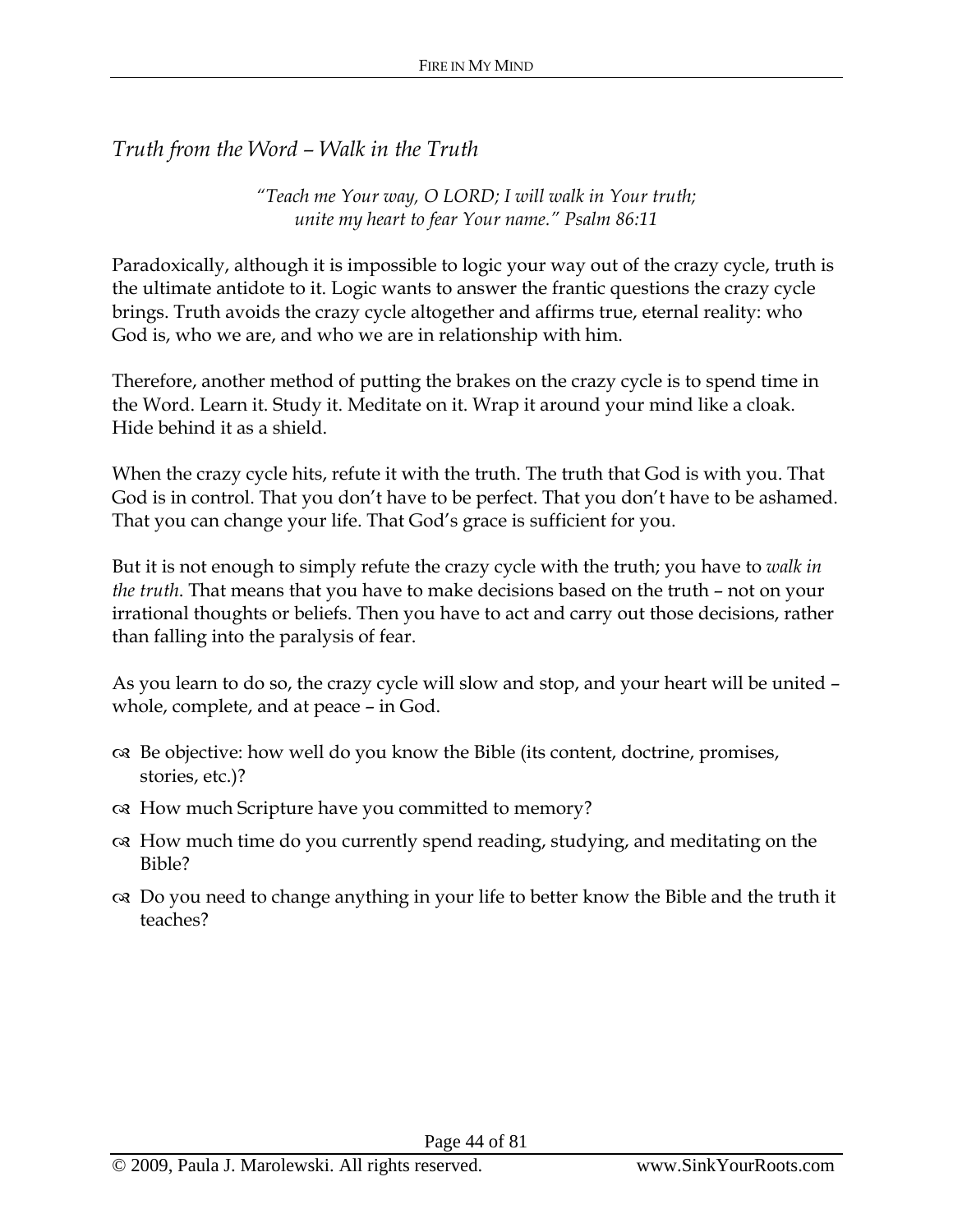## *Truth from the Word – Healing Takes Time*

*"And they came to Bethsaida And they brought a blind man to Jesus and implored Him to touch him. Taking the blind man by the hand, He brought him out of the village; and after spitting on his eyes and laying His hands on him, He asked him, 'Do you see anything?' And he looked up and said, 'I see men, for I see them like trees, walking around.' Then again He laid His hands on his eyes; and he looked intently and was restored, and began to see everything clearly." Mark 8:22-25* 

We want miracles. We pray for them. We long for them. We even demand them.

But the fact is, miracles are miracles because they are out-of-the-ordinary. While it is possible that you might may experience a miraculous healing of your anxiety, you probably won't. Most people don't. That doesn't mean you won't experience healing – it just means that you shouldn't expect it to be miraculous, quick, or easy.

The above miracle, recorded in Mark, is particularly appropriate when looking at anxiety. The healing process took the blind man from a completely dark world, to where he could see but couldn't interpret or act upon what he saw, to where he could resume a normal life.

Likewise, the crazy cycle blinds us to reality. We can't see what is real, even though our eyes are open and staring at it. The healing process for most people involves time and effort and the grace of God. First, we begin to see things differently. We don't quite know what to make of it or what to do with what we see, but we see that there's more out there than the black hole we were previously consigned to.

Finally, after more time and effort and grace, we learn to interpret and act upon reality and truth, rather than upon the spinning darkness of the crazy cycle.

Thank God for this two-step miracle, that reminds us exactly how much is involved in the healing process!

- $\infty$  Do you find it difficult to accept that healing will take time and effort on your part, in addition to grace on God's part? If so, which do you have more trouble swallowing: that healing will take time, or that healing will take effort? Why?
- $\alpha$  How much time and effort have you put into your healing process? Do you have a recovery plan in place? Do you have a support group? Do you have resources you can rely on? If not, what do you need to do to make these things happen?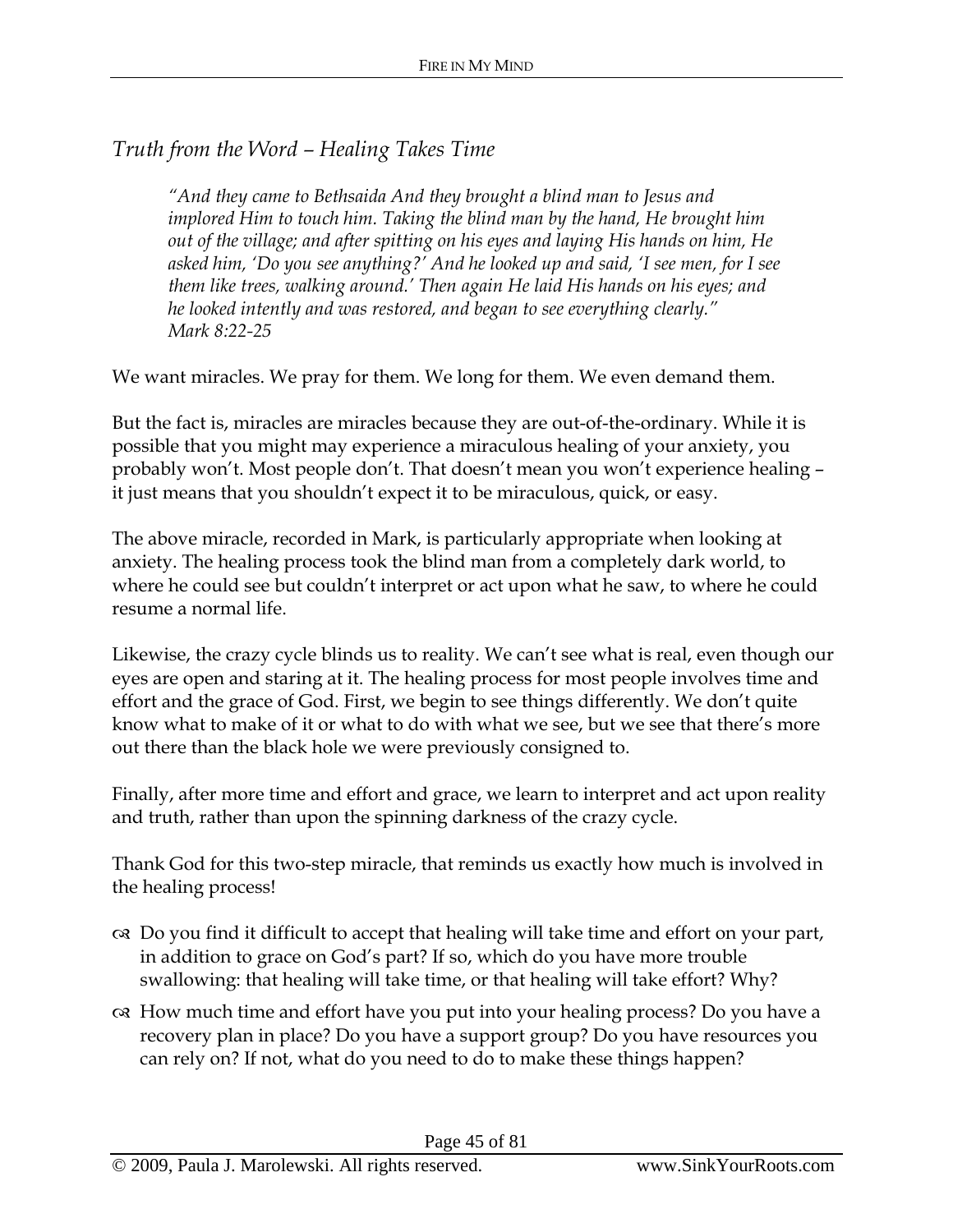*Truth from the Word – Jesus Brings Peace* 

*"Peace I leave with you; My peace I give to you; not as the world gives, do I give to you. Let not your heart be troubled, nor let it be fearful." John 14:27* 

Troubled and fearful – how well that describes the crazy cycle! The crazy cycle whispers that if you just answer all the questions that it poses, you will have peace. But the more you try to answer, the tighter and more strangling the cycle gets. Why does that happen? Because the crazy cycle is built on a series of lies:

**The Control Lie.** The crazy cycle says you have to be in control in order to have peace. The Bible says that the recognition that God is in control brings peace (Matthew 28:18).

**The Answer Lie.** The crazy cycle says that if you only had all the answers, you would be at peace. The Bible says that Jesus is the only Answer you need to know to be at peace (John 14:6).

**The Perfection Lie.** The crazy cycle says that things have to be perfect in order to have peace. The Bible says that God is at work in an imperfect world to bring about his will, and therefore you can be at peace (Romans 8:28).

- $\infty$  Which lies do you tend to believe, and why?
- $\alpha$  What verses can you guard your heart with, to remind you where true peace comes from?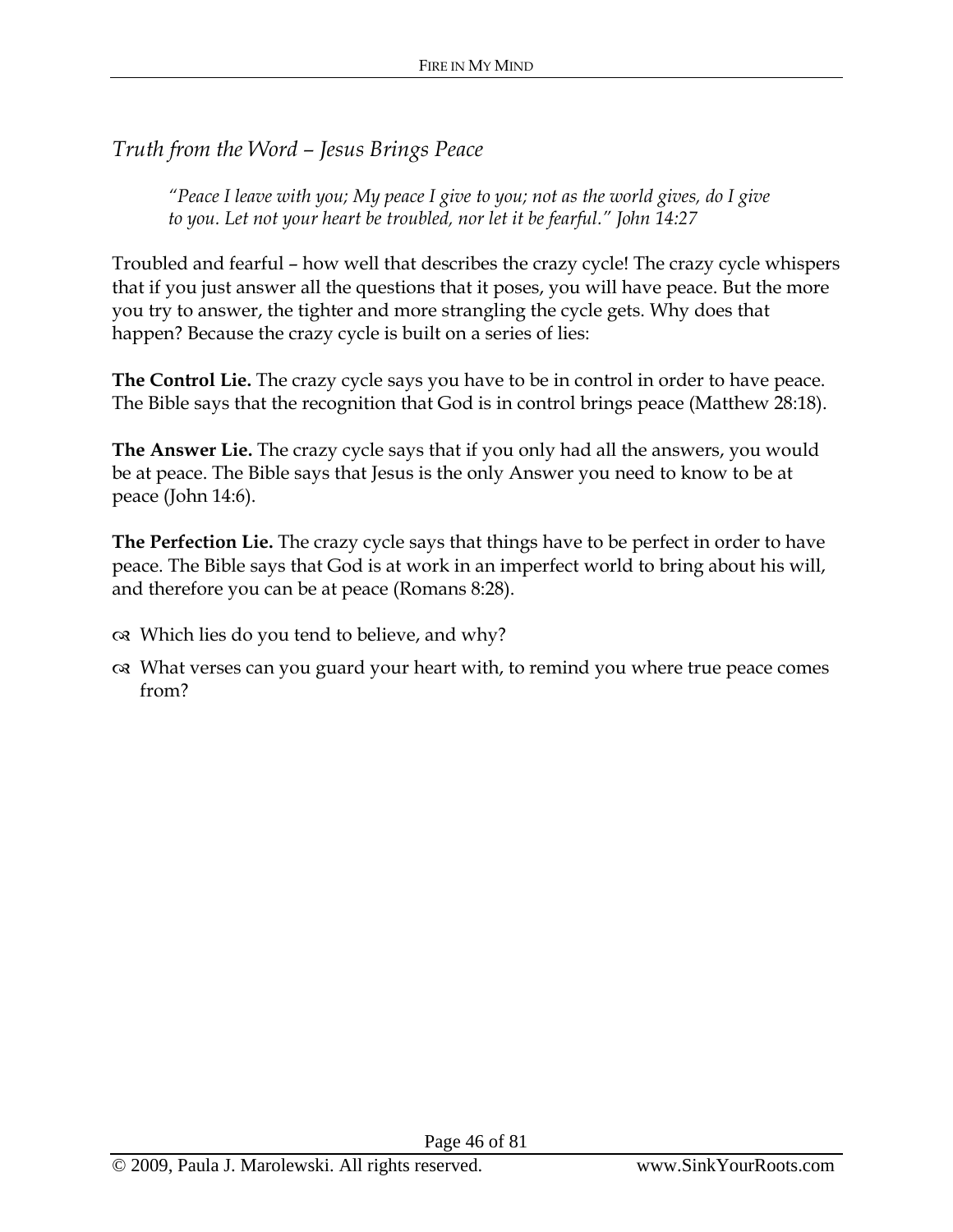## *Prayer from the Heart*

Father,

Thank you that you not only speak truth: you are Truth.

Truth is your very nature and is at the core of your being. And because of that, truth sings throughout the universe.

Help me to learn the melodies that give the lie to the devil's dissonance. Help me to understand the harmonies that bring order and balance to life.

When my view of reality becomes distorted, bring me clarity. When my thought processes becomes skewed, give me understanding. When my sense of proportion is out of kilter, help me turn to you in praise.

Let praise become not only my response to you when times are good, but my weapon and defense when times are bad.

Through praise, restore me to yourself restore me to myself restore me to my world.

In the name of the One who is the Way, the Truth, and the Life,

Amen.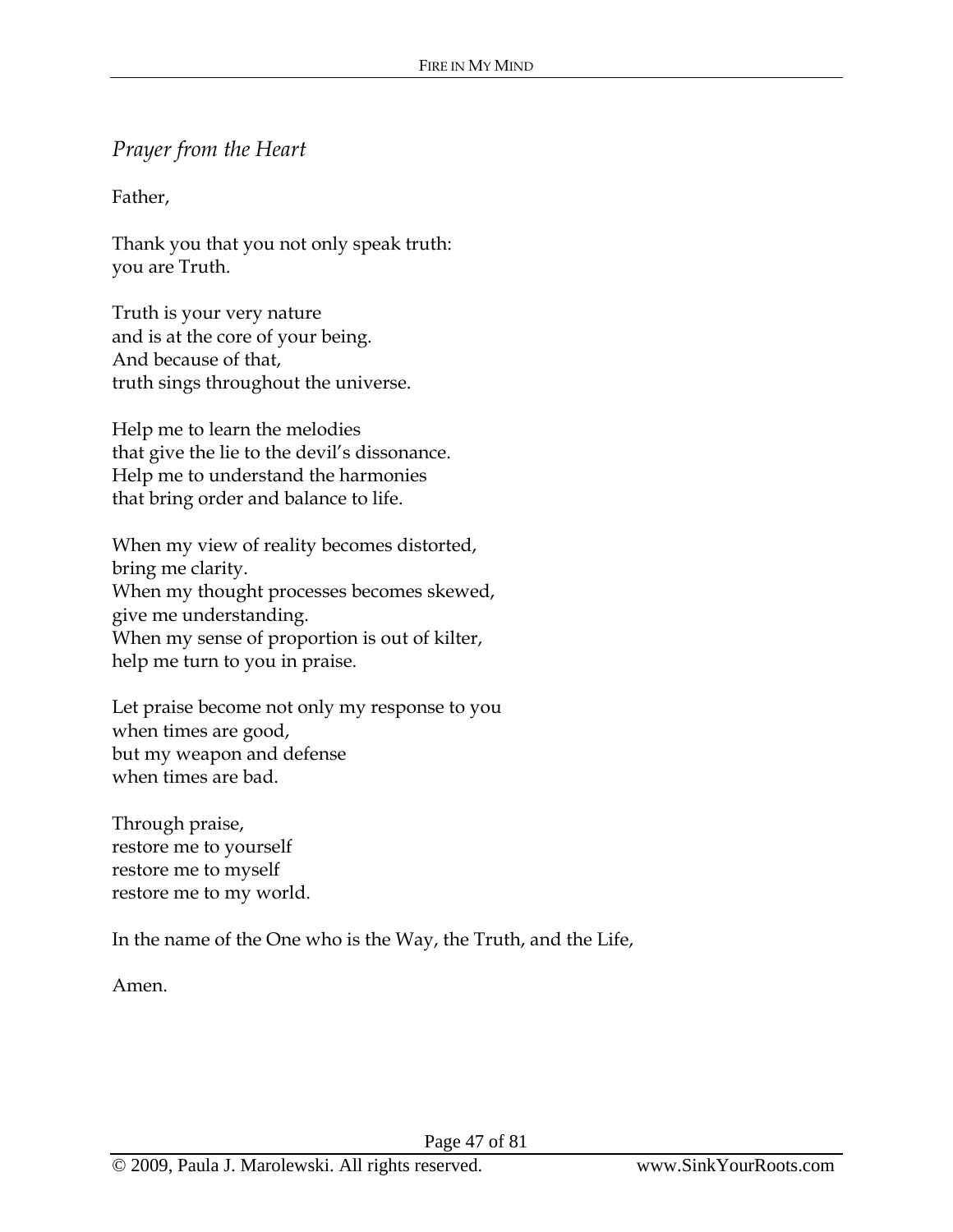# Shaken Foundations

## *Addressing the Problem of Doubt*

*Inside My Mind*

Once I toured Dover Castle. A key defensive position, it was often fought over, but never taken. Walls, ramparts, towers, portcullises … Dover was believed to be impregnable.

But it came close to falling once. When the enemy dug a tunnel that would have collapsed one of its main gates.

So doubt works in my mind. I am fighting on so many fronts, striving to battle the anxiety, the depression, the fear, the irrationality … the castle of my inner self is under severe attack, and just when I think it cannot get worse, the gate collapses into rubble and a new enemy assaults from below.

*"Does God really care? If he is love, he would answer your prayers for healing." "God may be able, but he is obviously not willing to help you. And if that is the case, what kind of God is he?" "God has left you. You are alone." "Your prayers ascend no farther than the ceiling – you have no faith." "You are doomed to suffer your whole life in this hell … and maybe you are no Christian at all, and you will suffer hell for eternity as well …" "There is no God."*

With these whispers, hope flees. The words on the pages of my Bible become lifeless and sterile. Terror constricts my heart and paralyzes my tongue. Do I know God? Have I ever known him? Will I ever know him?

And if I do not know him, how will I ever survive?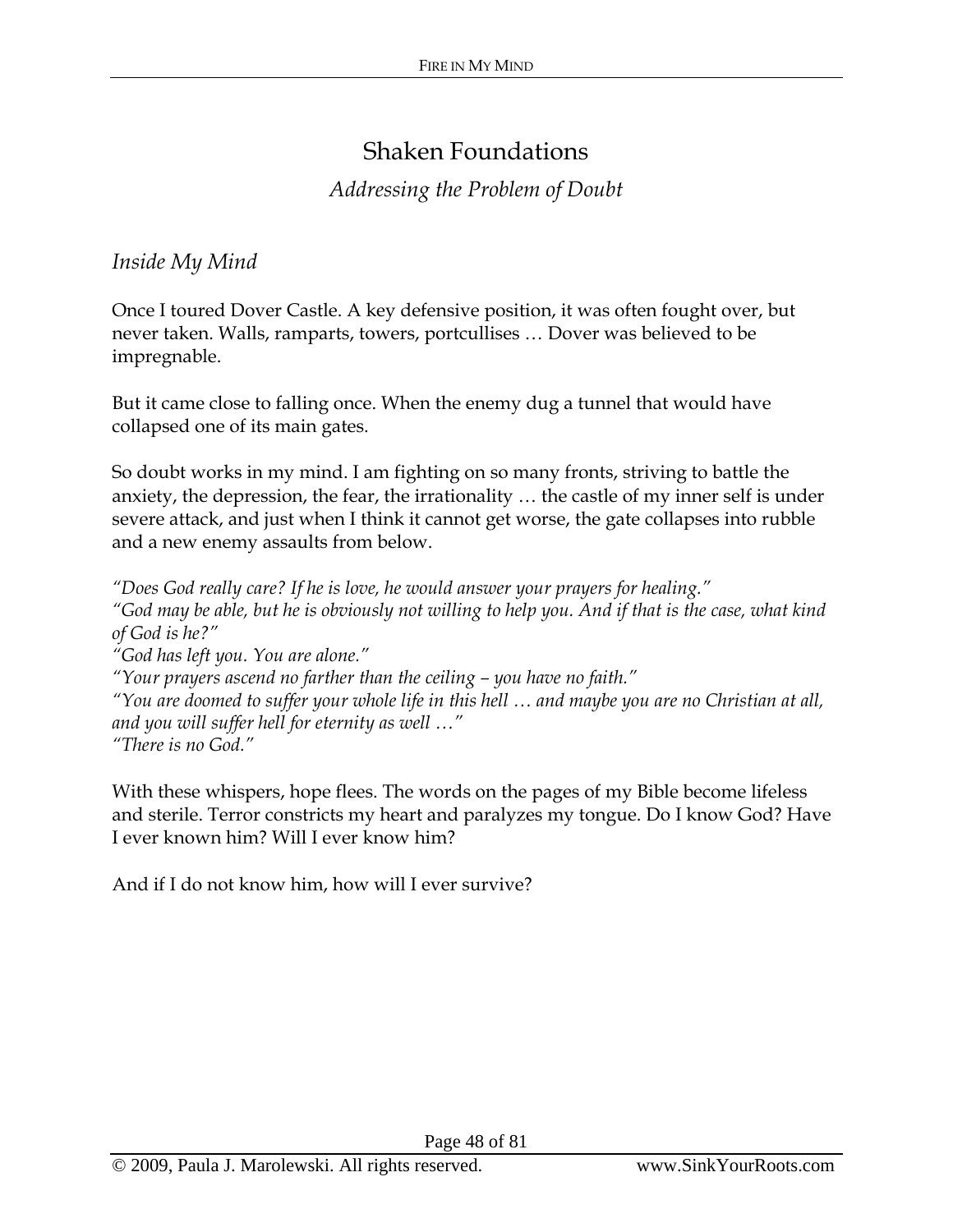### *Practical Matters*

#### **For the Sufferer**

The pain of doubt is one of the worst that anxiety brings on, because it snatches away hope. With hope, we can do anything. Without it, we want to curl up and die.

And it is tough not to doubt, when everything inside you seems to be shaken. Plus, you may have been on the receiving end of spiritual abuse by people who told you that if you only had more faith, you wouldn't be anxious (a big lie!).

So here are three truths to hold on to as the storms of doubt cause you to be tossed about:

- $\infty$  **Doubts do not mean lack of faith.** Imagine your faith as a solidly built ship. Your doubts are the waves crashing against the ship, tossing it here and there. But this is exactly what the ship has been built to withstand, so you are safe and secure. You may *feel* frightened – but you *are* safe. Why? Because the ship has been built by a carpenter named Jesus. *He* is the "Author and Perfecter" of your faith (Hebrews 12:2).
- $\infty$  God can handle your questions. Don't be ashamed to come to God with your doubts. He knows what you are thinking and feeling. Keep the lines of communication open with God by praying, reading the Word, and acting in obedience to him – he will see you through.
- $\alpha$  **Don't expect answers to your doubts delivered on a silver platter.** I know I have sought the Scriptures many times, hoping to find that *one verse* that would clear up all my doubts so that I would never question again. You won't get it, so don't expect it. What you *will* get, as you seek the Lord and study his Word, is wisdom and character. And that, ultimately, is far better than any single answer.

#### **For the Support Group**

When doubt hits, it is devastating. Here are four key ways you can support the person suffering from anxiety who is in the throes of doubt:

 $\alpha$  Listen. Encourage the sufferer to talk out his or her doubts. Doubts get magnified when they are kept inside. Exposing them to the light helps take away the "bogeyman" aspect that is so terrifying.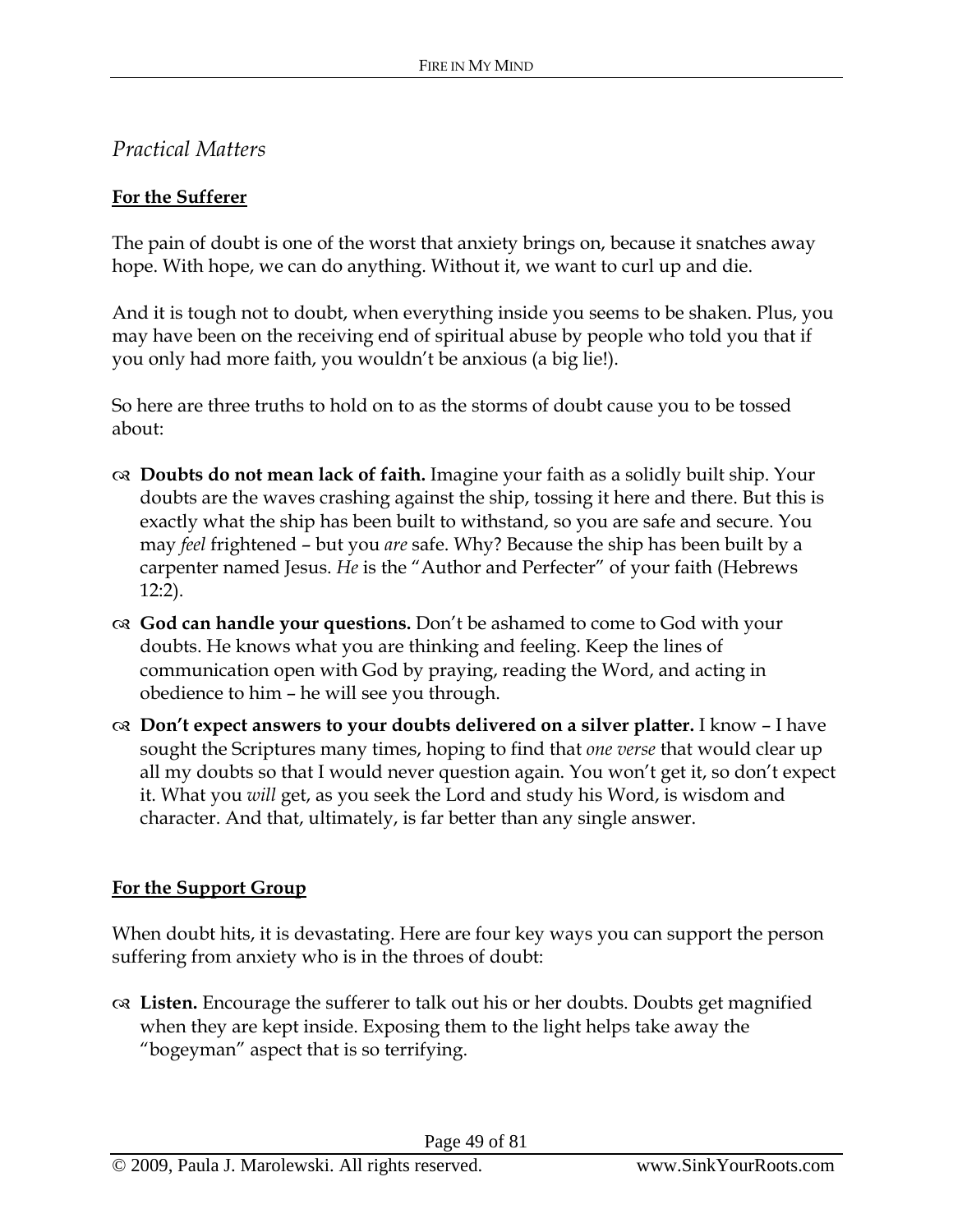- $\alpha$  **Affirm.** Affirm the sufferer's faith. Affirm their Christian walk. Affirm their past service to the Lord. Affirm their calling in life. Affirm them as they pray, however faltering it is. Affirm them as they read the Scriptures and as they read other helpful books. Affirm their insights. Doubts tear down – affirmations build up. So keep affirming them in every way you can.
- $\alpha$  **Pray.** At this point in time, the sufferer doesn't have a lot of energy to pray for themselves, or confidence that God will respond to prayer at all. So step up your prayers, and *let the sufferer know that you are doing so*. Knowing that someone else is praying for them can be a lifeline, both because it spurs them on to pray themselves, and because they know that God is being petitioned on their behalf – this knowledge alone can give them renewed confidence and strength.
- $\alpha$  **Assist.** When doubts assail, it can be hard to read the Bible it often seems lifeless and dead. Help the sufferer by passing on verses, insights, passages from other books, etc. Keep it short, keep it simple, and keep it coming. Your involvement can significantly help in keeping their hope alive.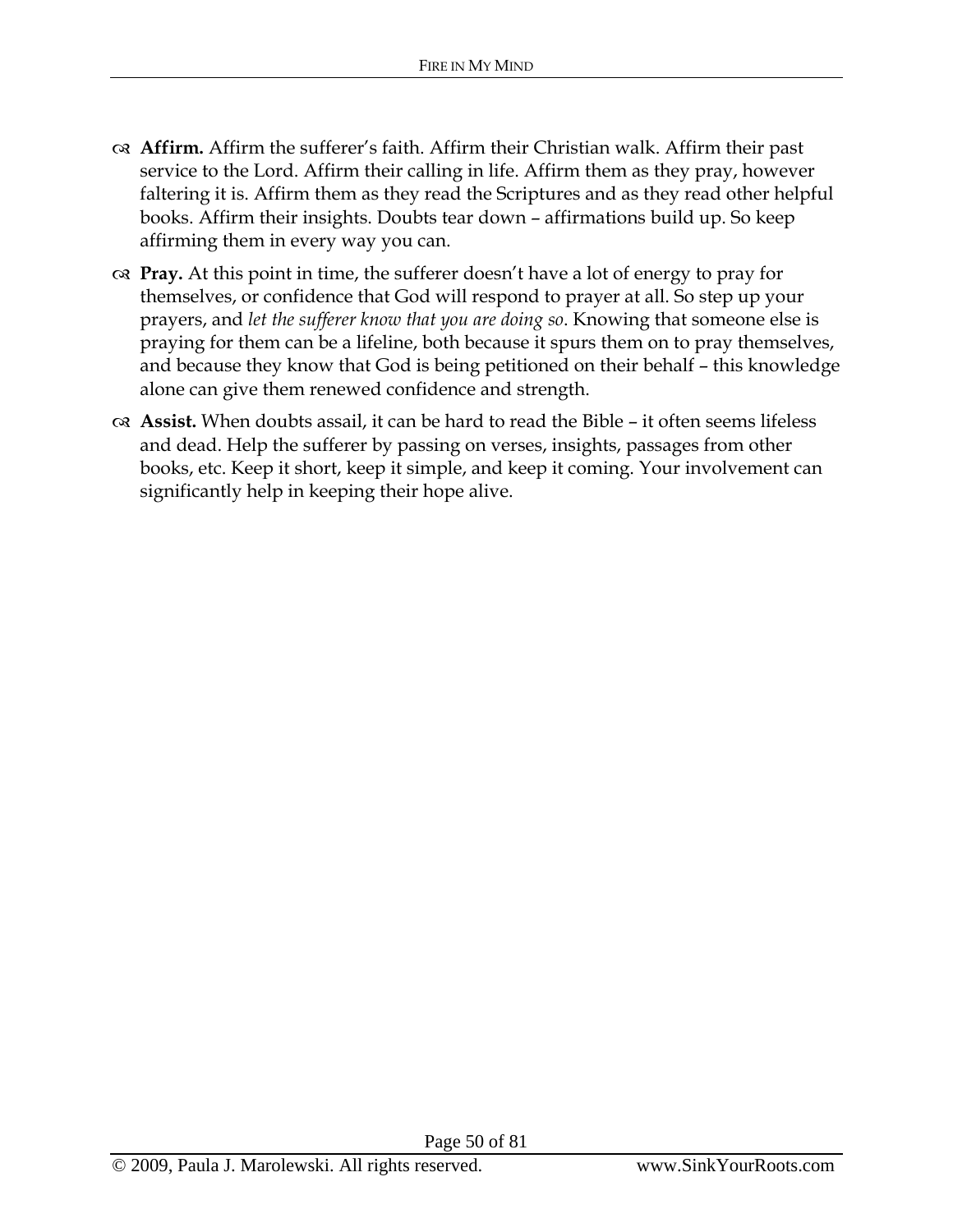*Truth from the Word – Jesus is the Truth* 

*"Jesus said to him, 'I am the way, and the truth, and the life…'" John 14:6* 

When I am doubting, I want answers. I want specific facts to lay to rest my specific questions.

But over time I have learned that facts are not where truth really lies. I know this, because no matter how many facts I have on hand, my doubts never fully disappear. I doubt the new facts as they appear, and new answers only give rise to new questions.

Instead, truth – and its companion, peace – is found in relationship with the One who *is* the Truth: Jesus Christ.

When I am focusing on my relationship with Jesus, I can be content to know that *he* knows the answers to my questions – I don't have to have all the answers myself. I am comforted to know that he loves me and cares for me and protects me – in and through my doubts. I am perfectly safe from the storm of doubt when I know and have confidence in the Captain who stands at the helm of my ship. The storm may still rage, but I know that he will see me safely to shore.

- $\alpha$  When you are struck with doubt, be sure to spend time reading the Word. Not reading to "find an answer" to your questions, but reading to understand God better.
- $\infty$  It can be hard to pray when you are doubting, especially if you are doubting the existence or love of God himself. Write out a series of verses that talk about God, Jesus, and his love for you. Read the verses aloud before you enter a time of prayer, and use them as a springboard for praying. For instance, John 3:16 might unfold into a prayer like this:

*"God, I affirm that you loved this fallen world so much – and that includes me – that you sent your very best to save it. That very best was your Son, Jesus. Thank you for giving your very best, even when you knew I would doubt him and you. Jesus, thank you for coming and dying on the cross to save me, even though you knew that I would doubt you now. Your love encompasses and transcends my doubts. You have given eternal life to me because I truly believe in you, regardless of what my doubts are now whispering inside me. Help me to know you better through this period of doubting, so that my faith in you and my love for you would grow even stronger."*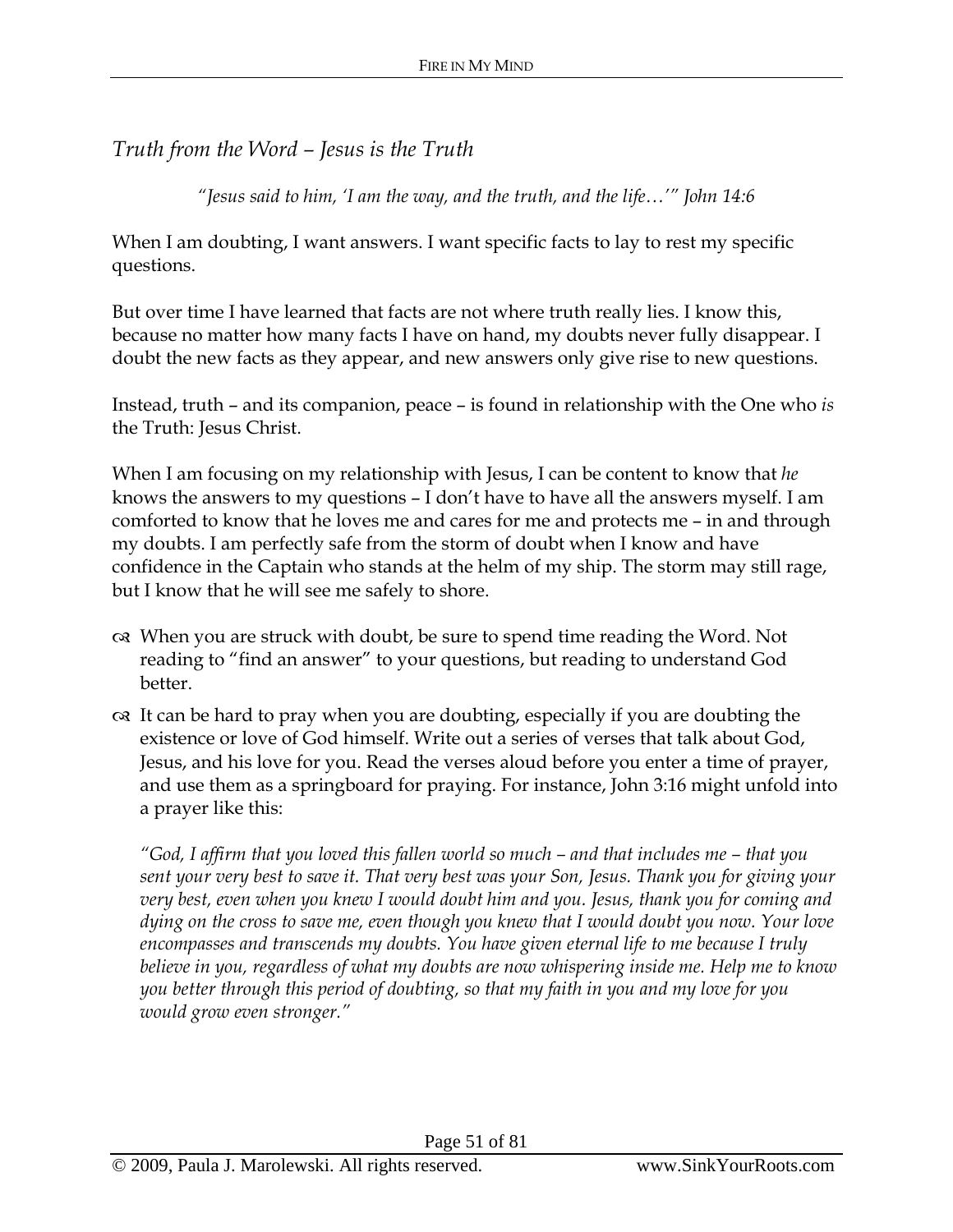# *Truth from the Word – The Holy Spirit Reveals Truth*

*"But when He, the Spirit of truth, comes, He will guide you into all the truth…" John 16:13* 

To understand that Jesus embodies ultimate Truth does not mean that we should not think through our doubts and questions. We serve a rational, orderly God who, in creating us in his image, gave us the gift of reason. It is appropriate to think through doubts and questions to seek for answers, as long as we acknowledge and accept that some matters will always be beyond our reach and understanding. Many times our faith will be strengthened and deepened as we seek to apply our reason to our doubts.

Here, in John, we see the affirmation that God will guide us into all truth. He, through the agency of the Holy Spirit, will reveal all the knowledge, understanding, wisdom, and insight that we need.

That is very comforting, indeed! We serve a God who is truth, and therefore he reveals truth. While we do indeed walk by faith and not by sight, our faith is grounded solidly in revealed truth.

But here is a key point: it is the *Holy Spirit* who reveals truth to us. Once again, we are reminded that truth is found and revealed only through our relationship with God. We cannot achieve or attain truth solely on our own.

- $\alpha$  Spend some time considering the Holy Spirit as he is revealed in the following verses: John 14:26, Romans 8:14, Acts 8:29, Acts 13:4, Romans 8:26-27, Ephesians 4:30, I Corinthians 6:11, John 14:16, Romans 8:2, Genesis 1:2, II Peter 1:21, John 3:5-6, II Thessalonians 2:13.
- $\infty$  It is easy to be so frightened by doubts that we sit and worry and do nothing. What positive, proactive steps can you take when you are doubting?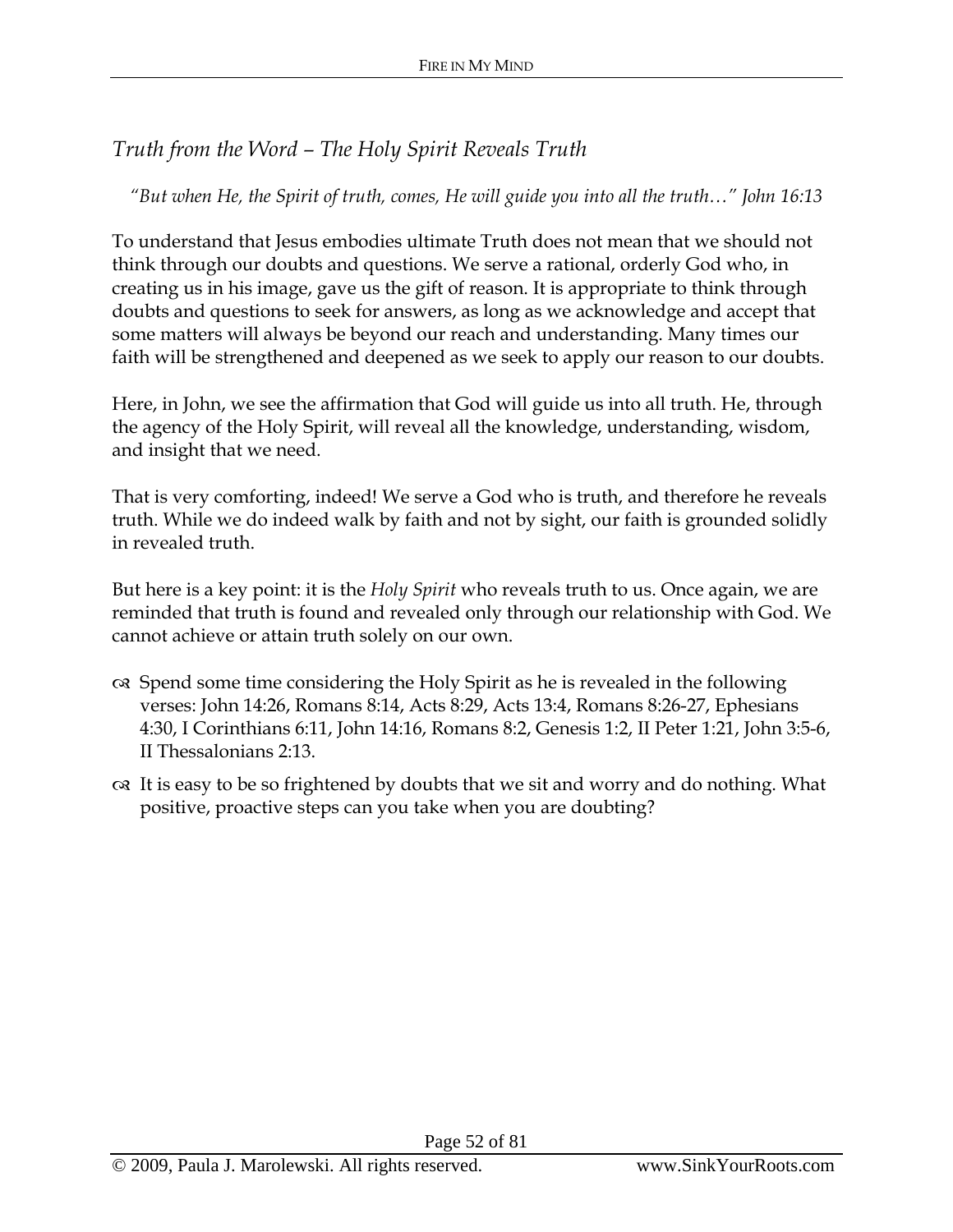*Truth from the Word – Doubting is Human* 

*"Why has my pain been perpetual and my wound incurable, refusing to be healed? Will You indeed be to me like a deceptive stream with water that is unreliable?" Jeremiah 15:18* 

You need not be ashamed of your doubts. Doubting is very human. Even great prophets like Jeremiah, whose lips had been touched by God himself, doubted.

Here, Jeremiah was doubting God's goodness and reliability. He knew God existed and had called him, but God seemed to have let him down. God didn't appear to be providing either the resources or the results his prophet expected.

In your struggle with anxiety, you are very likely to have the same doubts at some point – perhaps at many points: "Where are you, God? Do you care? Where are your resources? What happened to your promises? Where is your presence? I feel so alone – so abandoned."

When you have these doubts, take this for comfort: even the great prophets of old had those questions. You don't need to be ashamed because of your doubts. Acknowledge them. Admit them.

And remember this: ultimately, God never let them down. The same will be true for you.

- $\alpha$  What kind of doubts do you struggle with most frequently?
- $\infty$  What does it mean to you to realize that men and women of great faith through all the millennia have doubted as you are doubting now?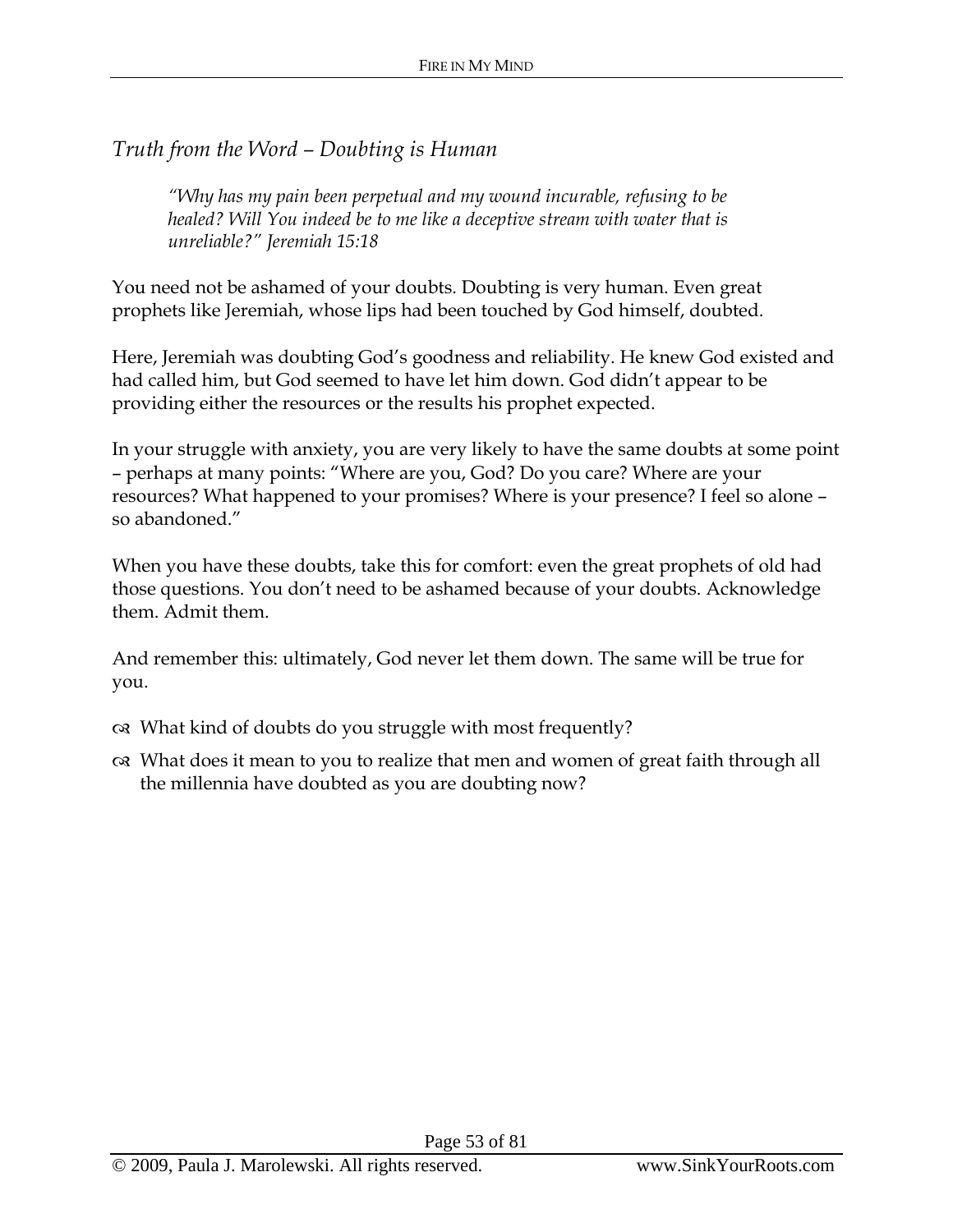# *Truth from the Word – Move Forward Despite Doubt*

*"Therefore, thus says the LORD, 'If you return, then I will restore you – before Me you will stand; and if you extract the precious from the worthless, you will become My spokesman. They for their part may turn to you, but as for you, you must not turn to them.'" Jeremiah 15:19* 

When I first studied this passage – and even since then – I have struggled with God's response to Jeremiah's doubt and despair. Here, his prophet poured out his heart to God, asking if God was really with him, if he cared, if was going to act. And God's answer is almost brusque: "Get your relationship with me right, do your job, and stand up."

Not exactly comforting. But sometimes, the fact is that we don't need comfort. We need a kick in the pants. Doubt can mire us down – as it evidently was doing for Jeremiah. Plus, he had apparently let his doubts draw him away from God. On all fronts, he was stuck.

God knew that this was a time for tough love, so he pointed out the problem, and commanded his prophet to get his act together and do his job. Likewise, we sometimes need this tough love. It's as if God is saying to us, "Yes, you're doubting. Yes, things are hard. Here's my answer: get back on your knees and start praying, then stand up and do your job, doubts or no doubts. It's time to get your priorities straight."

No pity parties allowed. Stand up, and move forward.

 $\alpha$  How do you tend to respond when someone rebukes or reproves you? Why?

 $\infty$  What happens to your faith if you focus on your doubts?

 $\alpha$  What do you need to do right now to move forward despite your doubts?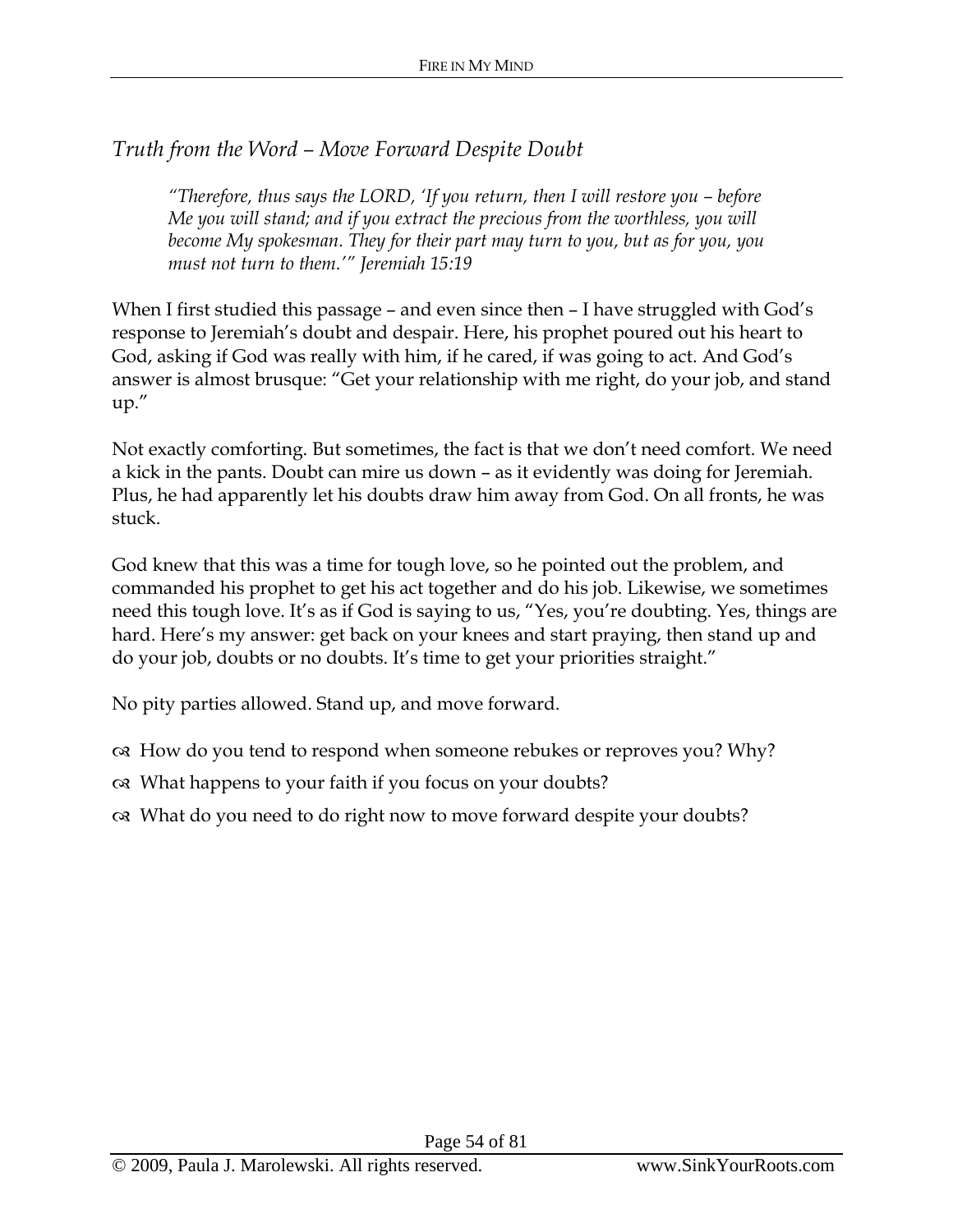*Truth from the Word – Obedience Strengthens Faith* 

*"'Then I will make you to this people a fortified wall of bronze; and though they fight against you, they will not prevail over you; for I am with you to save you and deliver you,' declares the LORD." Jeremiah 15:20*

God didn't stop with his rebuke to Jeremiah. After delivering a solid, "Stand up and get with the program," God gave a powerful promise: "I will make you a fortified wall of bronze – I will make you so strong that nothing and no one will prevail over you. And if that is not enough, I give you my oath that I will be with you, I will save you, and I will deliver you."

That is some promise. It takes at least a little of the sting away from the kick in the pants God just gave Jeremiah.

But notice what precedes the promise: that little word "then." This is a cause-and-effect promise. *If* you return, *then* I will restore. *If* you do your job, *then* I will strengthen. *If* you obey, *then* I will save.

What's going on here? God is declaring a great truth: *obedience strengthens faith.* Doubt can draw us away from God, if we let it. Obedience is the conscious act of turning toward God. It can seem counterintuitive to turn toward the One whom we are doubting, but this is the key: *obedience is an act of the will.* We can always choose to be obedient, doubts or no doubts.

When we act in obedience in the face of our doubts – when we turn to God despite the fact that we feel like we hardly know or understand him – he gives us this tremendous promise in turn: "Your doubts will fade. Your faith will be restored. Your spirit will be strengthened. Your life will be transformed. Nothing and no one will be able to batter you down, because *you* will have learned to stand firm and because *I myself* will do battle for you."

- $\alpha$  How do doubts try to impede your obedience to God?
- $\infty$  What does it mean to you to realize that obedience is an act of the will?
- $\alpha$  How might struggling with doubts and learning to be obedient in the face of them strengthen your faith and your character?
- $\alpha$  What does it mean to you to realize that God will deliver on this great promise if you choose to live in obedience despite your doubts?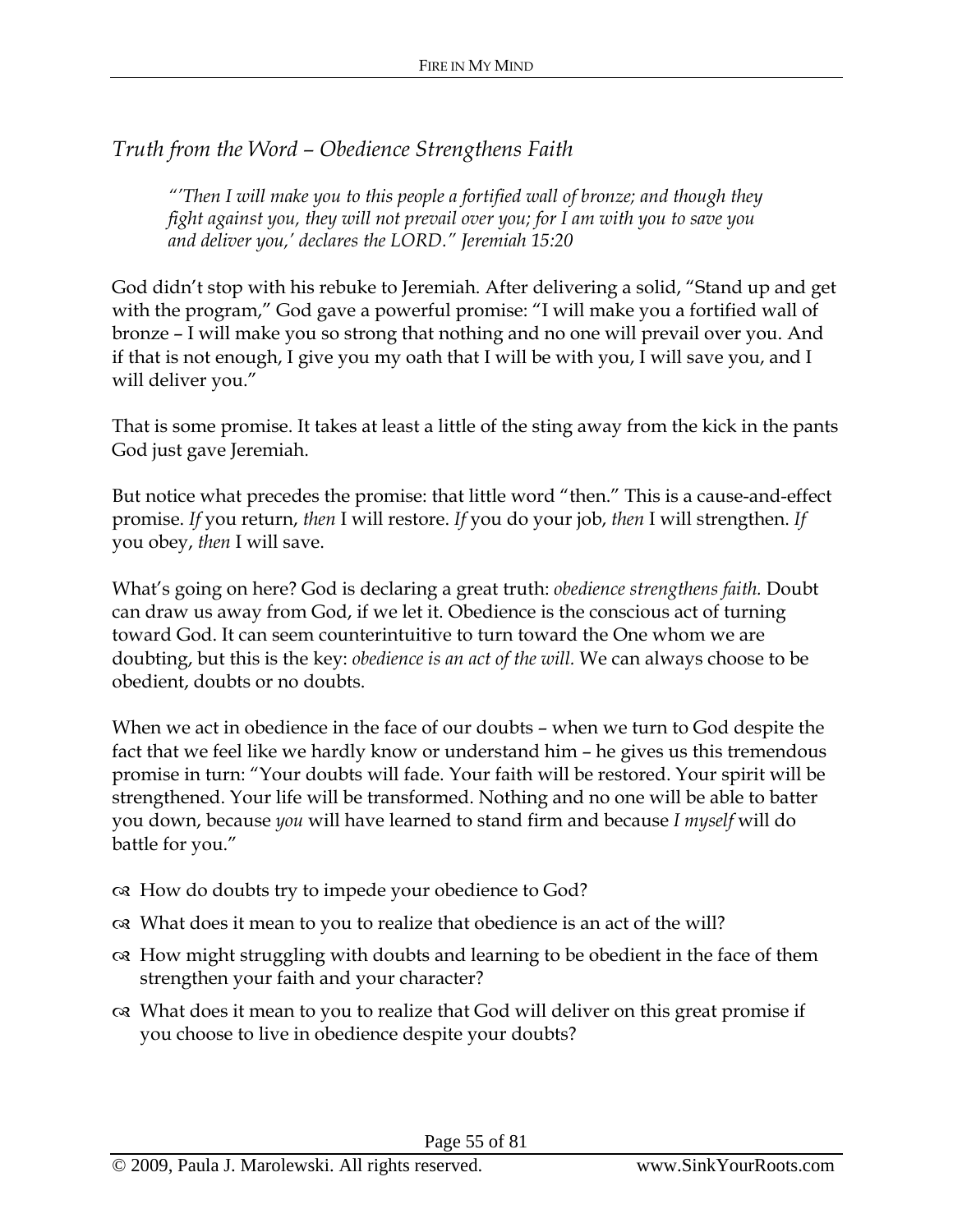## *Prayer from the Heart*

Father,

I drag the words from the depths of my being: Are you there? Do you care? What is real?

I affirm the truth through sheer faith and will: You are here. You are love. I will survive.

When I read your Word, it seems dry and stale. May it still be the bread of life that keeps me alive.

The ever-living stream has vanished, leaving only my ever-flowing tears in its wake.

Yet I will stand.

Spirit, guide me though I cannot sense your presence.

Jesus, protect me though I cannot see your hand.

Father, love me though I cannot see your face.

I have nothing to offer except the grim determination to carry on despite my doubts.

It is a gift of blood, and sweat, and tears.

In the name of Jesus, who always lives to intercede for me,

Amen.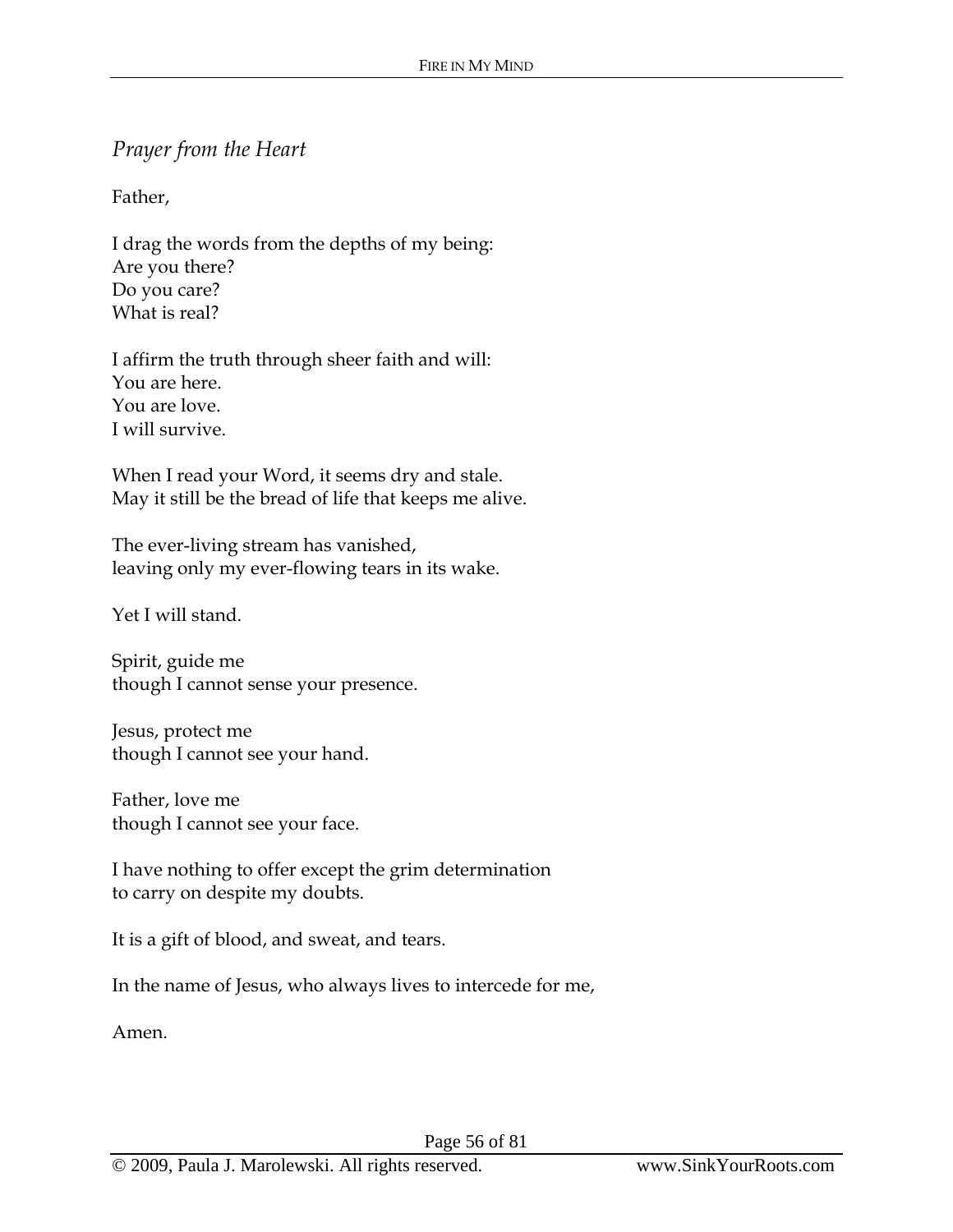# The Rage Within *Calming the Violence of Anger*

## *Inside My Mind*

I have a deep secret that few know. Beyond my shame at my anxiety is something even more frightening. A secret I feel I must hide at all costs.

And that is the secret of my rage within.

It is not always there. But when it comes, it breaks on my brain like a tsunami.

Sometimes failure triggers it.

Sometimes exhaustion triggers it.

Sometimes shame triggers it.

But the rage comes, violent and angry: I hate myself. I hate my mind and my brain. I hate what is happening to me. And I hate God for letting it happen.

I feel like screaming, and I want to beat my head against the wall to drive out the crazy thoughts, to pound the anxieties into a pulp, to injure myself to unconsciousness – as if that might give me an hour's surcease from the tumult in my brain.

I hate what anxiety does to me. I am furious that I have been victimized by my own brain and body. I despise myself for failing every day. I want to pound on the doors of heaven to demand deliverance – and if God will not deliver me, I want him at least to answer my questions – *Why? Why me? Why now? Why this? Why, God? Why?*

I hold tight to self-control. Holding myself rigid and still. Waiting for the rage to pass.

I must not give in.

I must not.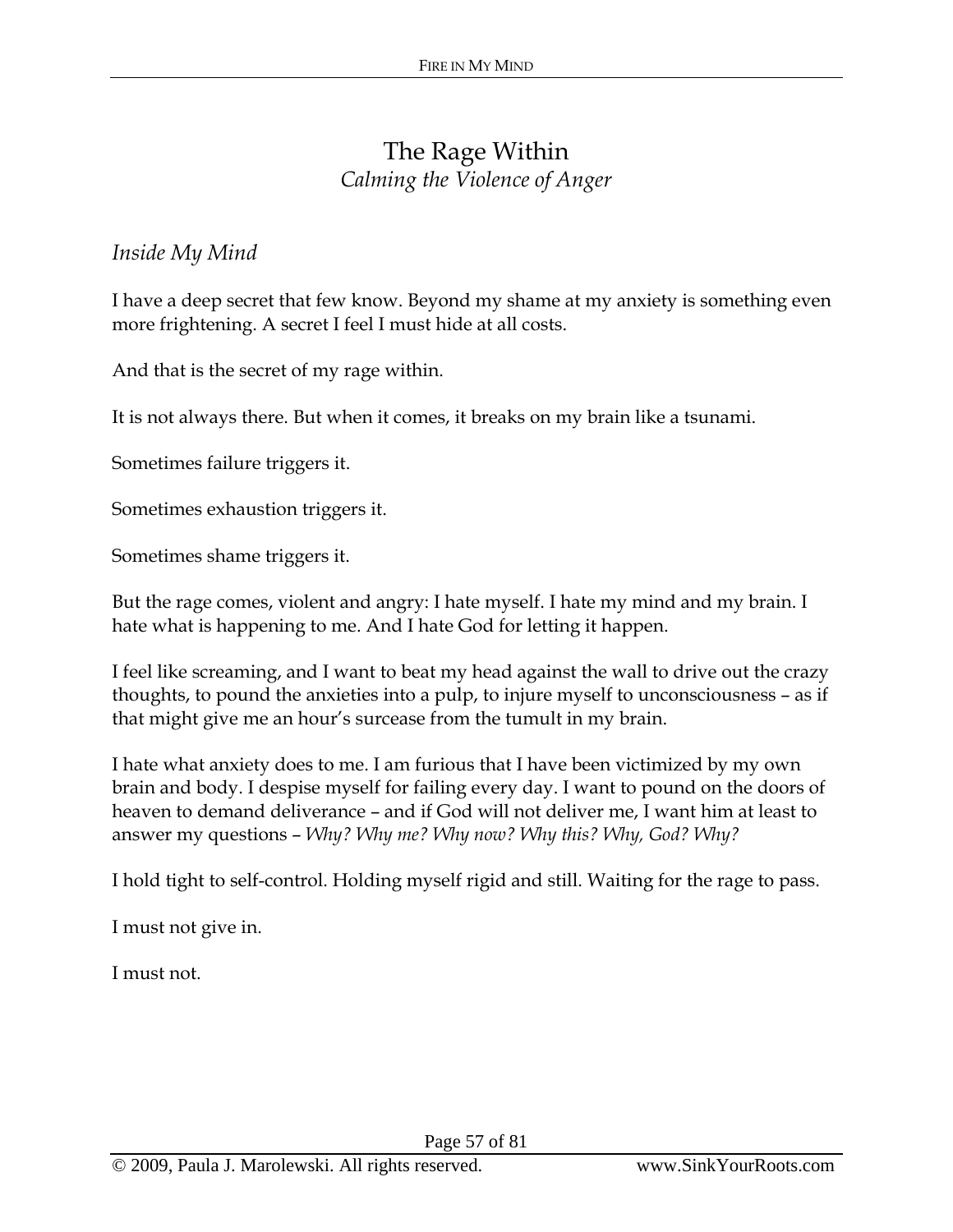### *Practical Matters*

#### **For the Sufferer**

Be aware that this chapter addresses only the anger you feel at your anxiety problem itself. Underlying issues of anger or rage, perhaps because of past hurts, are outside the scope of this study.

First, then, recognize that **anger itself is not sinful.** You should not assign any blame to yourself because the feeling of anger rises within you.

Second, realize that **anger is a natural response.** Not only is your anger not sinful, but it is completely understandable. You are struggling with complex and interrelated issues that touch every area of life, you have suffered for months if not years, you may have faced scorn or lack of understanding from others, etc. A person would have to be superhuman not to feel anger at the pain, the trials, and the difficulties encountered.

Third, focus on the fact that **anger can be channeled into positive or negative actions.** For example, a negative action would be inflicting harm on yourself or another person (or even on an inanimate object). A positive action would be choosing to use the energy anger provides to take an active step forward in your recovery. Anxiety breeds apathy, but anger floods us with energy. In that regard, anger can be a blessing in disguise: use its energy wisely!

#### **For the Support Group**

The advice above is so important that I will re-state it here for the support group:

- $\alpha$  **Affirm** the sufferer's right to be angry.
- $\infty$  **Seek** to understand their pain.
- $\alpha$  **Help** them channel their anger into appropriate positive action.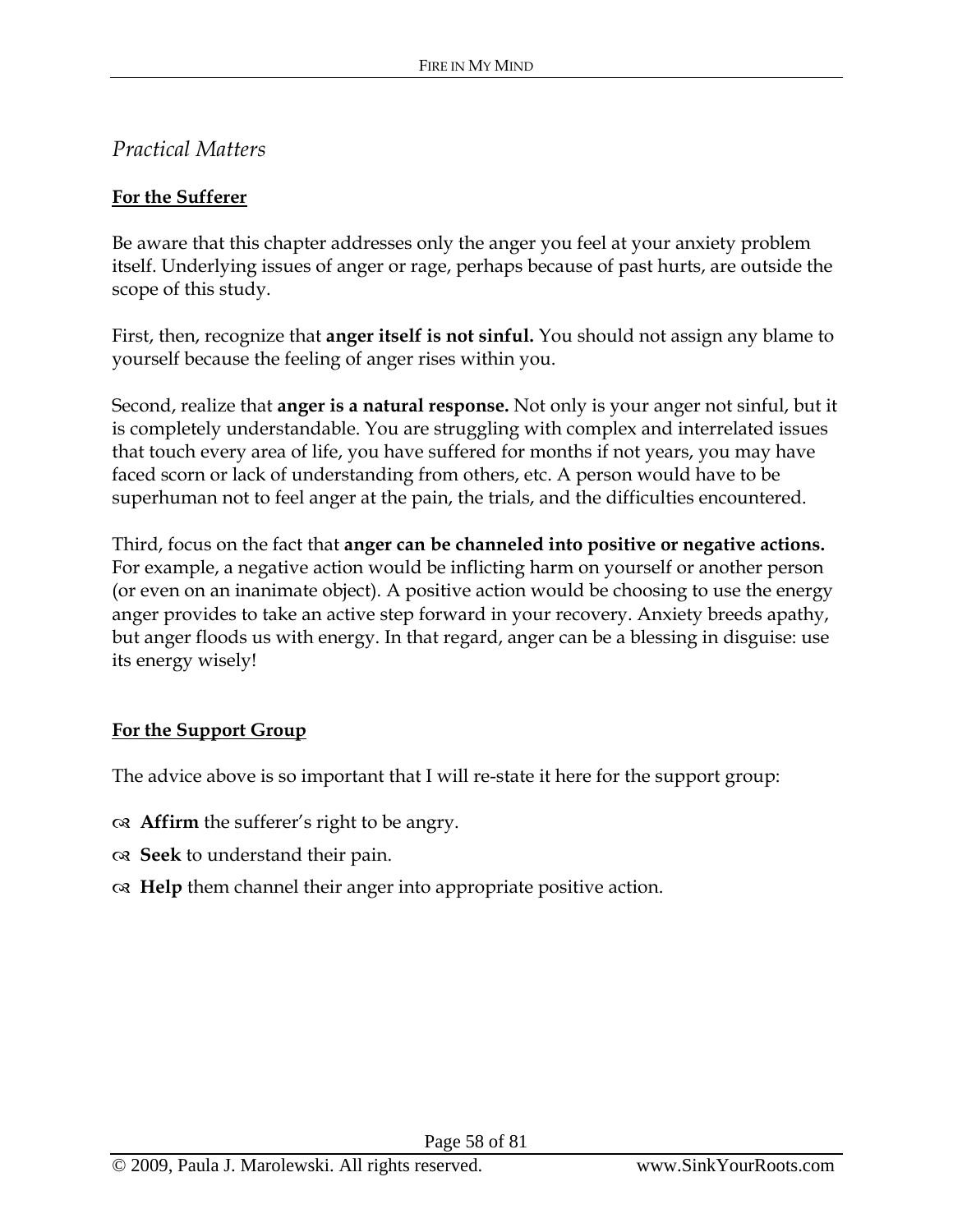*Truth from the Word – Anger is Part of the Image of God* 

*"His anger is but for a moment, His favor is for a lifetime." Psalm 30:5* 

Time and again throughout both the Old and New Testaments, God is revealed as experiencing anger. Therefore, we can state with sureness that anger is an appropriate part of God's character.

But now we need to move one step further: because we are made in God's image, *anger is an appropriate part of our character*.

God's anger is against sin and unrighteousness. Our anger, unfortunately, tends to be a lot more wide-ranging, and often includes things we have no right to be angry about. Another problem is that, while God always demonstrates his anger in appropriate ways, we often do not.

Because we are often angry at inappropriate things or act our anger out in inappropriate ways, people sometimes tell us (or we tell ourselves) that "we should *never* be angry." "Never"? No, that is a lie of the devil. We have every right to be angry at the things that make God angry. We have every right to demonstrate and act on our anger as long as we do not sin in doing so.

Rather than being ashamed of your anger, it is time to hold it up to the light, examine it, reject what is sinful, and embrace what is good.

- $\infty$  What does it mean to you to realize that anger, in and of itself, is part of the image of God within you?
- $\alpha$  What parts of your anger at your anxiety are justifiable? What parts are not?
- $\alpha$  What is an appropriate way of addressing or demonstrating your anger? What is not?

Page 59 of 81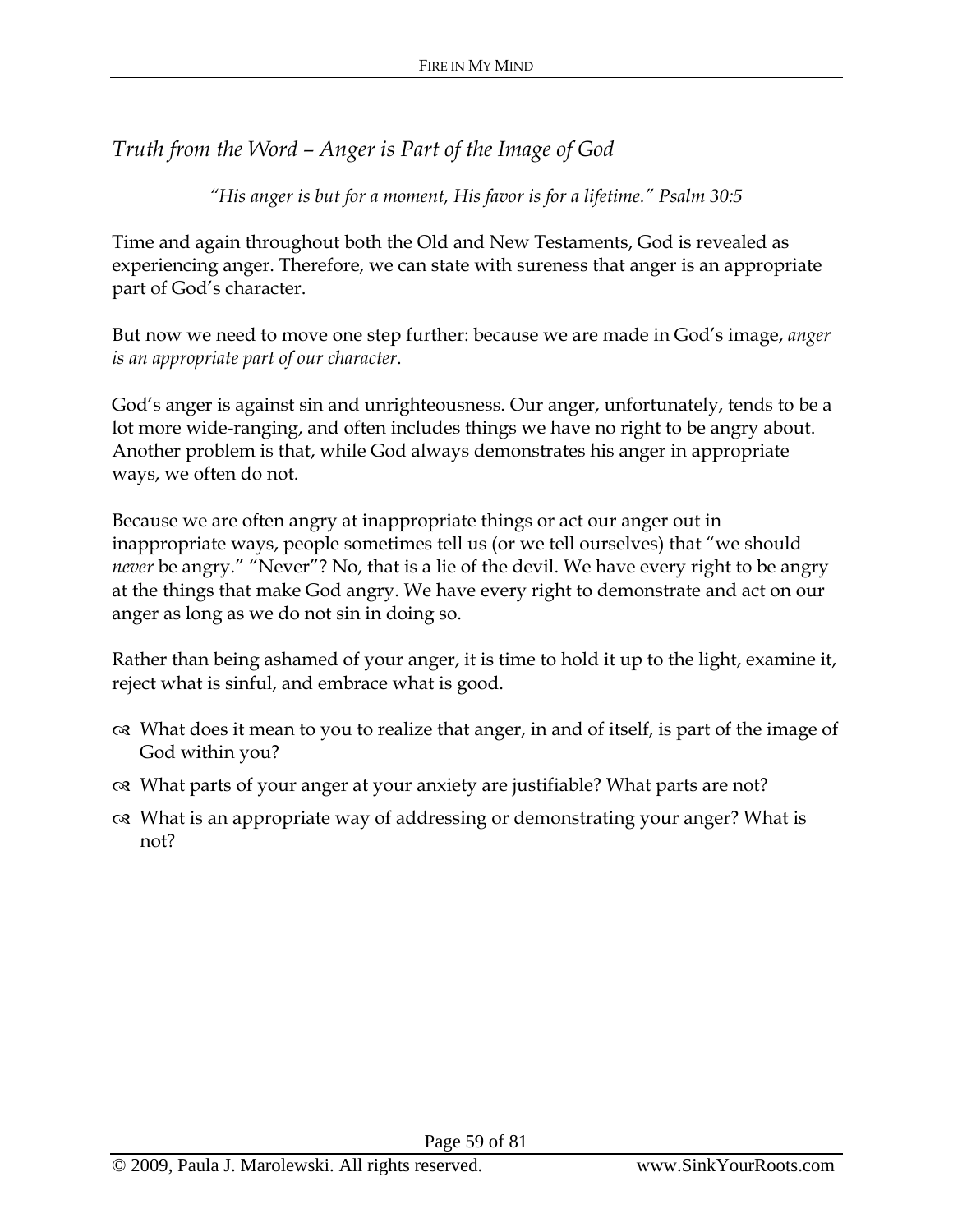*Truth from the Word – Be Honest with God*

*"Evening and morning and at noon, I will complain and murmur, and He will hear my voice." Psalm 55:17* 

David was angry. A close friend had betrayed him, with bitter results. So what did he do? I could say that he called upon God and prayed. David himself was more blunt: "Evening and morning and at noon, I will complain and murmur."

Complaining. Murmuring. David was being devastatingly honest with God: about his situation, about the pain it was causing, about his despair, and about his anger. Without apology, he brought it all before God night and day, complaining and griping about what was happening.

We see two important truths from this psalm:

**It is all right to be honest with God.** God can handle your anger. Pour it out to him. Let him be the first one you turn to, and hold nothing back.

**Honesty with God brings resolution.** If you read through Psalm 55, you will see a progression. David pours out his pain and expresses his anger, but then the tumult of his emotions begins to calm down. He reaffirms his trust in God, culminating with the verse, "Cast your burden upon the LORD, and He will sustain you; He will never allow the righteous to be shaken" (Psalm 55:22).

If you are honest with God about your anger, you will find that he will help you to think through the situation and to place your trust in him. But he can only work with what you bring him, so bring him everything.

- $\alpha$  What were you brought up to think about anger and being angry? Were these ideas true and scriptural or not?
- $\alpha$  Do you feel comfortable being completely honest with God about your anger? Why or why not?
- $\alpha$  What are you most angry about? Spend time in prayer telling God about the situation, and about your anger.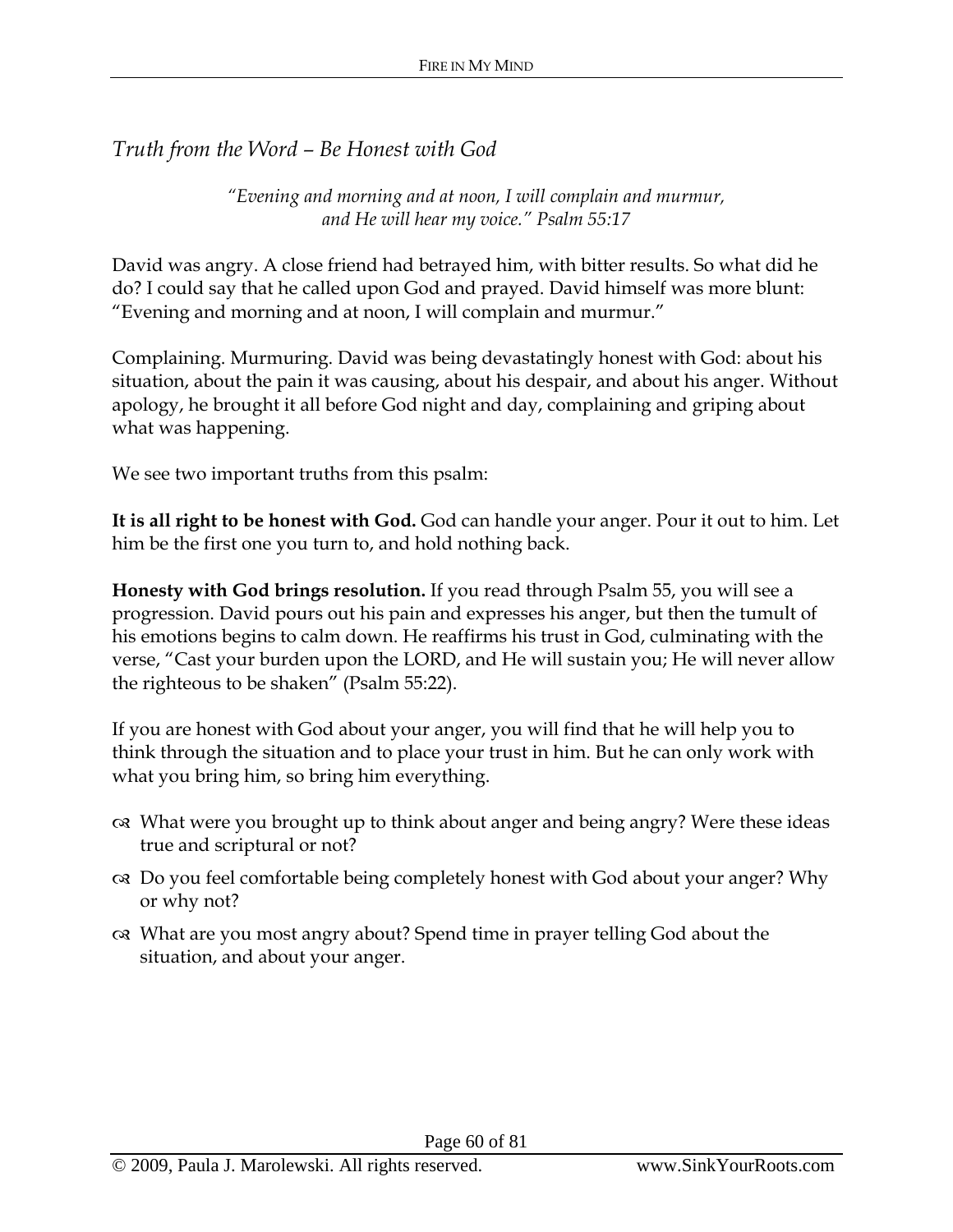*Truth from the Word – God Will Help You Change* 

*"His divine power has granted to us everything pertaining to life and godliness." II Peter 1:3* 

Part of the anger generated by anxiety is the anger caused by feeling trapped. I feel as if I am being victimized by my anxiety, by my brain, and by my body. That I am powerless to change.

But the fact is, God has given us everything we need for life and godliness. What does that mean? Does it mean that we are assured complete healing and happiness? No. It does not. We may recover completely, or we may struggle to a greater or lesser degree with anxiety for the rest of our lives. This promise of God's, however, transcends our circumstances and situation to assure us that *whatever life holds*, we can experience:

**Power.** We don't have to rely on only our own resources; God will empower us to accomplish what he desires in our lives (I Corinthians 2:3-5).

**Fulfillment.** We need never be trapped in a purposeless existence, because God has planned good things for us (Ephesians 2:10).

**Contentment.** We can come to terms with our situation, whatever that situation may be (Philippians 4:11-13).

**Growth.** We need never stay where we are; we can grow and change for the better (I Timothy 6:11-12).

**Peace.** We can experience the peace that passes understanding, because we know the Person who is in complete control (Philippians 4:7).

Trapped? No. Not us. Not with a Deliverer named Jesus.

- $\infty$  When and why do you tend to feel trapped?
- $\alpha$  Where do you see God's power at work in your life right now? Where do you want to see him work? Pray about your needs and desires for change.
- Z What makes you feel fulfilled?
- $\alpha$  Who do you know who is contented, despite difficult life circumstances? What can you learn from them?
- $\alpha$  Where do you need to grow? What proactive steps will you take toward that end?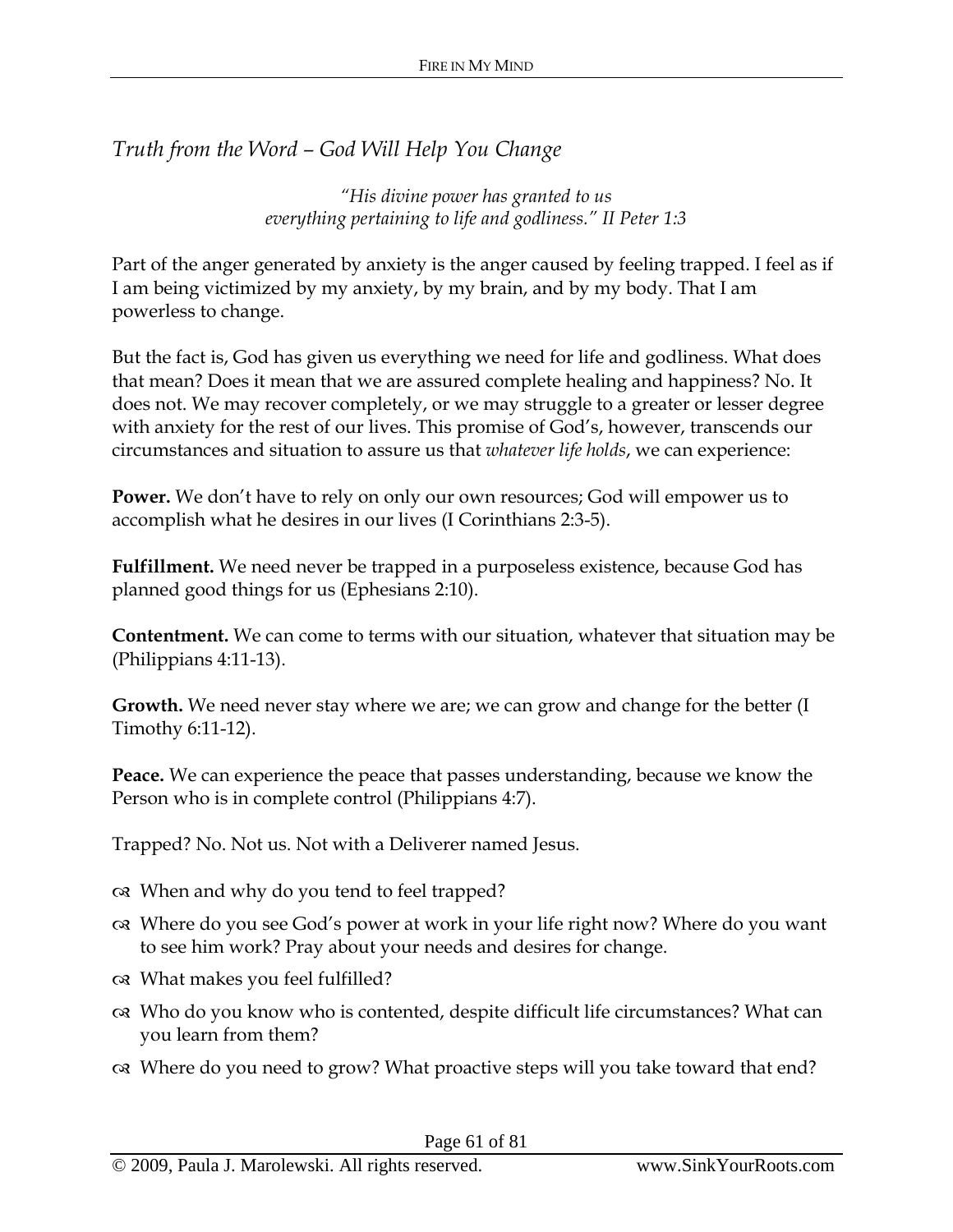# *Truth from the Word – Express Anger Appropriately*

*"And the LORD spoke to Moses, saying, 'Take the rod; and you and your brother*  Aaron assemble the congregation and speak to the rock before their eyes, that it *may yield its water. You shall thus bring forth water for them out of the rock and let the congregation and their beasts drink.' So Moses took the rod from before the LORD, just as He had commanded him; and Moses and Aaron gathered the assembly before the rock. And he said to them, 'Listen now, you rebels; shall we bring forth water for you out of this rock?' Then Moses lifted up his hand and struck the rock twice with his rod; and water came forth abundantly, and the congregation and their beasts drank. But the LORD said to Moses and Aaron, 'Because you have not believed Me, to treat Me as holy in the sight of the sons of Israel, therefore you shall not bring this assembly into the land which I have given them.'" Numbers 20:7-12* 

Moses was rightfully angry at the Hebrew people. They griped and complained at every turn, and continually turned away from the Lord. Yet again they needed water, and yet again they didn't trust God for it. Nevertheless, God was willing to meet their needs one more time, and he gave specific instructions to Moses.

Moses, however, let his anger control him, instead of the other way around. And as a result, he himself would never see the Promised Land. From Moses' example, we see that when we are angry, we should:

**Honor the LORD.** Anger tends to make us very self-focused. Even if you have "righteous indignation," keep your eyes off yourself and on God.

**Watch your tongue.** You can positively hear Moses' scathing voice, "Listen now, you rebels!" Regardless of how angry you are, don't throw around insults and epithets.

**Control your actions.** When you are fit to bursting, you want to lash out. Sometimes a physical expression of anger may be appropriate, but most of the time it isn't. While you should not internalize your anger, you should control your outward expressions of it.

- $\alpha$  How do you express anger? Are you in line with Scripture with what you do and say?
- $\alpha$  Looking back at times when you were angry, what words or actions fed your anger so that it increased, and what words or actions addressed your anger so that it decreased?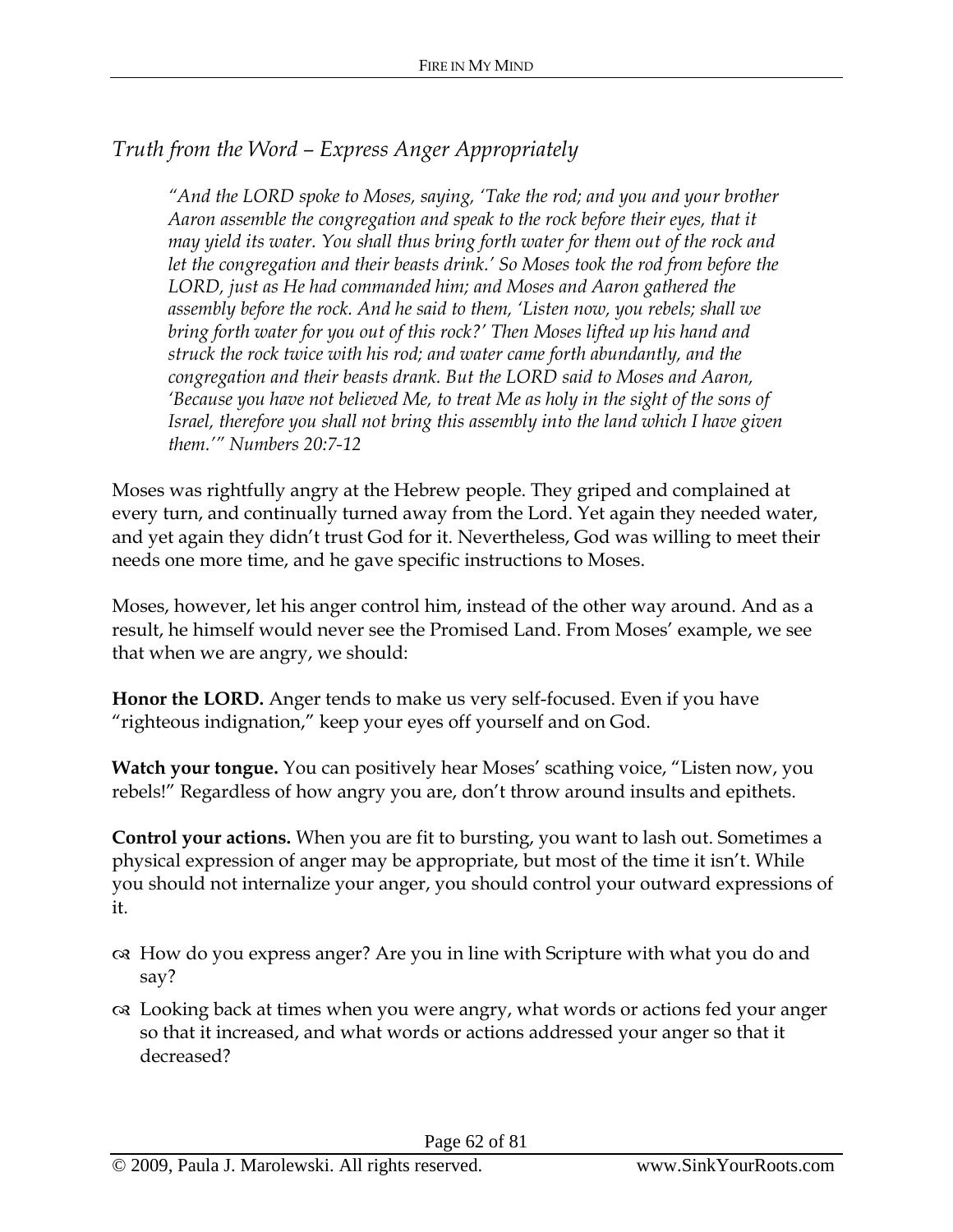*Truth from the Word – Let the Past be the Past* 

*"You have turned for me my mourning into dancing; You have loosed my sackcloth and girded me with gladness, That my soul may sing praise to You and not be silent O LORD my God, I will give thanks to You forever." Psalm 30:11-12* 

Another aspect of anger is the anger at the years and joys anxiety has stolen away. This is, again, very understandable and natural. The great promise of God, however, is that he can turn your grieving into dancing. He can take the sackcloth of your life and clothe you with gladness. He can replace your anguished cries with songs of thanksgiving.

But there is a catch.

You have to be willing to let go of the past.

As long as you stay at the graveside of lost years and dashed joys, you will never move out into freedom of the dance.

As long as you refuse to get out of your sackcloth, you will never put on the silken robes of gladness.

As long as you sit and focus on what anxiety took from you, you will never be able to rejoice in all God is giving you in the present.

You have to let the past be the past. Otherwise, you will never experience life in the present.

It is your choice.

- $\alpha$  What parts of your past do you have trouble letting go of? Why?
- $\alpha$  Anger sours to bitterness if it is not expressed and addressed. Do you struggle with bitterness? If so, about what?
- $\infty$  What steps can you take to let go of the past and any anger you may have about it, and move forward into the present?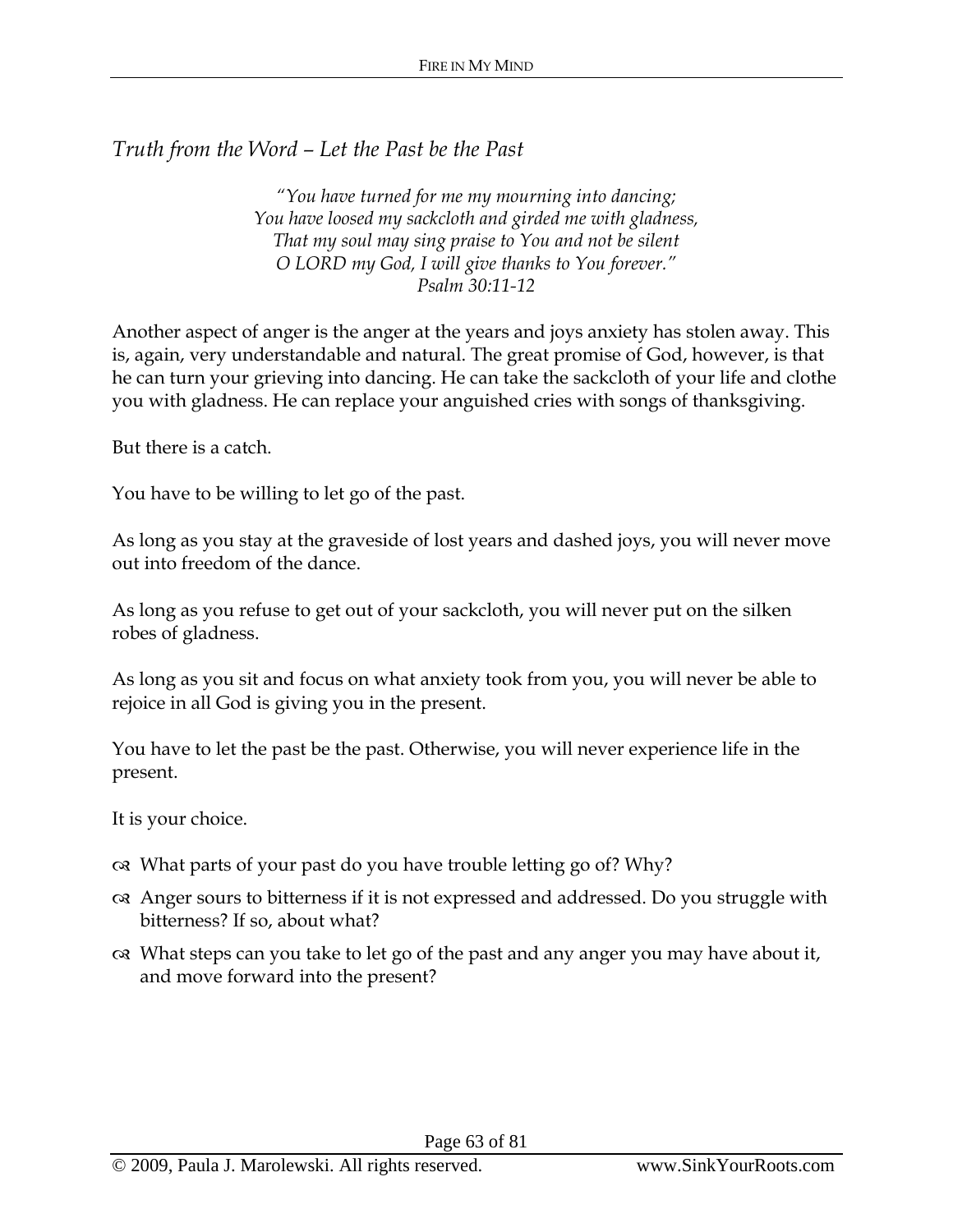*Prayer from the Heart* 

Father,

I feel trapped.

Trapped by you, because you could have prevented this suffering. Trapped by me, because I cannot seem to overcome this suffering. Trapped by the past, because all I can see is the loss caused by this suffering.

And because I feel trapped, I am so angry.

But the fact is, I am not trapped by you: Yes, Adam's sin ripples down right to today and right into me. But your grace is sufficient for the depth of my need.

I am not trapped by me:

Yes, I have both struggled unsuccessfully and succumbed passively in the past. But none of that has any bearing on my future and on what I can do and become.

I am not trapped by the past: Yes, my anxiety has caused me to forfeit a great deal of joy and contentment.

But you call me to live in the present, for you are the great I AM.

Help me to use my anger wisely. Appropriately. Usefully.

Let it no longer be a weight around my neck, but a tool in my hand to accomplish great things.

I acknowledge that it is a strange tool, and a powerful one. Give me the self-control to use it for your glory and my good.

In the name of Christ, the KING of kings and the LORD of lords,

Amen.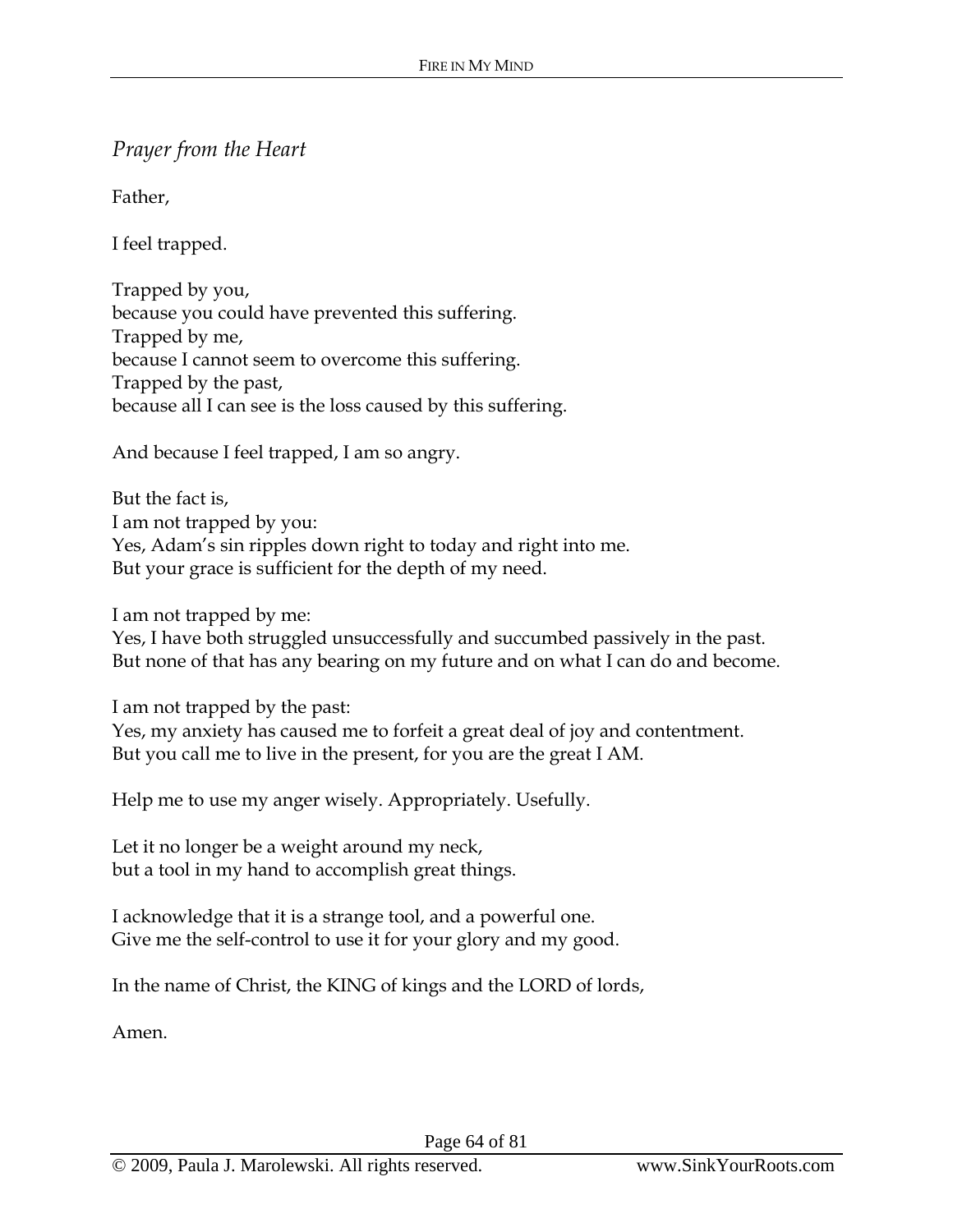# Gasping for Breath

## *Finding the Strength to Carry On*

## *Inside My Mind*

Think of the marathon runner. Hour after hour, her feet pound out the beat. Mile after mile until the miles blur and all she can see is the finish line, fixed in her mind's eye. Her chest breaks the tape, and she throws her arms up in victory – then she collapses to the tarmac, lungs heaving for air.

Now imagine no mile markers. No finish line. No victory.

An endless race where sometimes you run, but then weakness overtakes you and you slow to a jog, then to a walk. Imagine the shoes run off your feet, and the asphalt turning to jagged rocks under your soles. And still you must run. Or walk. Or crawl. Bloody step by bloody step. And there is no end.

That is the battle in my mind. Twenty-four hours a day, seven days a week, month after month, season after season, year after year. Sometimes stronger, sometimes weaker, but often – oh, so often – crawling through the day, gasping for breath, trembling on the brink of exhaustion.

I have gone so many miles – I feel I cannot stumble one more step.

Sometimes I know things I ought to be doing, but I simply do not have the strength to try.

I know that success is getting up one more time than I fall down, but you cannot believe how many times I have fallen.

*One more time,* my mind whispers. Or is that God's voice? *You must get up one more time.*

And I groan, and put bloody palms to the ground, and will myself to stand one more time.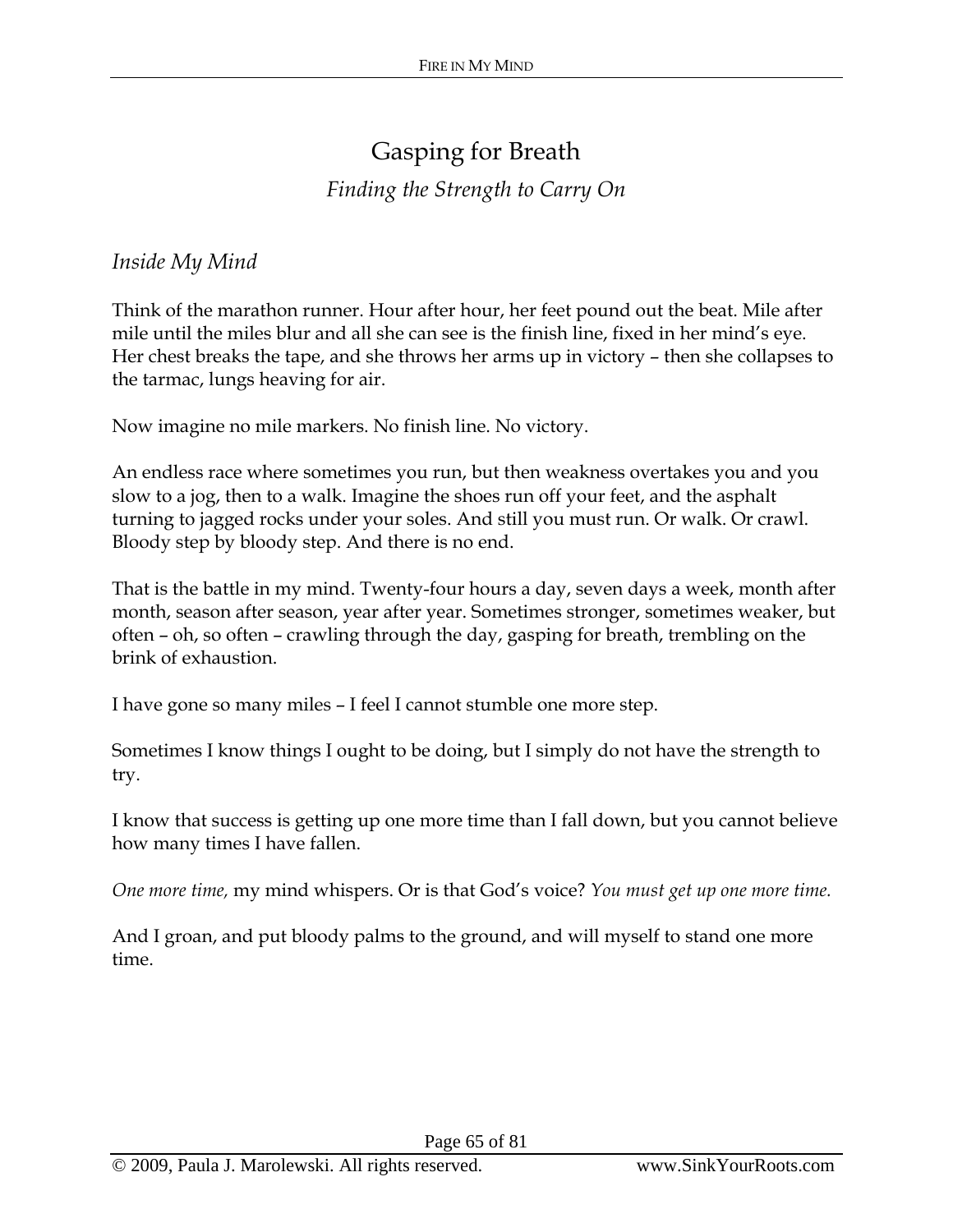### *Practical Matters*

#### **For the Sufferer**

I can't tell you how many times I have reminded myself that "Success is getting up one more time than you fall down." That itself has prodded me, groaning, to my feet. But in addition to applying pure and simple willpower, here are some other ways of gaining strength:

- $\alpha$  Make sure you keep the lines of communication open between you and God. Praying, reading the Word, and engaging in worship are vital to your survival. No matter how small the prayers, no matter if you can only take in a single verse a day, no matter if one song leaves you exhausted – keep the lines of communication open. God will honor your faithfulness with his unending grace.
- $\infty$  **Learn more about anxiety.** Don't believe Satan's lie that you are trapped forever in anxiety. Read books, research on the Internet, and engage in professional counseling. Learn the facts, tools, and techniques to help you get *out*.
- $\infty$  **Believe that you can change.** I cannot stress this enough: people often stay in anxiety because they think they *cannot* change. That is a lie. *You can change*. Your life can change. You do not have to stay where you are now. When you truly embrace that truth, it will fill you with new energy … the energy called *hope*. The race is *not* interminable – there *is* a finish line, and you *can* reach it.

#### **For the Support Group**

Here I need to address you as the support group very seriously. Listen carefully:

*Anxiety is a long-term problem and requires long-term support.* 

Read it again. Don't just nod your head and pass on lightly – this is serious business. Long-term support might mean:

- Z Providing *years* of consistent encouragement not just days or weeks or months.
- $\alpha$  Growing in both knowledge and understanding of the sufferer's issues.
- $\alpha$  Supporting the sufferer through difficult life-changes that may be essential to relieving their long-term stress.
- $\alpha$  Being patient as the sufferer addresses the same issues repeatedly.
- $\infty$  Praying consistently for the sufferer.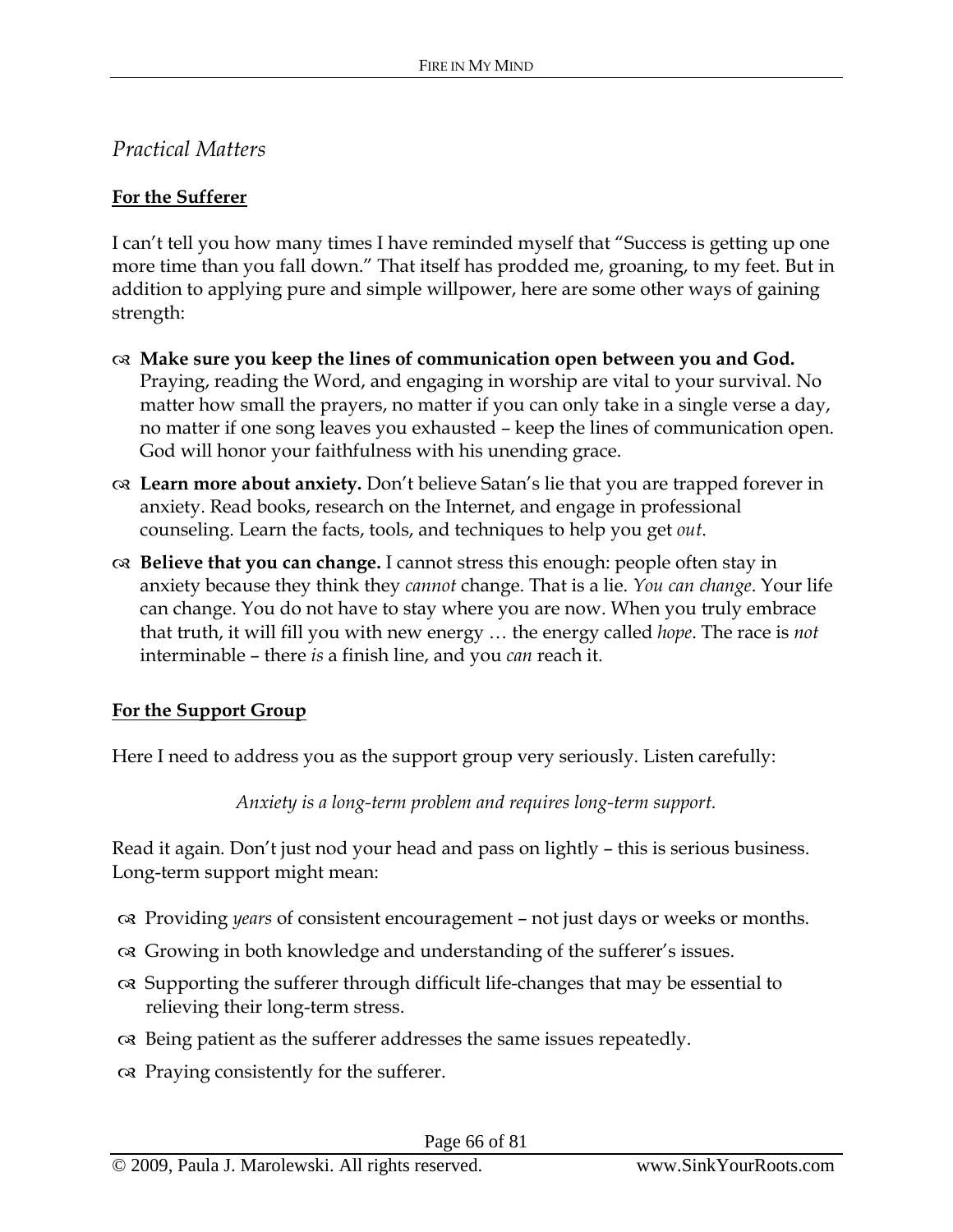Quite frankly, we aren't that good at providing long-term support in our culture today. We're too busy, too self-centered, and too used to instant results. But supporting someone with an anxiety problem turns all that on its head: We have to slow down, because someone who is hurting needs our help. We have to be other-focused, often sacrificially. We have to realize that true healing may take years of work and effort.

Sacrificial giving means being there for the other person. When it's convenient and when it's not. Year in and year out. Accepting, reassuring, lifting them up, sometimes prodding them forward. Does that mean that you are to be treated like an endless well of resources that is there only to be sucked dry? By no means! Appropriate sacrificial giving is also *wise* giving – that means that you have to take care of yourself in order to take care of the other person. It means that you learn about the other person's condition so that you can respond appropriately. It means that sometimes you have to deliver tough love to help the other person embrace positive change. It means that – on rare occasions – you need to step back or even out of the picture if the other person is more interested in pity than in recovery.

But for the sufferer who *is* interested in change, who *does* want to recover, who *is* doing everything in their power to move into a place of wholeness – *they need you*. *You* can be an integral part of providing the sufferer the strength they need to carry on. Anxiety is exhausting – terribly exhausting. They need your help. But for you to help, for you to strengthen them, *you have to be there*. The most important thing you can give is your presence: *be there* for them. You will never know the hope and strength and courage you provide simply because they know that they have a friend who is on their side.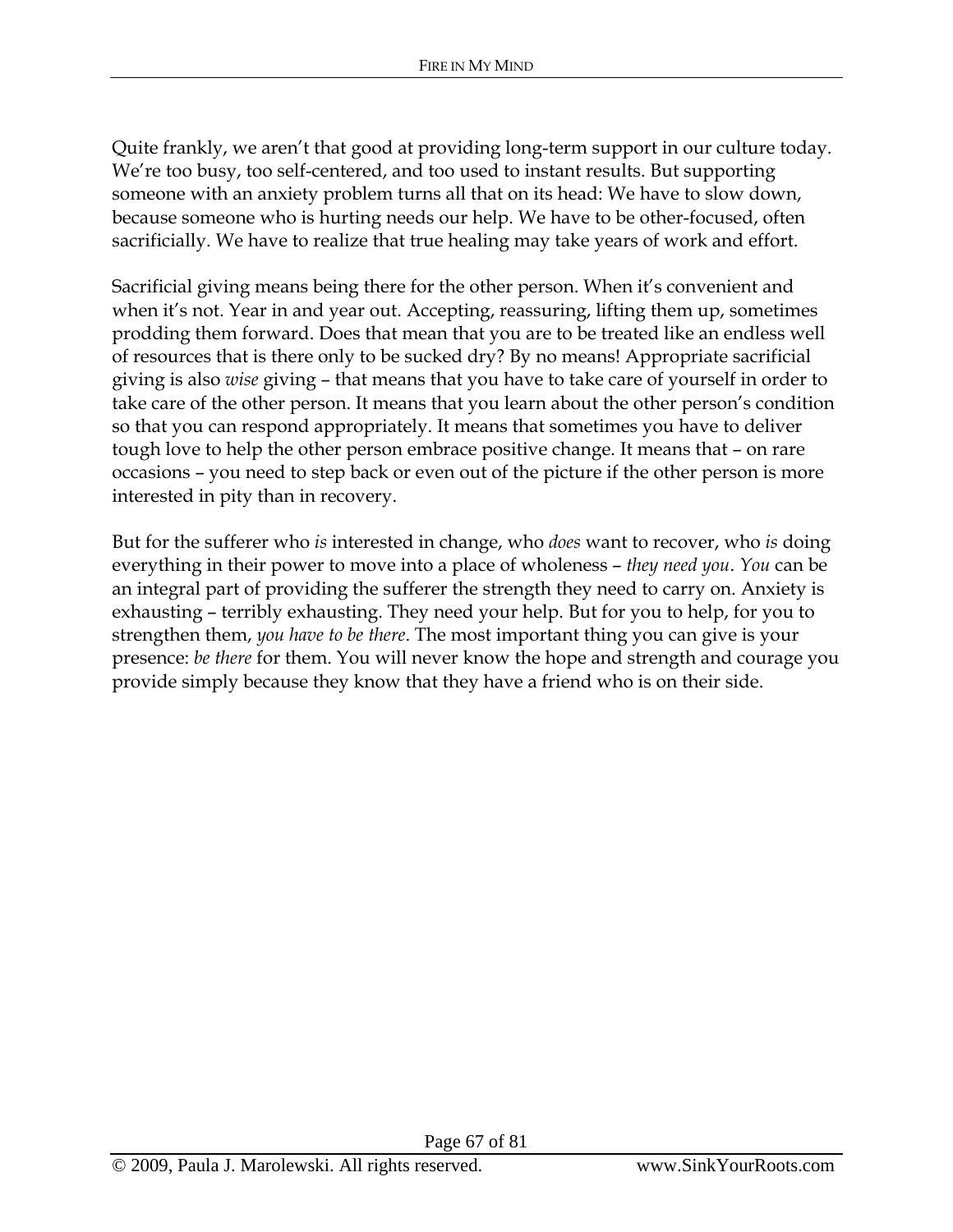# *Truth from the Word – God is Compassionate*

*"And Elijah was afraid and arose and ran for his life …. He lay down and slept under a juniper tree; and behold, there was an angel touching him, and he said to him, 'Arise, eat.' Then he looked and behold, there was at his head a bread cake baked on hot stones, and a jar of water. So he ate and drank and lay down again. The angel of the LORD came again a second time and touched him and said, 'Arise, eat, because the journey is too great for you.' So he arose and ate and drank, and went in the strength of that food forty days and forty nights to Horeb, the mountain of God." I Kings 19:3-8* 

This passage is, to me, one of the most tender images we have of God. We see Elijah – the strong, courageous, faithful prophet – exhausted. Completely done in physically, emotionally, mentally, and spiritually. He actually begged God to let him die in the wilderness.

Does God rebuke his prophet? Get irritated and demand that Elijah stand up and get with the program? Tell him to snap out of it?

No. God comes to him. In person. This is "the angel of the LORD" – the preincarnate Christ. And God makes him a meal, bids him eat, and tells him to go back to sleep. And when Elijah wakes up, God has again been in the kitchen, and has made him a second meal. And as he eats, God says softly, "I know how hard this is. I know this is a tough journey. Take your time. Regain your strength. I'm here."

- $\alpha$  Imagine God coming to you in your pain and exhaustion and comforting you as he did Elijah. Take the time to imagine in the scene in detail. How does it make you feel?
- $\infty$  One of the places that God meets with us to extend us his comfort and his strength is during our quiet time: time we spend reading his Word and talking with him. How is your quiet time right now? What do you tend to do during your quiet time? How long do you spend? Are you spending enough time to actually be able to quiet your heart to hear God speak?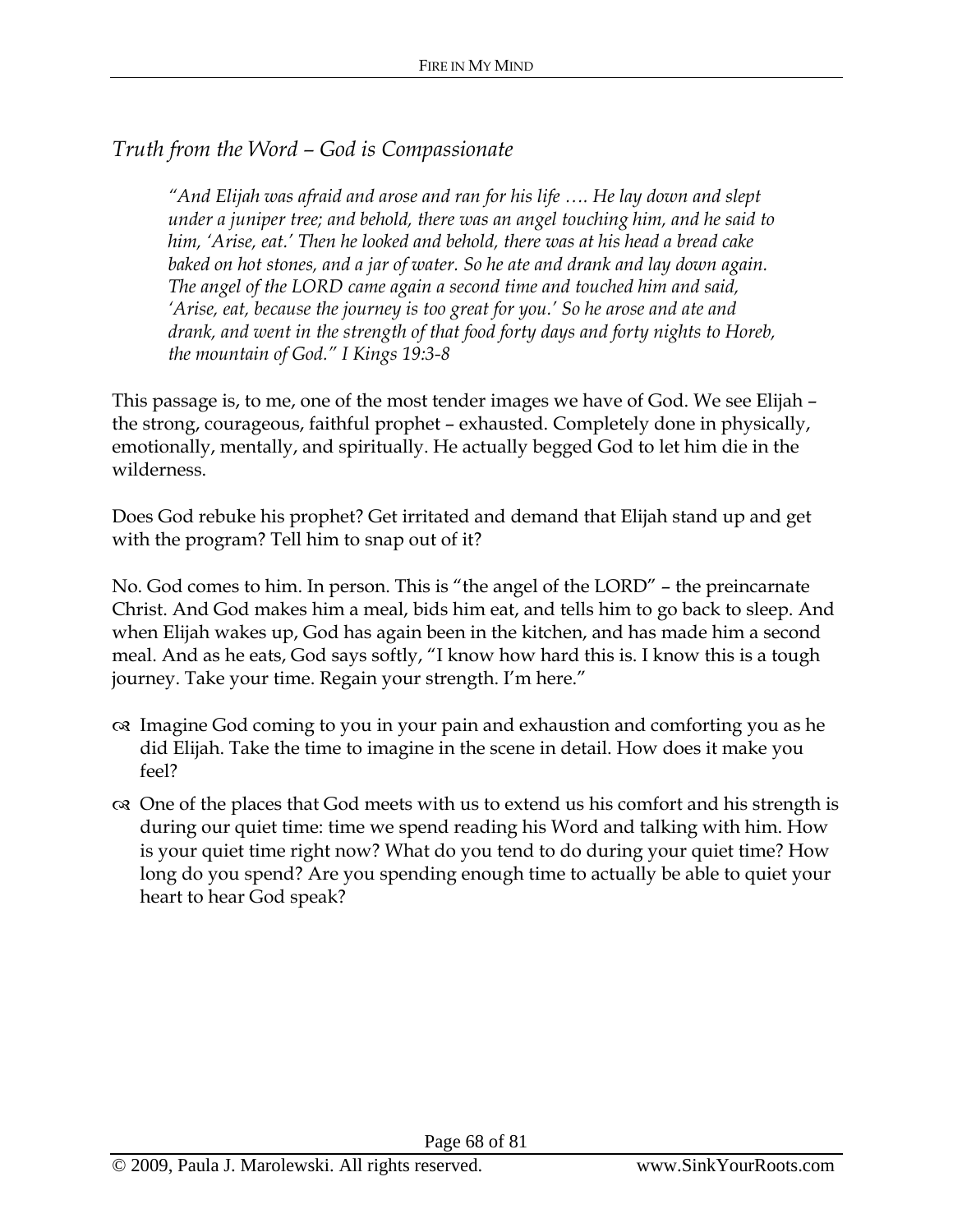*Truth from the Word – Follow Jesus' Example When Tempted*

*"Then Jesus was led up by the Spirit into the wilderness to be tempted by the devil. And after He had fasted forty days and forty nights, He then became hungry. And the tempter came …" Matthew 4:1-3* 

The reason Jesus can be our merciful and faithful high priest (Hebrews 4:14-15) is because he suffered as we suffer, and he was tempted as we are tempted.

Consider: Jesus wasn't tempted by Satan right after coming up out of the water of baptism, right after being announced as the Lamb of God, right after hearing the voice from heaven and seeing the Spirit descend as a dove. Temptation then would have been easy to overcome: Jesus would have been feeling great.

No. Instead, Satan waited. Waited until the Son of Man had become exhausted in the wilderness. Waited until forty days and nights of fasting had taken their toll. Waited until the pain, the sunburn, the blisters, the dirt, and the fatigue had accomplished their dreadful work on the body of the incarnate Word.

Then, Satan struck.

*"Why don't you take the easy way out?" "Why don't you give in to pride?" "Why don't you forget about God?"* 

Satan whispers such dreadful temptations to us when we are exhausted, too. But we have an example we can follow: our Savior, Jesus Christ. The same Word that he turned to is available for us, every day.

- $\alpha$  What temptations do you most commonly face when you are exhausted?
- $\alpha$  What Scriptures can you turn to to resist these temptations?
- $\alpha$  Who can you turn to to help you resist these temptations?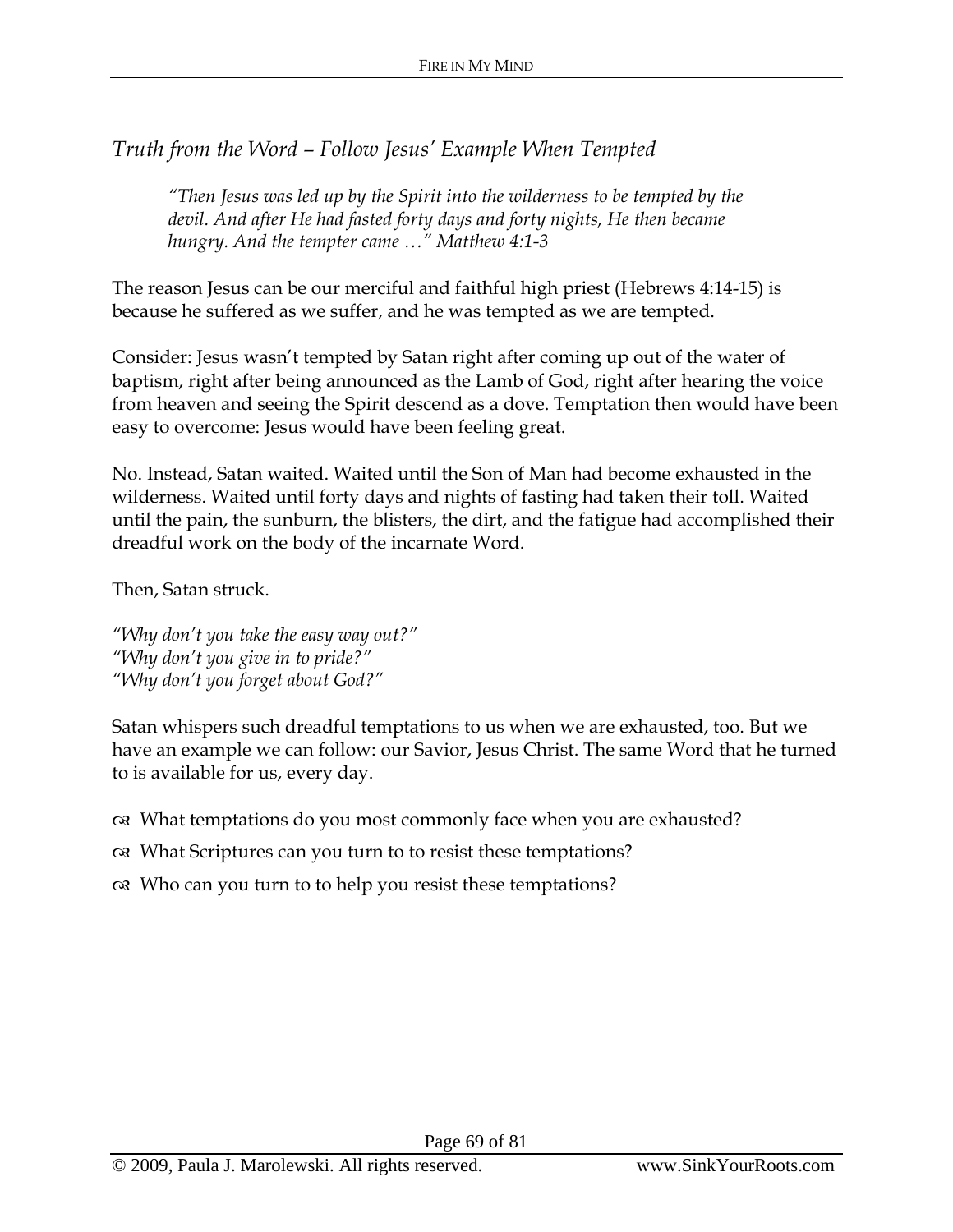*Truth from the Word – God Will Not Let You Be Destroyed*

*"But we have this treasure in earthen vessels, so that the surpassing greatness of the power will be of God and not from ourselves; we are afflicted in every way, but not crushed; perplexed, but not despairing; persecuted, but not forsaken; struck down, but not destroyed…" II Corinthians 4:4-7* 

Afflicted. Perplexed. Persecuted. Struck down. Anxiety does all those things to us, sapping our resources and our strength.

That is reality. It happens. The suffering is real, and intense.

But here is the greater reality: despite the affliction, through the confusion, regardless of the exhaustion, God will never let you be destroyed. He knows that we are fragile earthen vessels, and he extends "the surpassing greatness of his power" so that we will always survive, no matter what life – or our anxiety – throws at us.

- $\alpha$  What does it mean to you to realize that intense suffering is part of this life for everyone?
- $\alpha$  Look back over your life: How has God's power kept you from being crushed? How has his truth kept you from despairing? How has his presence reminded you that you are not forsaken? How has his grace prevented you from being destroyed?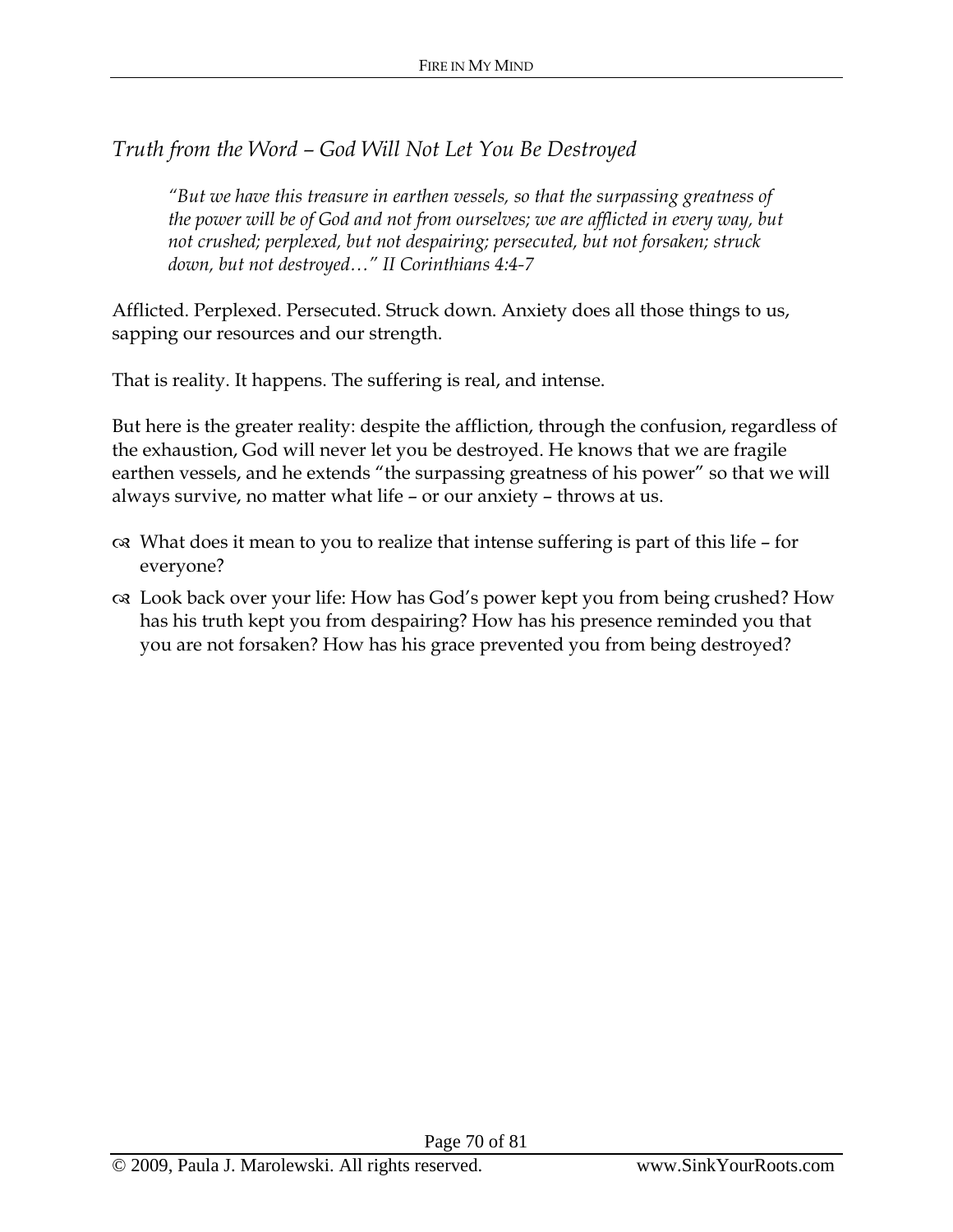*Truth from the Word – Rely on Your Father* 

*"For you have not received a spirit of slavery leading to fear again, but you have received a spirit of adoption as sons by which we cry out 'Abba! Father!'" Romans 8:15* 

Consider the contrast we see in this verse as we apply it to anxiety:

**Anxiety makes us slaves.** God makes us sons and daughters – individuals free to choose and to act.

**Anxiety leads to fear.** God leads us to security as we trust in him and gain the courage to move forward in life.

**Anxiety isolates us.** God welcomes us into his family with open arms.

**Anxiety robs us of our resources.** God makes all his resources available for the asking.

When we crumple with exhaustion, when we feel our anxiety has beaten us down, when we are afraid that we will not make it, when we have nothing left to give, we need to do one thing: *rely on our Father.* 

- $\infty$  How can a better understanding of our identity in Christ help us address our anxiety?
- $\infty$  What do you have trouble trusting God with, and why? What steps can you take to begin entrusting these matters to God?
- $\infty$  What does it mean to you to realize that God is your Father always welcoming you, always loving you, always ready to help you?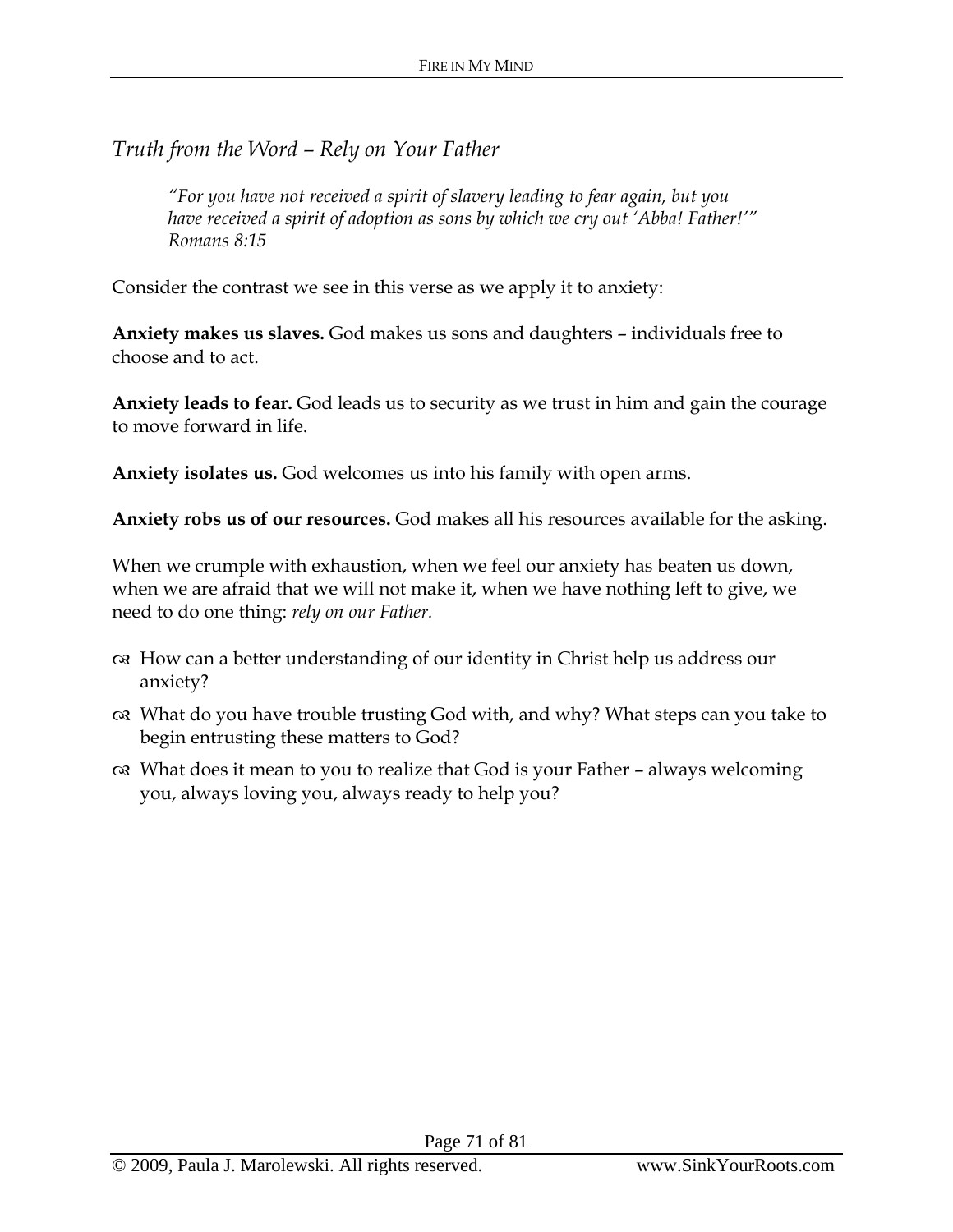*Truth from the Word – God is a God of Hope* 

*"Now may the God of hope fill you with all joy and peace in believing, that you may abound in hope by the power of the Holy Spirit." Romans 15:13* 

With hope, we can get up one more time, no matter how exhausted we are. Hope brings determination, courage, and confidence. And the good news is: *God is a God of hope.*

Where do we find hope to carry on when we are exhausted? Here are four sources of hope that God provides:

**Hope from the Word.** As we study the Bible, we learn to trust in the character and promises of God, giving us a solid foundation of hope (Romans 15:4).

**Hope from the resurrection.** Because Jesus was raised from the dead, we can be confident that God is at work in our lives now (Romans 8:11).

**Hope from the Spirit.** God has set his Spirit in us! One of the activities of the Spirit is to fill us with hope (Romans 15:13).

**Hope from the future.** Can the future be a source of hope? Absolutely! Romans 8:23-25 reminds us that we will one day be completely redeemed: body, soul, and spirit. In that day, anxiety will be no more!

- $\infty$  We often think of hope as a feeling, but the actual definition of hope is "a desire accompanied by some confident expectation" (American Heritage Dictionary). Therefore, we may *feel* terrible or exhausted or anxious, but still *live* in hope. Compare your understanding of hope with this definition: do you need to adjust your thinking about hope?
- $\alpha$  What aspects of your anxiety are most troubling to you right now? What hope does the Bible provide you with regard to those specific matters?
- $\alpha$  Spend time in prayer, asking God to fill you with hope through his Spirit.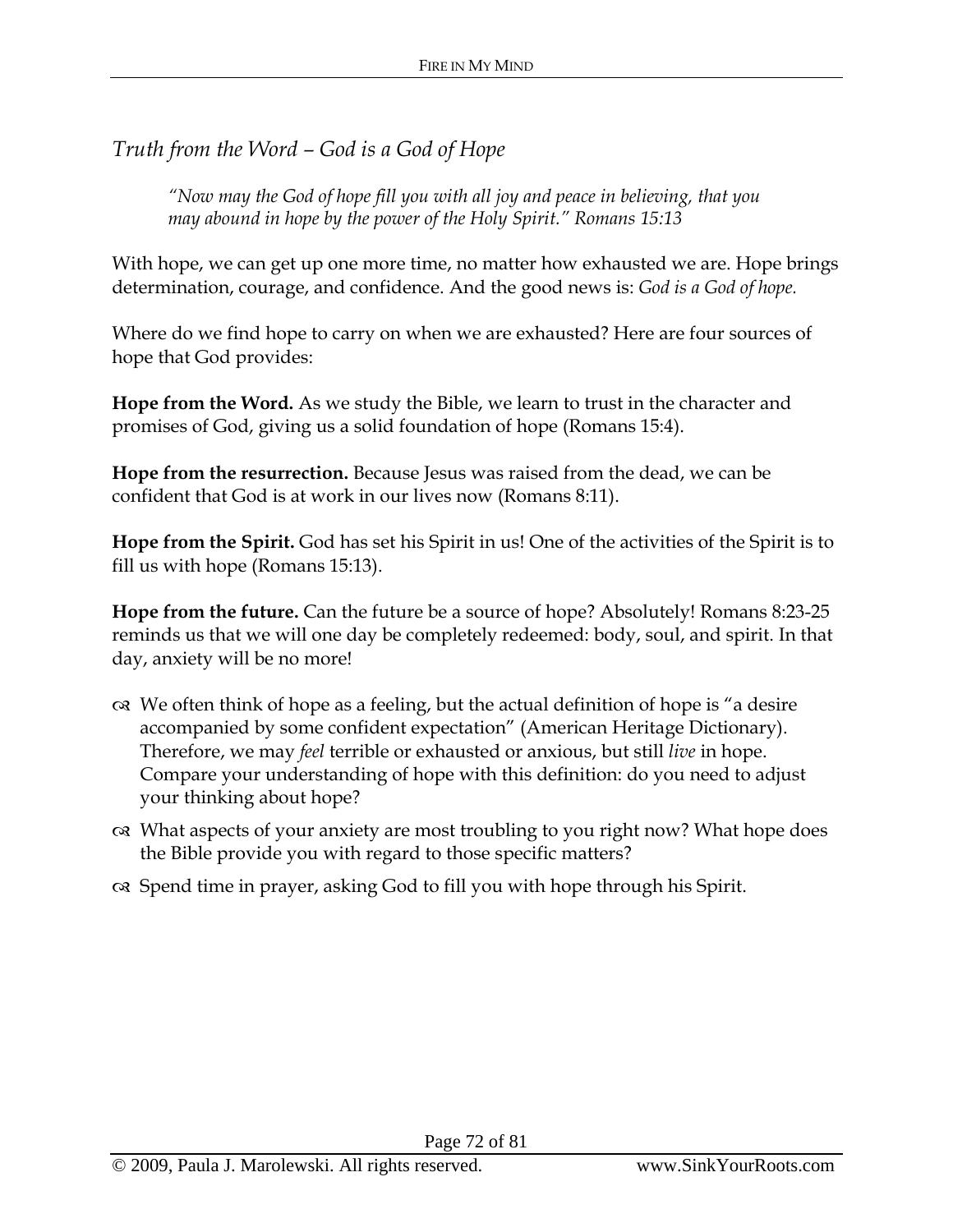## *Prayer from the Heart*

Father,

My soles are bloody from the hard road, and my soul is bleeding.

How can I continue on?

Will anything ever change?

I lost hope a long, long time ago.

Thank you that I can come to you, trusting the tenderness of your love.

Thank you that I can come to you, trusting the effectiveness of your Word.

Thank you that I can come to you, trusting the resurrection of your hope.

With you at my side, I can continue.

With you at my side, I can change.

With you at my side, I can live.

In the name of Jesus, the Suffering Servant,

Amen.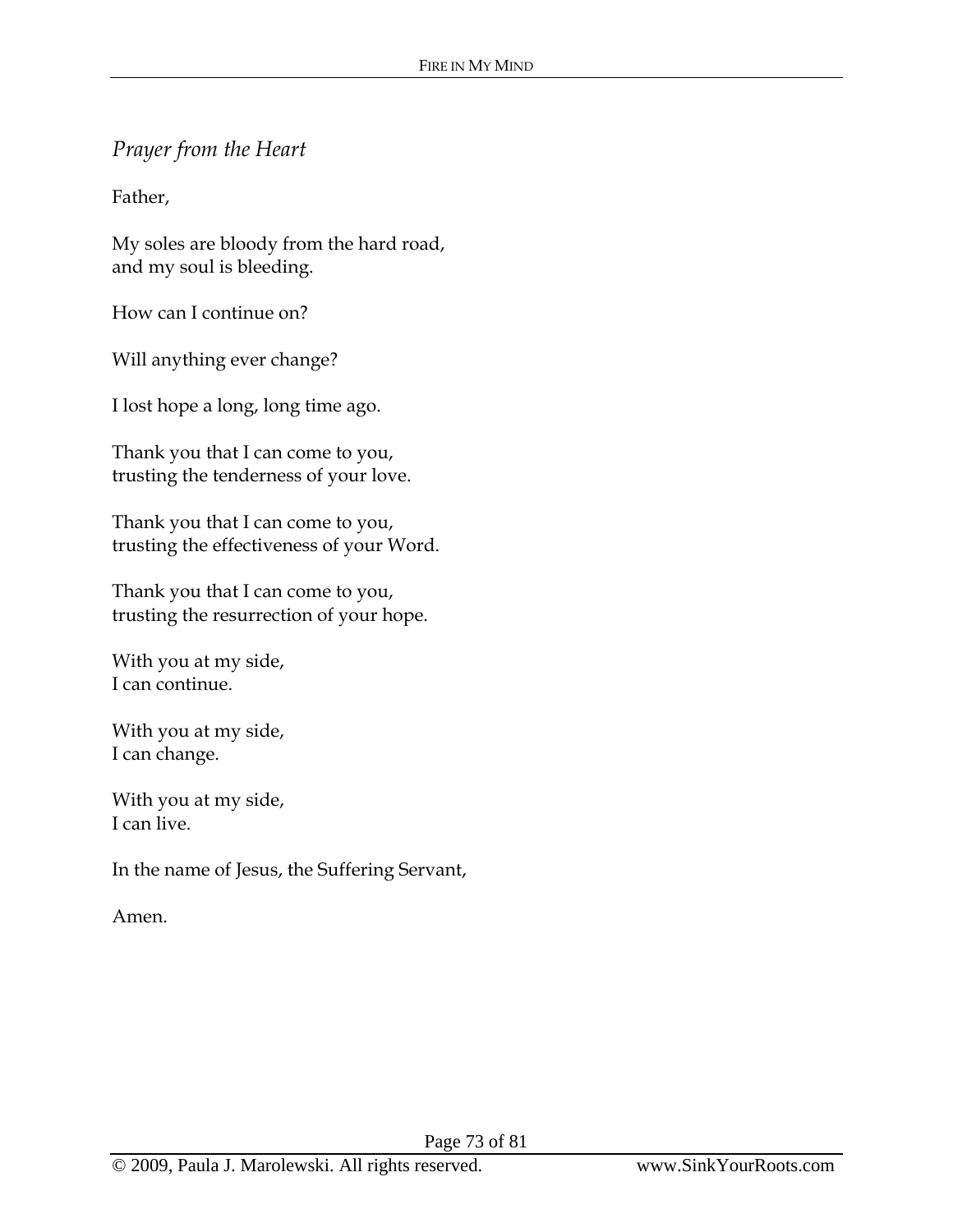# A Whispered Cry

# *Admitting the Loneliness of Pain*

## *Inside My Mind*

When the rage passes and the exhaustion is not at its peak; when shame is temporarily in abeyance and my mind has a moment of stillness – then I can hear my own whisper. Sitting on the edge of the bed, or curled in my chair:

*I am so lonely, Father.* 

People can see a physical hurt, but they cannot see my pain inside.

They can understand the loss of a loved one, but they cannot comprehend my grief at what I have lost in the years anxiety has taken.

It has been such a lonely road. The hardest battles I have fought have been silent, and internal.

I have been blessed by loved ones who have stood beside me, held my hand, and comforted my heart. But there is a place where even they cannot go, and where I must walk alone.

#### *I am so lonely, Father.*

Why have you placed this burden on me? Why let it remain for so long, why let me suffer so much?

Is it so that I can hear something in the stillness?

See something I might never have seen?

Know you in a way I would never have experienced?

*Speak, Lord. I am listening.*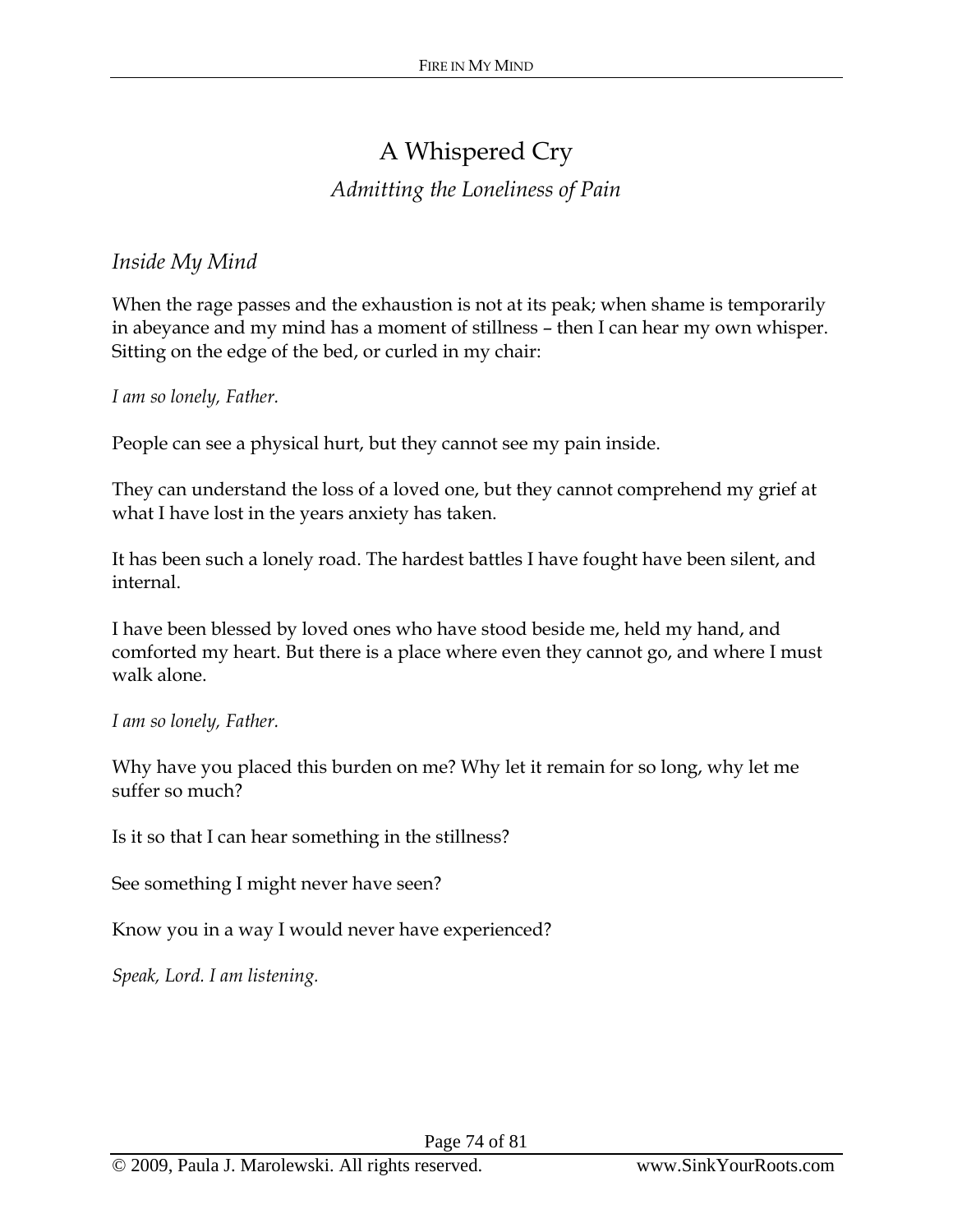### *Practical Matters*

#### **For the Support Group**

This time, I will address the support group first. Please do not make light of the suffering the other person is experiencing. It is excruciating. And along that same line, do not make comparisons such as "Well, look at *that* person – they have it much worse than you. You shouldn't feel so bad!"

I have learned over the years this truth: *any* pain is all-consuming. It doesn't matter whether I just hit my thumb with a hammer, or just had my leg amputated. When I'm in pain, it takes all my attention, and it really, really *hurts*. And when I'm hurting, I feel terribly *alone*.

So please – be the shoulder to cry on. Be the strong arm that encircles the sufferer with strength. Be the hand that lifts them up. Be the friend who walks beside them.

And when the loneliness hits at its worst, when the pain drives to the deepest depths, recognize that there is a place you cannot go, even though you yearn to offer comfort. Just be there for them, and pray. And be assured that the One who cried from the cross "My God, my God, why have you forsaken me?" will go where you cannot. He, and only he, is Jehovah Shammah: *the God who is Present.*

#### **A Final Word for the Sufferer**

This is so important that I will say it three times:

- $\alpha$  **You are not alone.** You have a support group of friends and family who, even if they have not suffered with anxiety themselves, love you and care for you.
- $\alpha$  **You are not alone.** Literally millions of others have walked and are now walking this road. In addition to your family and friends, you may benefit from the fellowship of an online or physical support group of fellow sufferers. People who really know what's it's like, who have been there, who know the ropes and who know the pain.
- $\infty$  **You are not alone.** Yes, I know: in the final analysis, no man or woman can literally share your pain with you. But the great, freeing, glorious truth is this: *God can*. On Calvary, Jesus' hands were scarred with your pain. His feet bled from the road you are now walking. His head bent under the suffering you are now enduring. He knows, and he is with you so that *you will never, ever be alone.*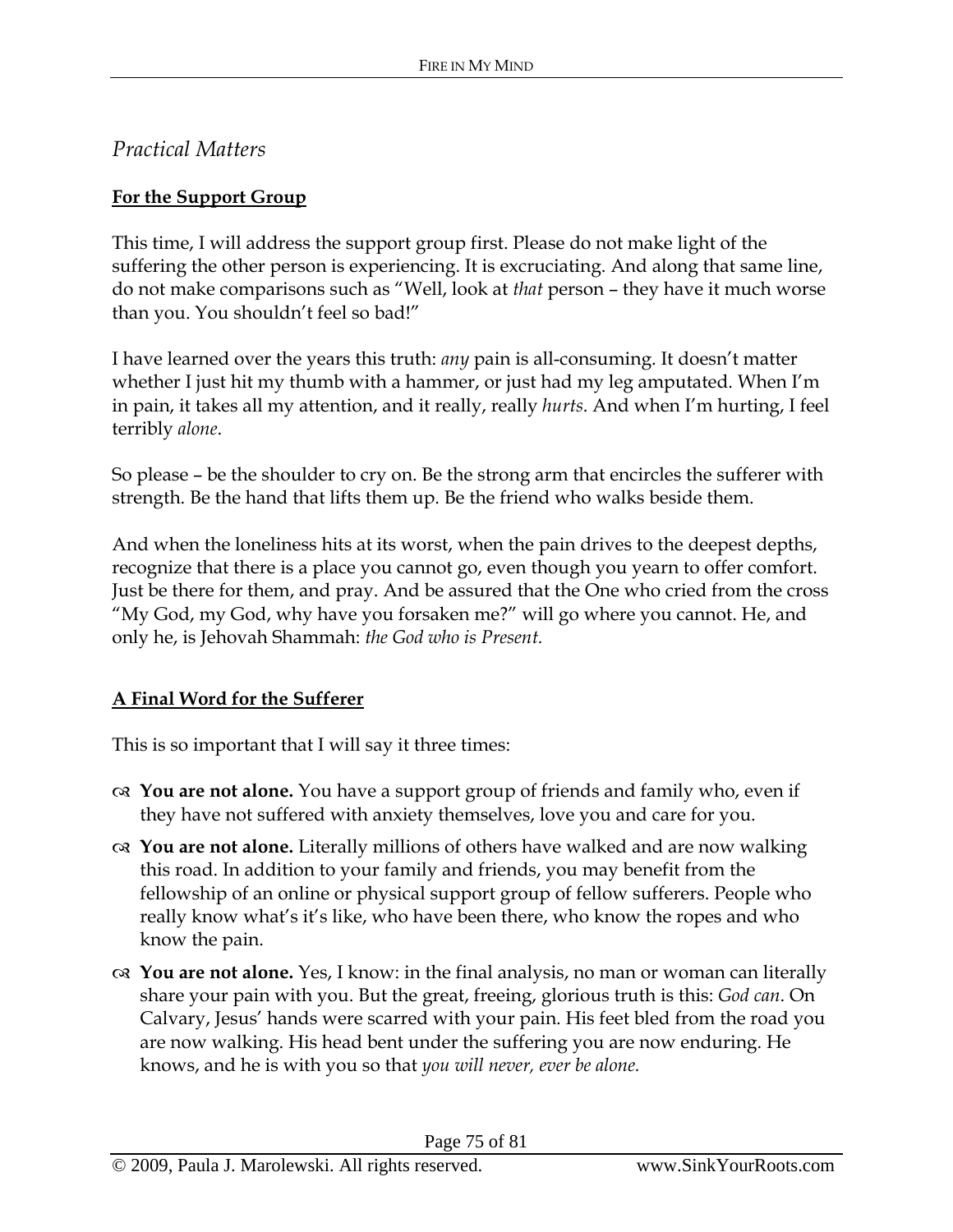*Truth from the Word – Friendship is a Gift from God* 

*"A friend loves at all times, and a brother is born for adversity." Proverbs 17:17*

It is easy to cut ourselves off from others when we are suffering from anxiety. Anxiety makes us fear. Fear makes us doubt. Doubt makes us ashamed. Shame makes us hide.

But God whispers to us, "This is what I created friends for. Trust me. Trust them. Reach out."

Friends stand by us when we are anxious. They support us when we are afraid. They bolster our faith when we are doubting. They remind us that they love us, no matter what.

But your friends need to know you are struggling if they are to help you. They need to know where you hurt in order to comfort you. So don't hesitate. Reach out. Your true friends will reach back.

- $\infty$  Who are your best and closest friends?
- $\alpha$  Do you ever avoid reaching out to your friends for help? If so, why?
- $\alpha$  Have you told your friends about your struggle with anxiety? Why or why not?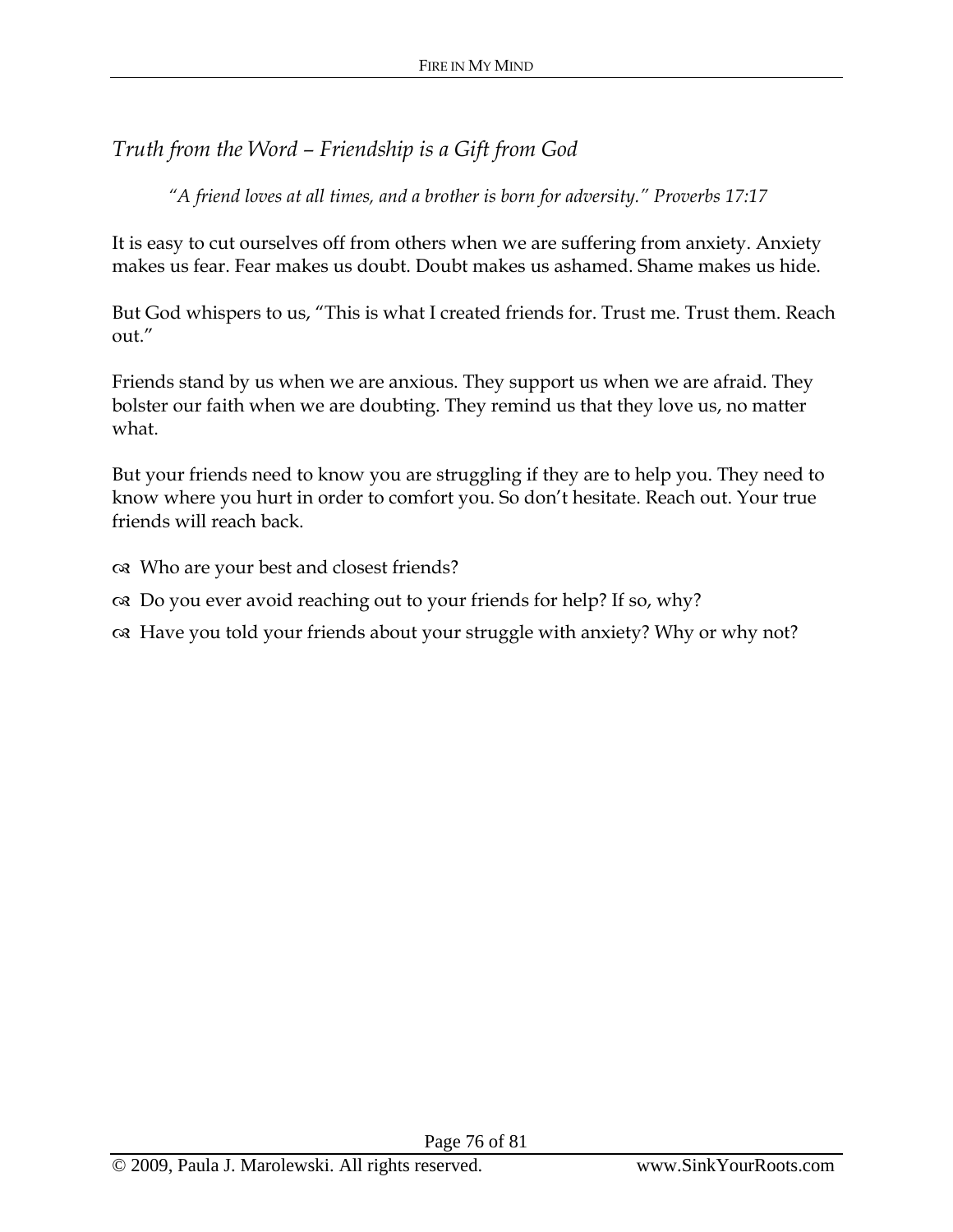# *Truth from the Word – Loneliness Brings Blessing*

*"Then Jacob was left alone, and a man wrestled with him until daybreak. When he saw that he had not prevailed against him, he touched the socket of his thigh; so the socket of Jacob's thigh was dislocated while he wrestled with him. Then he said, 'Let me go, for the dawn is breaking.' But he said, 'I will not let you go unless you bless me.' So he said to him, 'What is your name?' And he said, 'Jacob.' He said, 'Your name shall no longer be Jacob, but Israel; for you have striven with God and with men and have prevailed.'" Genesis 32:24-28* 

Anxiety is a wrestling match. We wrestle with our anxiety, with ourselves, with the devil, and with God. Much of that struggle is internal – and terribly, terribly lonely.

But Scripture reminds us repeatedly that being alone is essential to growth and blessing. Jonah had to be alone to repent of his sin. Jacob had to be alone to be transformed into Israel. Elijah had to be alone to hear the still, small voice of God.

And then we see Jesus. Coming alone into a virgin's womb. Going alone into the wilderness to be tempted by the devil. Staying alone on the mountain to pray. Traveling alone up the hill of Calvary.

There is no denying the pain of loneliness. But there is also no denying the blessing God brings from it.

That is the meaning of grace.

- $\alpha$  When does loneliness hit you the most and hurt the worst?
- $\infty$  How do you react to your feelings of loneliness?
- $\infty$  What have you learned or how have you matured from being lonely?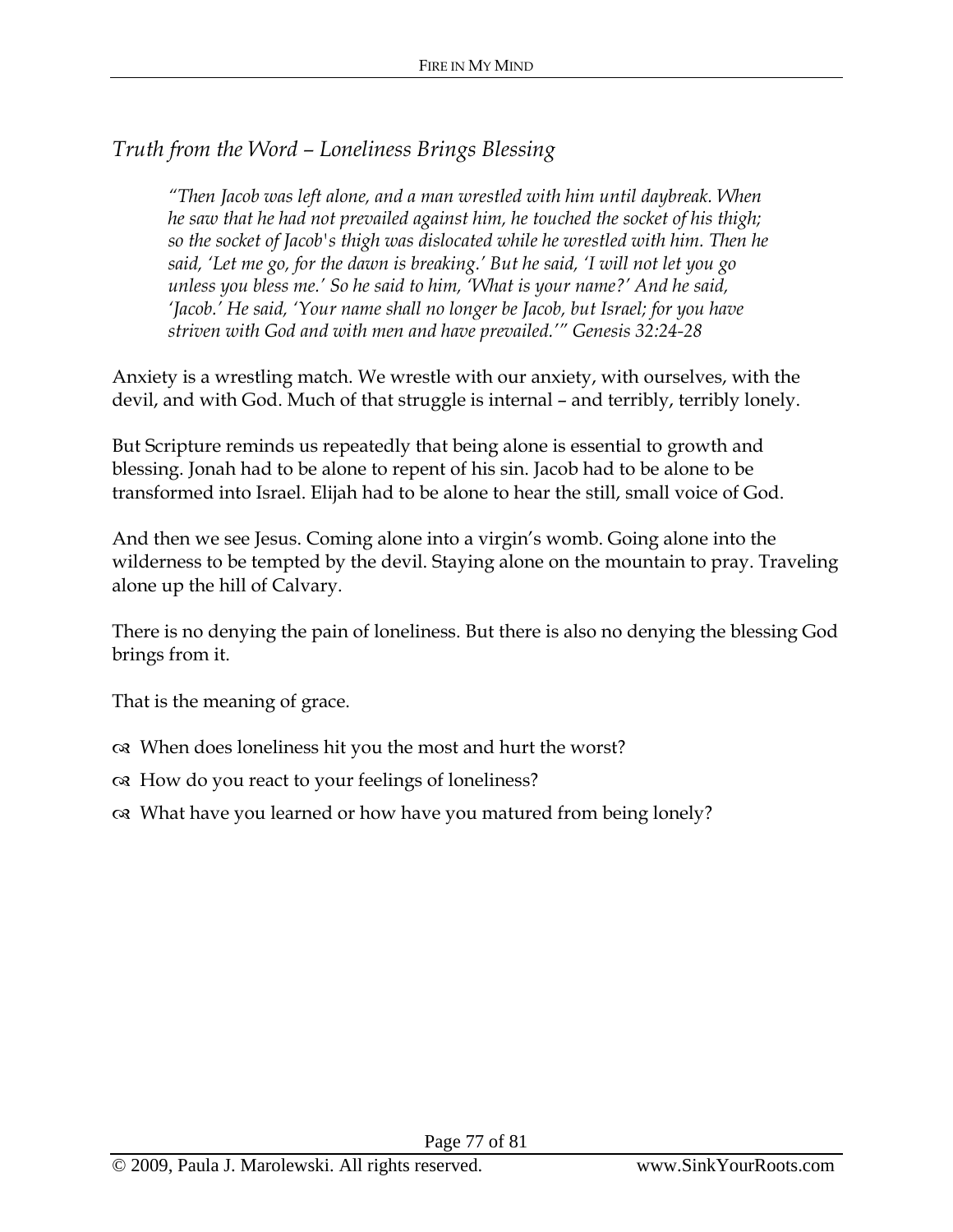*Truth from the Word – Jesus Understands Loneliness* 

*"And at the ninth hour Jesus cried out with a loud voice, 'Eloi, Eloi, lama sabachthani?' which is translated, 'My God, My God, why have You forsaken Me?'" Mark 15:34* 

There has never been greater loneliness than the loneliness on the Cross. Jesus, who from eternity had been one with the Father, was separated from him. The weight of sin crushed him, causing him to be accursed. And at the height of his pain and suffering, the Father appeared to abandon him.

And while my heart breaks because of what Jesus suffered for me, I am so very, very glad that he did. Because it means that he understands. He is no distant God: immovable, unshakable, removed from the world he created. He came and walked this earth and suffered and died so that he could truly say, "Yes, I understand the pain. I understand the loneliness. I understand the grief. I have walked the same road that you are on now."

- $\infty$  What does it mean to you to realize that Jesus not only intellectually understands pain and suffering and loneliness, but that he has *experienced* it?
- $\infty$  Jesus' suffering isn't the end of the story. His suffering qualified him for a very special role. Hebrews 2:17 affirms, "Therefore, Jesus had to be made like his brethren in all things, that he might become a merciful and faithful high priest …" What does it mean to you to realize that Jesus is extending mercy to you, is faithful to you, and is interceding for you all the time?
- $\alpha$  Likewise, your suffering isn't the end of the story. Your suffering qualifies you for a very special role. Ask God to use your loneliness and suffering to increase your sense of compassion and mercy for others, and to deepen your ability to serve them.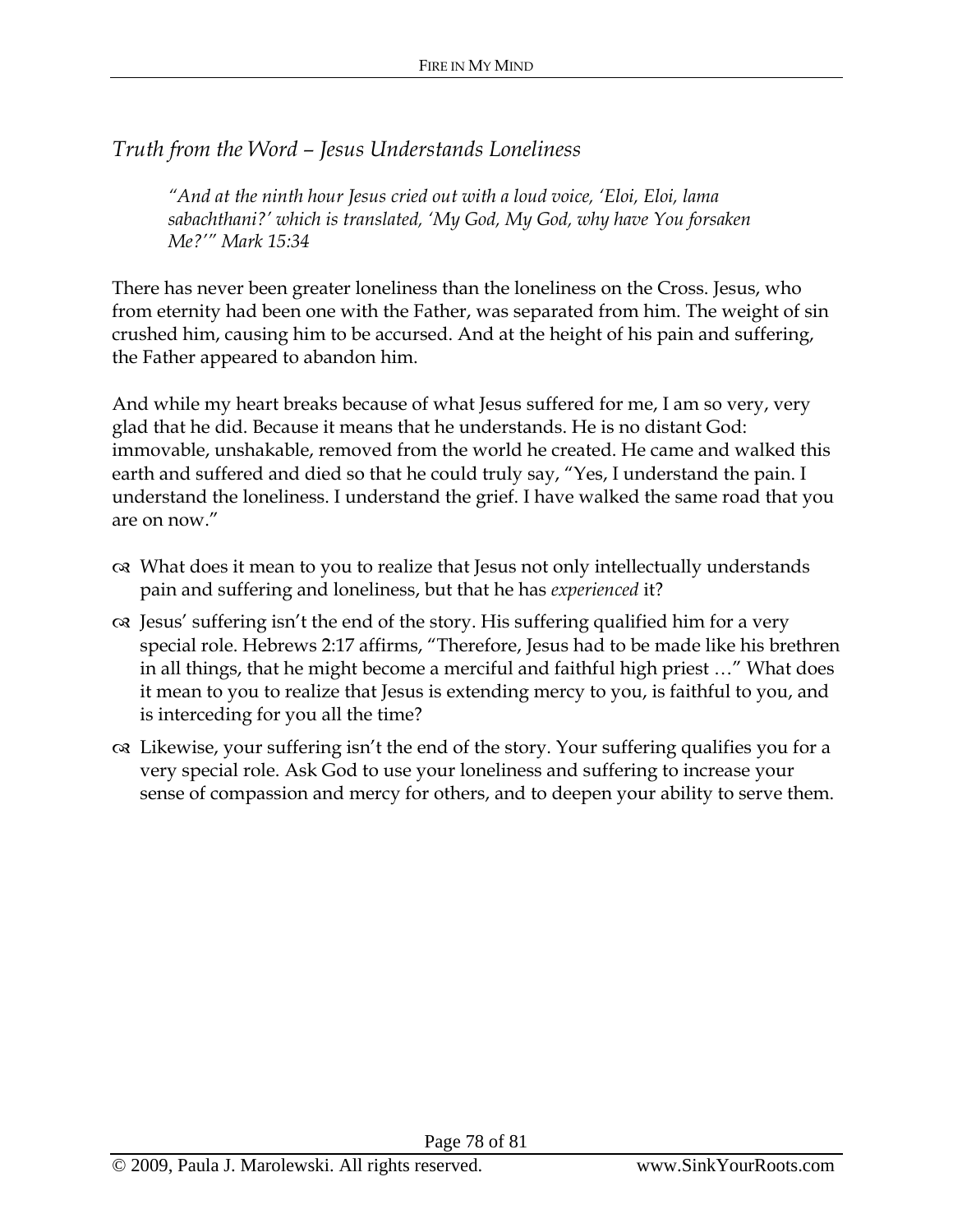*Truth from the Word – God is Always With Us* 

*"Now He who establishes us with you in Christ and anointed us is God, who also sealed us and gave us the Spirit in our hearts as a pledge." II Corinthians 1:21-22* 

Here is the glorious truth: *because* of the unfathomable loneliness and separation that happened at the Cross, *you and I will never be alone!* When Jesus rose victorious from the dead, he sent his Spirit to live in our hearts so that he himself would be with us always.

Think of it – because God himself is living within us:

**You never have to worry about your limited resources,** because the Spirit is within you with all of God's power (Romans 8:11).

**You never have to worry about your prayers bouncing back from the ceiling,** because the Spirit is within you, listening to every whisper of your heart and interceding on your behalf (Romans 8:26)

**You never have to worry that your anxiety will separate you from God,** because the Spirit is within you, guaranteeing your place in God's love (Romans 8:35-39).

- $\infty$  What does it mean to you to realize that the Holy Spirit is always living within you, regardless of whether or not you "feel" his presence?
- $\infty$  What does it mean to you to realize that the Holy Spirit is interceding for you constantly?
- $\infty$  What does it mean to you to realize that *nothing* not your anxiety, fear, doubt, shame, irrational thoughts, etc. – can separate you from the love of God in Christ?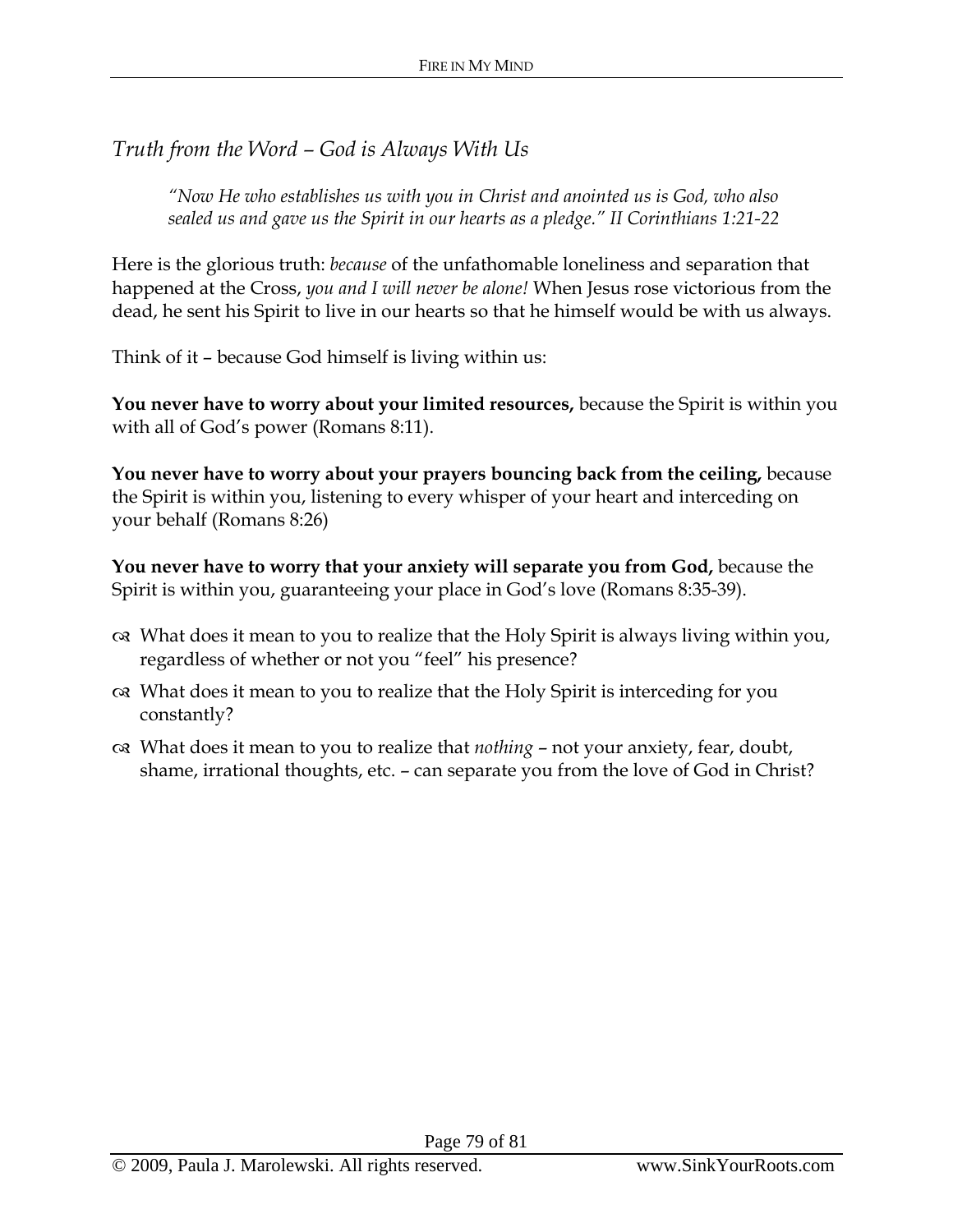```
Truth from the Word – Comfort Others
```
*"Blessed be the God and Father of our Lord Jesus Christ, the Father of mercies and God of all comfort; who comforts us in all our affliction so that we may be able to comfort those who are in any affliction with the comfort with which we ourselves are comforted by God." II Corinthians 1:3-4* 

*"So that."* Those two little words in the above verses pack a powerful punch. When we have been the recipients of God's comfort, we have a responsibility: a responsibility to pass on what we have received.

That means that we cannot sweep our struggle with anxiety under the rug and hope no one goes poking around and finds it. Be honest: it's often what we want to do. We want to pretend like nothing is wrong; pretend like nothing has ever been wrong. But that is actually one of the many faces of pride. We are, in essence, being too proud to admit that we have had a problem; that we have been in need of God's grace.

On the other hand, when we obey God's command to pass on his comfort, it takes humility. We have to admit our humanity. Our weakness. Our struggle. Our doubts. Our fears.

But by the amazing grace of God, our very humility and humanity become the source of comfort, wisdom, strength, faith, and courage for others.

So reach out. You have been given great gifts by God during the course of your struggle with anxiety. Don't hold those gifts to yourself. Pass them on.

- $\infty$  How has God comforted you in your anxiety?
- $\alpha$  How has God provided for you in the midst of your anxiety?
- $\alpha$  What wisdom have you gained from your struggle with anxiety?
- $\alpha$  How can you pass on what you have received to help others?